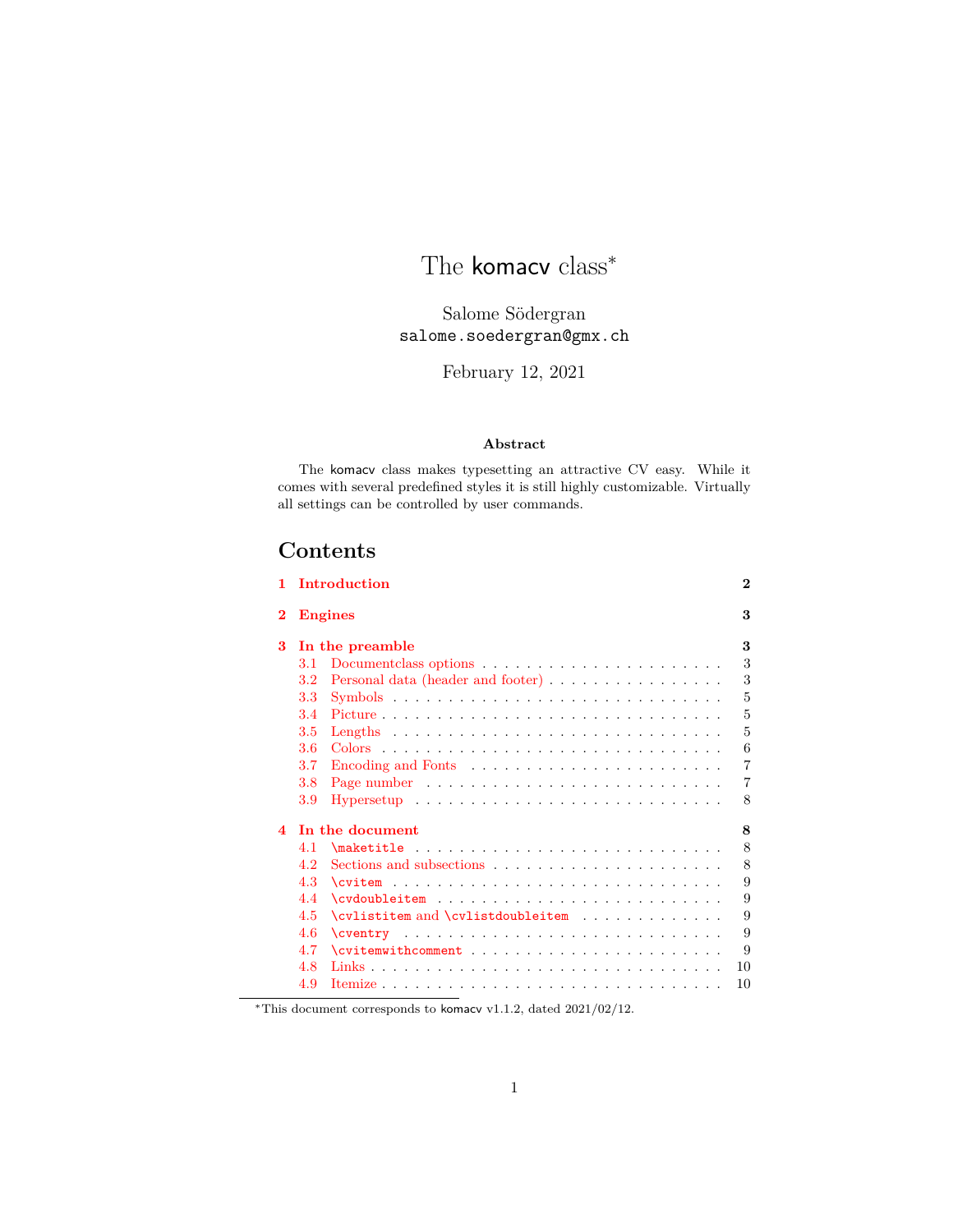| 5                       | <b>Styles</b><br>10                                                                          |    |
|-------------------------|----------------------------------------------------------------------------------------------|----|
|                         | The classic style<br>5.1                                                                     | 10 |
|                         | The casual style $\dots \dots \dots \dots \dots \dots \dots \dots \dots$<br>5.2 <sub>1</sub> | 10 |
|                         | 5.3                                                                                          | 10 |
| 6                       | <b>Examples</b>                                                                              | 11 |
|                         | 7 New CV styles                                                                              | 11 |
| 8                       | Bugs, feature requests, and maintenance                                                      | 11 |
| 9                       | <b>Acknowledgements</b>                                                                      | 12 |
| 12<br>10 Implementation |                                                                                              |    |
|                         |                                                                                              | 12 |
|                         | 10.2 The classic style $\dots \dots \dots \dots \dots \dots \dots \dots \dots \dots$         | 27 |
|                         | 10.3 The casual style $\ldots \ldots \ldots \ldots \ldots \ldots \ldots \ldots$              | 29 |
|                         |                                                                                              | 32 |

# <span id="page-1-0"></span>**1 Introduction**

This class originates from an imitation of the moderncv class. Thanks to Xavier Danaux for that fine class! While komacv owes a lot to the original code, it does not pretend to be a precise copy and does not intend to keep up with the further development of the moderncv class. The original class was taken as an important starting point but it is likely that the further development will take different directions.

While moderncy is a stand-alone class, this one is a wrapper class building upon the KOMA -class scrartcl (hence the koma- in the name of this class). This gives users more flexibility as the page layout is easily adjustable and incompatibilities with other packages are less likely to occur. The incompatibility of the moderncv class with the biblatex package was actually the main reason for my building the predecessor of this class, the koma-moderncvclassic package. Compared with that package, this class offers much more flexibility and customizability, comes with a variety of styles and is extensible (new styles can be added easily).

With \documentclass{komacv} at the beginning of your document the commands and environments of both this class and the scrartcl class become available.

The variants of the file komacv\_example which come with this package show exemplarily how a document with komacv might be structured and how the typical commands are to be used. They are not intended as examples of good style but as demonstrations of the potential of the komacv class. In this documentation all commands and features are explained.

As for typesetting a covering letter with komacv, see [8.](#page-10-2)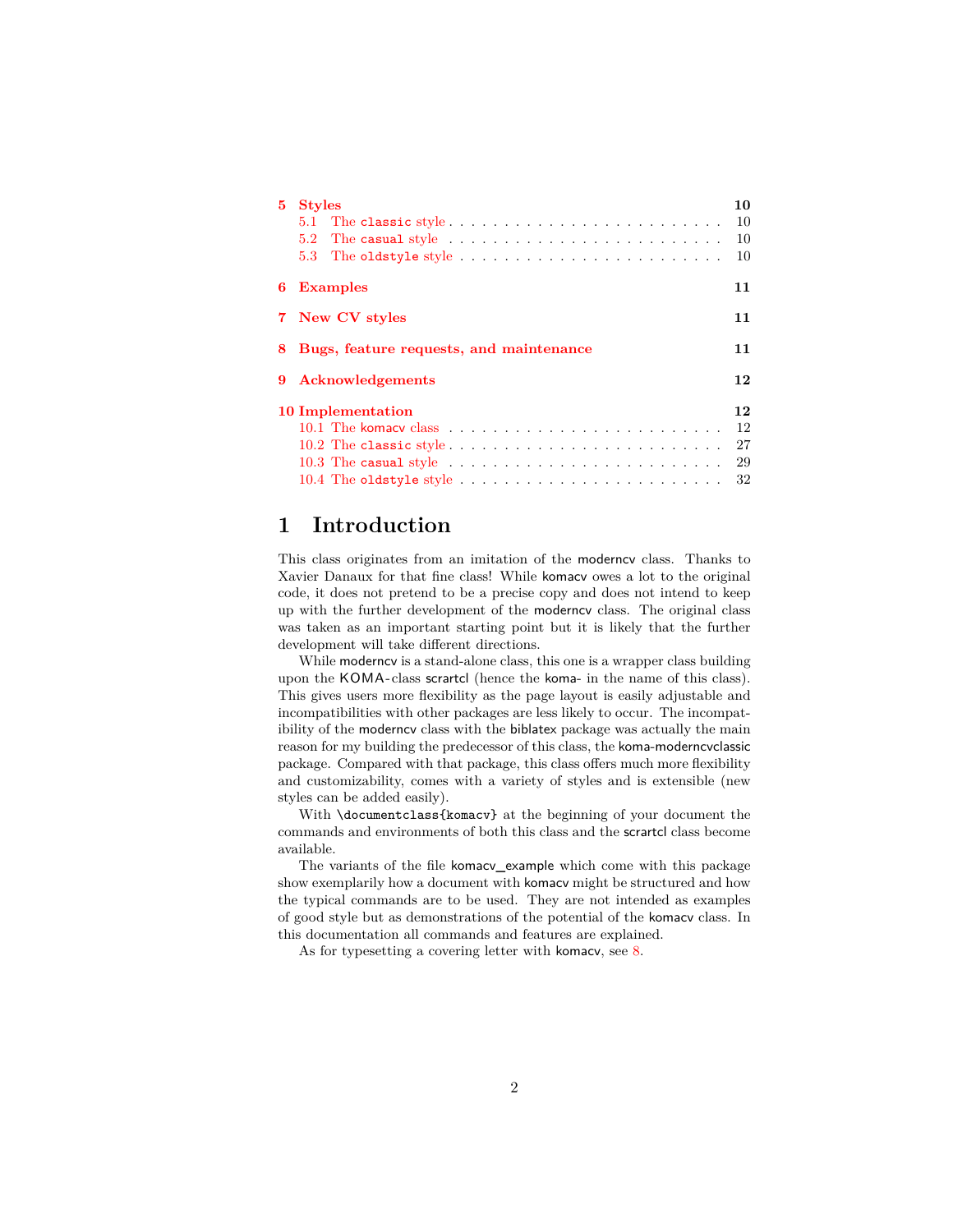# <span id="page-2-0"></span>**2 Engines**

This class can be run with either X<sub>T</sub>T<sub>E</sub>X, X<sub>T</sub>L<sup>A</sup>T<sub>E</sub>X, LuaT<sub>E</sub>X, LuaL<sup>A</sup>T<sub>E</sub>Xor pdfL<sup>AT</sup>FX. See also [3.7.](#page-6-0)

## <span id="page-2-1"></span>**3 In the preamble**

[color=mycolor] is assumed as default.

#### <span id="page-2-2"></span>**3.1 Documentclass options**

komacv accepts the following key-value pairs as optional arguments of \documentclass:

[xcolor=<value>] The value of the key xcolor is passed to the xcolor package and takes the name of the color spectrum. These are the names of color spectra defined by xcolor: svgnames, dvipsnames, x11names. If the option is not set or the key xcolor is given without a value, then the default is used which is x11names.

[color=<value>] The value of the key color is the name of the color to be used in special elements of the document like section and subsection headers of the document (depending on the chosen style). The name is either a base color name (black, blue, green a. s. o.) or a color name according to the chosen color spectra defined by xcolor (e.g. Firebrick2 in x11names). See the xcolor documentation for a list of valid color names. Color definitions such as red!75 or blue!30!green are also accepted. Yet another possibility is to specify mycolor in the preamble (see below). If the color option is given without an argument or not given at all,

If mycolor was not defined, the fallback is blue instead of mycolor.

[style=<value>] This option loads the style variant. The default is style=classic. Other variants currently available are: casual and oldstyle. Other variants may follow in time, contributions are very welcome! See the example documents to see the different layouts the styles produce.

[fontawesome=false] In case you don't like the social media symbols offered by fontawesome or if fontawesome provides error messages you may turn off the use of fontawesome with this option. Please note that you don't have to use this option to avoid fontawesome; you may just redefine the social media symbols to your liking with  $\$ renewcommand (see [3.3\)](#page-4-0).

\KOMAoptions In addition to these komacv specific options, all KOMA -options may be used as with the KOMA -classes. They may be given either in the option list of \documentclass or with the help of \KOMAoptions somewhere in the preamble:

\documentclass[ $\{key=value\}$ ]{komacv} or

 $\kappa$ OMAoptions{ $\langle key1=value1, key2=value2 \rangle$ }

and will be passed to the scrartcl class (on which the komacv class is built).

#### <span id="page-2-3"></span>**3.2 Personal data (header and footer)**

To specify your personal data set the macros with \renewcommand: \renewcommand\*\h*command*i{h*Definition*i}, *for example:*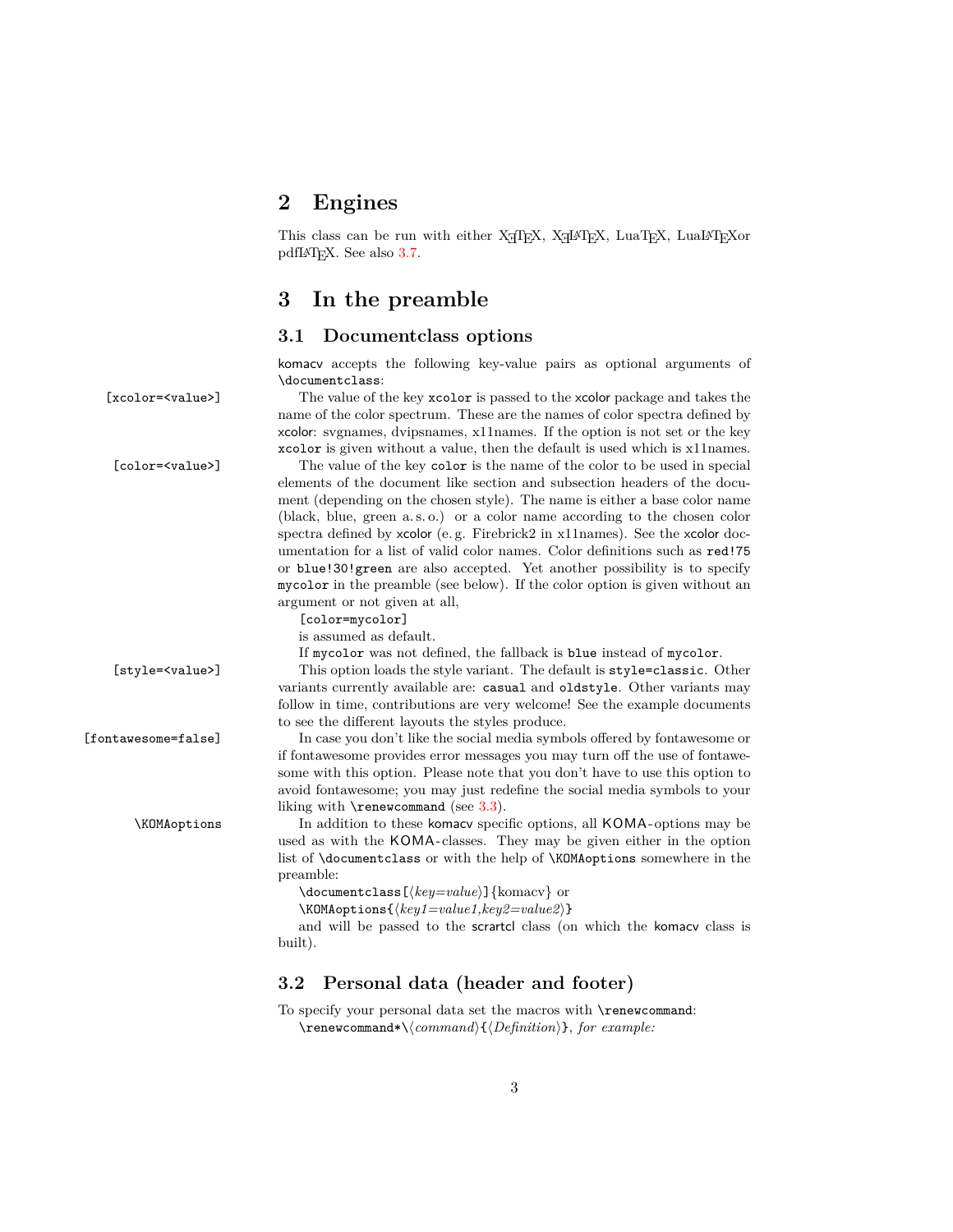#### \renewcommand\*\title{Curriculum vitae}.

\headline With \headline  $[\langle alignment\rangle]{\langle type\rangle}[\langle content\rangle]$  you can set – guess what? – a headline or title for the whole document, either a title (like "Curriculum vitae") or your name, which may come in handy if you have a very long name that is otherwise being displayed in an unsatisfying way. The first optional argument sets the alignment (1=left,  $r=$ right, c=centered (default)). The mandatory argument defines the type (name or title). The last optional argument defines the content of the headline. If it is ommitted, with type name firstname, lastname and (if defined) the academic title are used, with type title "Curriculum vitae". Apart from that, the only difference between the two types is that with type title the name is printed with the personal data, whereas it is ommitted with type name to avoid duplicates. Depending on the combination of style and type the result may be aesthetically questionable.

*Example:*

\headline{name} sets your defined firstname and familyname as a centered headline.

\headline[r]{title}[Lebenslauf] sets "Lebenslauf" as a right-aligned headline.

\title The macro \title sets nothing in the document itself but is for the pdf document properties only. Note that for this macro special characters (like German umlauts) must be given in the LAT<sub>EX</sub> notation (e.g.  $\iota$ "a) even if utf is enabled for the document.

\firstname The macros listed beside, if specified, will be used in the head (or foot, \familyname depending on the style in use) of your CV. If there are elements you do not \mobile wish to appear in your CV just leave the corresponding macros undefined.

> The names of the macros are self-explanatory, so I will give just a few hints.

> \acadtitle expects your academic title(s). \addressstreet is for your street or P.O. Box, and \addresscity for your city, ZIP Code and possibly your country.

> \extrainfo takes any arbitrary additional information and will appear at the end of the addressblock (depending on the chosen style).

> Put your life motto (or something alike) into \cvquote. It will usually appear somewhat separated from the rest of the header.

> See below [\(3.6](#page-5-0) and [3.7\)](#page-6-0) how to change the appearance of the information given in these macros.

> The header and possibly footer are set with the command \maketitle at the beginning of the document.

If you want to create your own footer, define your own pagestyle and call it with \thispagestyle{ $\langle mypagestyle\rangle$ } right after \maketitle. The \addtofooter command \addtofooter  $[\langle symbol \rangle] {\langle text \rangle}$  can be used in the new pagestyle definition to add something to the footer. The optional argument expects the symbol to be used as a separator between elements that appear on the same line. If it is omitted \fsymbol is used.

\fsymbol For a redefinition of \fsymbol use

\renewcommand\*\fsymbol{h*symbol*i}, *for example:* \renewcommand\*\fsymbol{~\textbullet~}.

\phonenr \faxnr \email \homepage \twitter \github \facebook \linkedin \acadtitle \addressstreet \addresscity \extrainfo \cvquote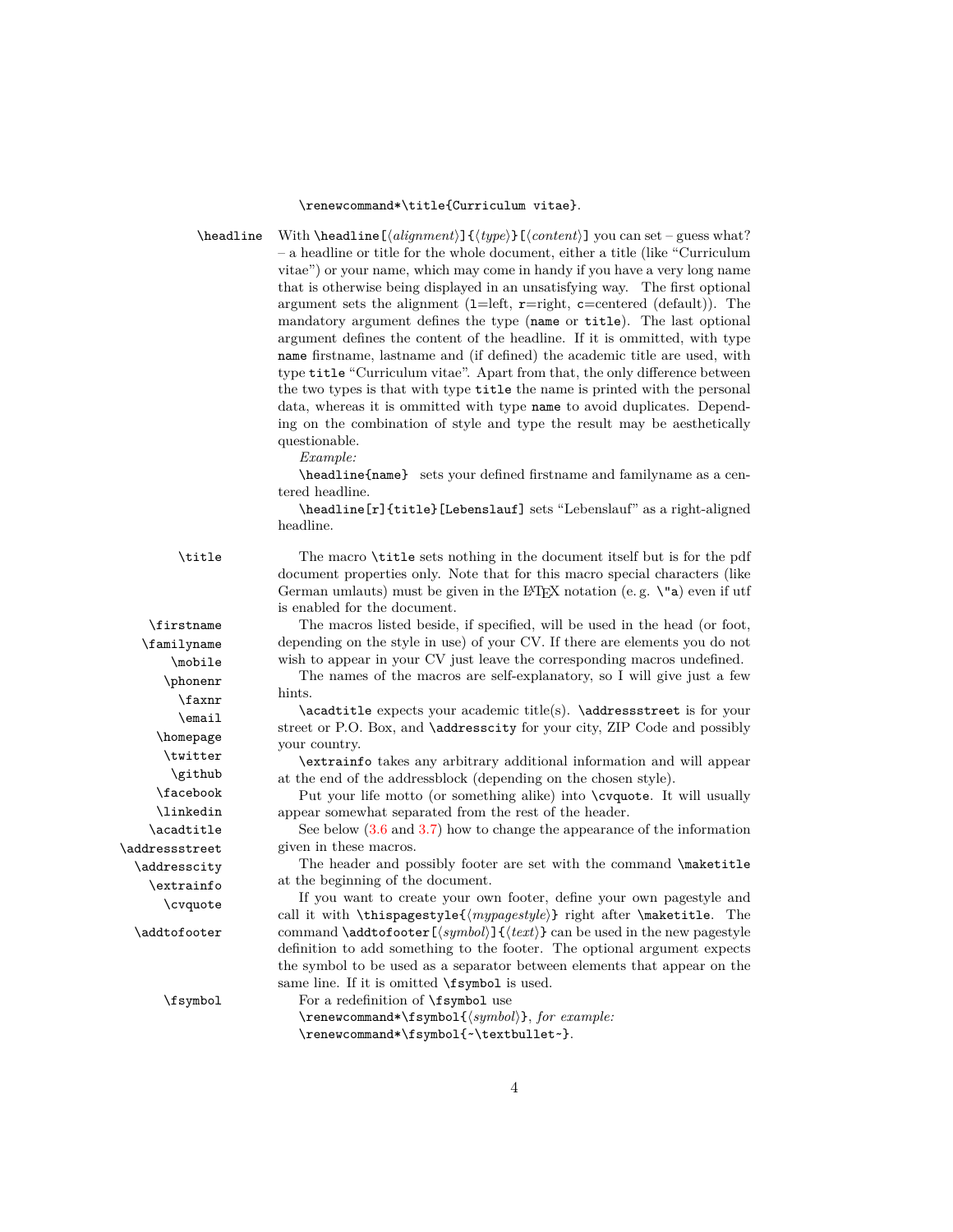#### <span id="page-4-0"></span>**3.3 Symbols**

\addresssymbol You can change (or set) the symbols (or the string) used before the phone, fax and mobile number, the e-mail address and the homepage with the according macros (see beside) and \renewcommand, e. g.

\renewcommand\phonesymbol{Tel.~}

In the same way the item symbol in the listitems may be changed with the macro \listitemsymbol.

#### <span id="page-4-1"></span>**3.4 Picture**

To include a picture into the head of your CV set  $\phi[\langle frame\rangle]\{\langle width\rangle\}\{\langle path/pic\rangle\}$ 

in the preamble.

With frame as optional argument the picture is set into a frame, by [frame] default in the color chosen as document color. See below [\(3.5,](#page-4-2) [3.6\)](#page-5-0) how to change the color and the thickness of the frame.

[mframe] With the classic style, [mframe] (for margin frame) will extend the picture into the right page margin with half its width (or according to the length of \mframepicshift, if defined). With other styles [mframe] is an alias for [frame].

<width> The first mandatory argument takes the width the picture is resized to, all common LATEX measures may be used.

<path/pic> The second mandatory argument takes the name of the picture file. If the picture is not located in the same directory as the document and no \graphicspath was defined, the path to the picture file must be given as well. This argument will be passed to the graphicx package, so all file types that graphicx can handle are allowed (jpg/jpeg, png, pdf).

#### <span id="page-4-2"></span>**3.5 Lengths**

The following lengths may be changed with the usual LAT<sub>E</sub>X commands \setlength, \addtolength and \settowidth.

\hintscolwidth The width of the hint column. The default value is 0.2\textwidth.

\sepcolwidth The distance between the hint column and the main column. In \cvdoubleitem and \cvlistdoubleitem this is also the distance between the aligned items, or the aligned pairs of header and item.

\infocolwidth In oldstyle style the address and possible extra information are presented in the left margin of the width \infocolwidth. Its default value is 3.5cm.

\sepinfocolwidth In oldstyle style the distance between the info column and the main column.

\maincolwidth The width of the main column in all elements, except for the doubleitem elements.

\dbitemmaincolwidth Width of each maincolumn where two items are set per line with \cvdoubleitem.

\listitemsymbolwidth Horizontal space reserved for the symbol in \listitem entries. By default this is the width of  $\listitem symbol followed by a nonbreaking space ( $\sim$ ).$ 

\listitemmaincolwidth Width of the maincolumn where \cvlistitem is in use. By default this is the \maincolumnwidth minus \listitemsymbolwidth.

\phonesymbol \mobilesymbol \faxsymbol \emailsymbol \homepagesymbol \twittersymbol \githubsymbol \facebooksymbol \linkedinsymbol \listitemsymbol \photo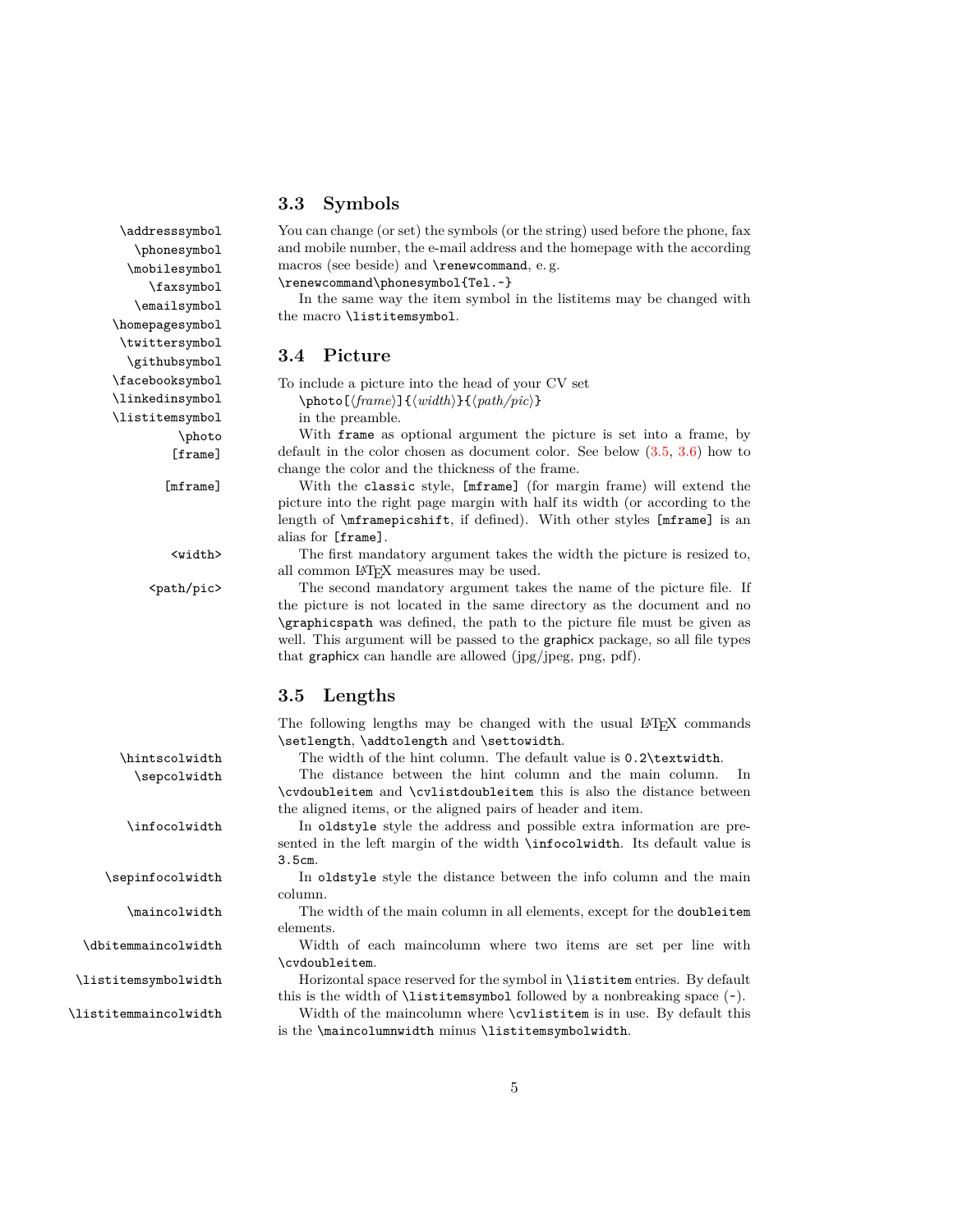\aftersecvspace \beforesubsecvspace \aftersubsecvspace

familynamecolor acadtitlecolor addresscolor quotecolor

seccolor subseccolor

\listdbitemmaincolwidth Width of each maincolumn where two items are set per line with \cvlistdoubleitem.

\titlesepwidth Horizontal space between the text information given in the header and the picture (if \photo is set).

\mframepicshift If a picture is set with the optional argument [mframe] of \photo the picture will be placed partly in the margin. The length \mframepicshift controls how much the picture will be moved to the right (from the right text margin). This works only with the classic style; with other styles \mframepicshift does nothing.

\fboxrule The thickness of the frame around your picture and the space between \fboxsep the frame and the picture (if \photo is set with either [frame] or [mframe] as optional argument).

\quotewidth The width of the quote.

\footerwidth The width of the footer (used in casual style).

\aftertitlevspace Vertical space between head and quote (or main text, if no quote is given). Vertical space between quote and main text. Used only if quote is given. \afterquotevspace \afterelementsvspace Vertical space inserted after each element (\cvitem, \cventry, ...).

Vertical space inserted before or after sections and subsections. Use \beforesecvspace an elastic length (e.g. something like 3ex plus .2ex minus .1ex or \baselineskip). Note that the section and subsection definition of komacv needs improvement, so the setting of these lengths may not procuce the desired result and the result may change in future versions.

#### <span id="page-5-0"></span>**3.6 Colors**

\colorlet The color theme of the whole document is changed via the documentclass options as described above  $(3.1)$ . If you want to change the color of certain elements only you may do so with the command

\colorlet{h*elementcolorname*i}{h*color*i}, *for example*

\colorlet{firstnamecolor}{red} (basic color name) *or*

\colorlet{firstnamecolor}{Firebrick2} (color name as defined in the color spectrum specified with the documentclass option  $[\langle xcolor| \rangle],$ x11names in this case) *or*

\colorlet{sectitlecolor}{firstnamecolor} (make the sectiontitles have the same color as the firstname).

firstnamecolor With the colornames given beside you can change the color of the corresponding elements that are used in the head (or foot) of your CV. By default (i. e. if you do not change the colors with \colorlet) the text in the CV head is black. More precisely, the firstnamecolor is black, the other elements of the head take the color of the firstname. So if you want to change the color of the whole text in the head, it suffices to change firstnamecolor. If you want the different elements to have different colors, you have to define them separately.

framecolor framecolor and framebackcolor may be specified when \photo is used framebackcolor with either [frame] or [mframe] as optional argument. framecolor sets the color of the frame around the picture, framebackcolor of the interspace between frame and picture. By default framecolor is the color of the document colortheme, framebackcolor is white.

secbarcolor By default the section headers, the bar beside the section headers (if provided by the current style) and the subsection headers are given in the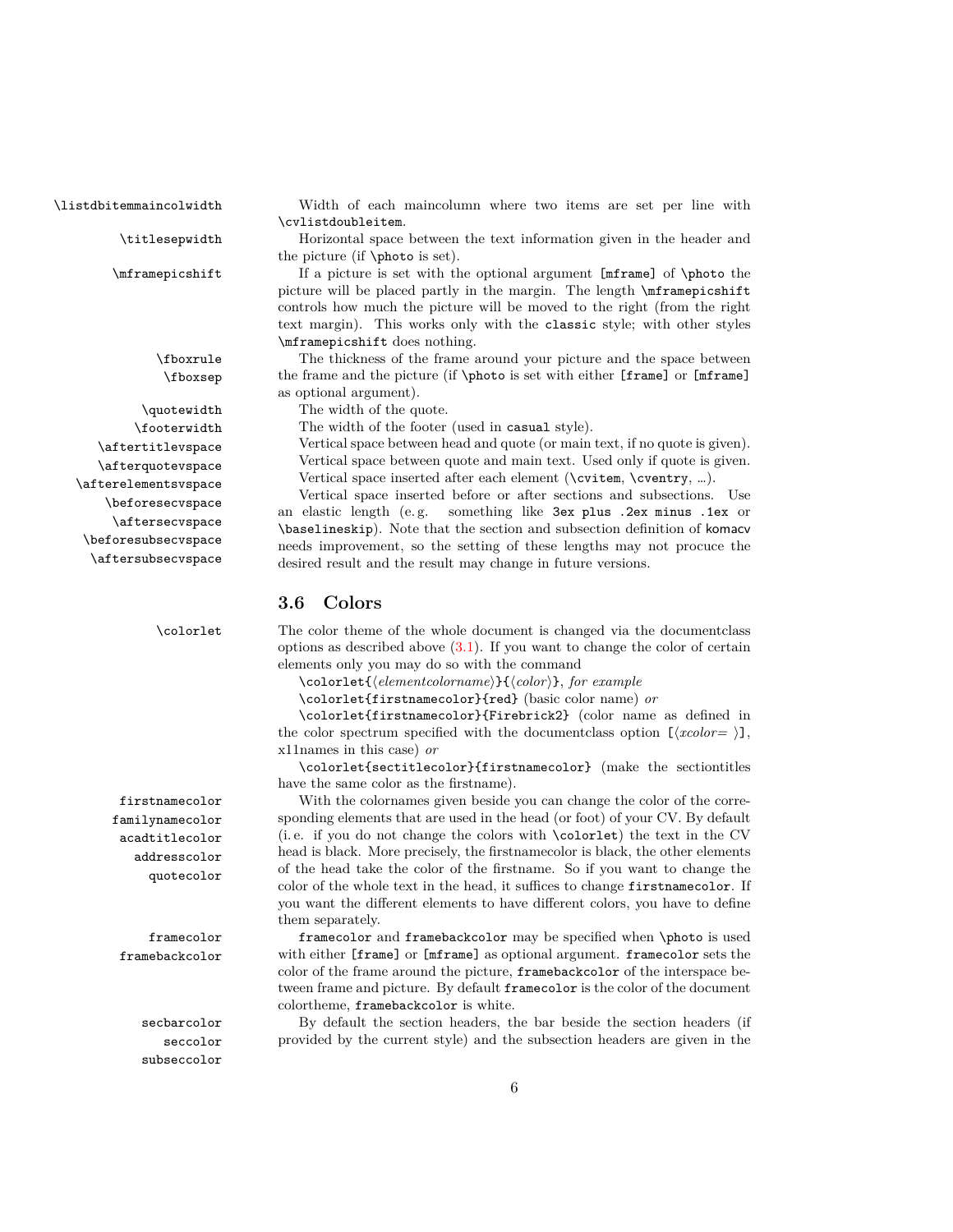addressfont hintfont commentfont commentmainfont

color of the document colortheme. To change the settings use the colornames given beside.

hintcolor hintcolor is the name of the color used for the text in the hint column. By default it is black.

\definecolor If you want to assign a color to a name you can do so with the \definecolor command from the xcolor:

mycolor \definecolor{mycolor}{cmyk}{0.92,0,0.87,0.09}.

This new (or any other) name may be given as value to the color key in the documentclass optionlist and used with \colorlet as just described.

#### <span id="page-6-0"></span>**3.7 Encoding and Fonts**

This class does not load any fonts. The different enginges have their own ways of handling fonts and it is up to the user to choose the enginge and a font suitable for the style in use. With  $X_{\overline{A}}T_{\overline{E}}X$ ,  $X_{\overline{A}}T_{\overline{E}}X$ ,  $\text{LuaT}_{\overline{E}}X$  and LuaLAT<sub>E</sub>X fontspec is loaded by komacv, with pdfLAT<sub>E</sub>X utf8 is loaded as input encoding and T1 as fontencoding. Set the desired font in a usual enginge-specific way, e.g. with \setmainfont{ $\{ \font{font} \}$  for X TEX, LuaTEX and friends and with  $\usepackage{\forall int}$  for pdfLAT<sub>EX</sub>.

The element specific font attributes are set with **\newkomafont** and may be adjusted with \setkomafont or \addtokomafont.

*For example*:

```
firstnamefont \setkomafont{firstnamefont}{\fontsize{24}{26}\itshape} or
familynamefont \addtokomafont{familynamefont}{\scshape} or
acadtitlefont \setkomafont{addressfont}{\usekomafont{quotefont}}.
```
quotefont By default familynamefont is the same as firstnamefont, so if you want to change both it suffices to change firstnamefont. addressfont is used for the whole addressblock, including address, phone and fax numbers, email address, homepage address and extrainfo.

commentfont and commentmainfont are used in \cvitemwithcomment only.

linkfont linkfont, httplinkfont, httpslinkfont, emaillinkfont are used for the link commands \link, \httplink, \httpslink, and \emaillink (dehttpslinkfont scribed below  $4.8$ ).

emaillinkfont Font attributes of elements that belong to the scrartcl class are also changed in the usual KOMA-way, e.g.:

section \setkomafont{section}{\Large\sffamily\mdseries\slshape}.

subsection \addtokomafont{subsection}{\bfseries}.

Switching to a sans-serif font as default is done in the usual LAT<sub>E</sub>X way, e. g.

\renewcommand\familydefault{\rmdefault}\normalfont

at the beginning of the document (not in the preamble!) This will change the font of some elements, though not all. Make use of the font definition macros for everything else.

#### <span id="page-6-1"></span>**3.8 Page number**

\totalpagemark The command \totalpagemark prints the total number of pages. With the following definition in your preamble you will get the page number followed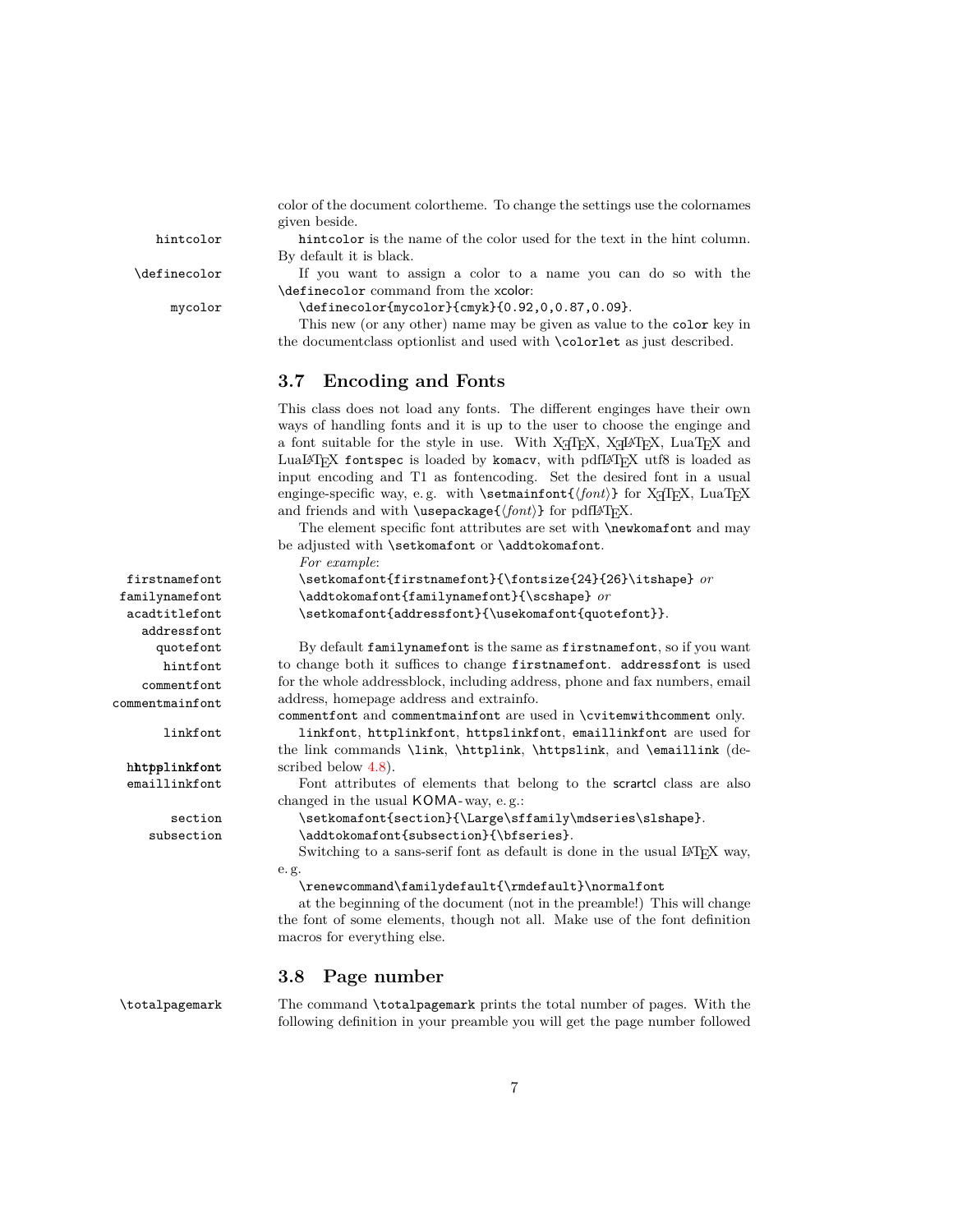by a slash and the total number of pages in the outer foot of your pages (with the help of scrlayer-scrpage which is loaded by the documentclass):

\pagestyle{scrheadings} \clearpairofpagestyles \ofoot{\pagemark/\totalpagemark}

#### <span id="page-7-0"></span>**3.9 Hypersetup**

pdftitle pdfsubject pdfkeywords citebordercolor filebordercolor linkbordercolor menubordercolor urlbordercolor runbordercolor

\hypersetup To change the way hyperlinks are highlighted in the pdf document, use the \hypersetup command. This command is provided by the hyperref package which is loaded by the komacv class. See the hyperref manual for the options available. Example: use \hypersetup{pdfborder = false} to remove the box around links in the pdf-document.

pdfauthor **Note:** The following \hypersetup option keys (and these only) must *not* be redefined with \hypersetup but with \renewcommand:

> pdfauthor, pdftitle, pdfsubject, pdfkeywords and all …bordercolor options. *For example*, do not use:

allbordercolors \hypersetup{pdftitle = {My~CV}} but rather:

\renewcommand\*\pdftitle{My~CV}.

This is necessary because the defaults defined by the documentclass are loaded at the end of the preamble and would overwrite any user settings.

All \hypersetup color options accept the same color names as does the documentclass color option (i. e. it depends on the setting of the documentclass option xcolor which names will be recognized). So you can change the color options like this:

\renewcommand\*\urlbordercolor{green} (for the …bordercolor options), but

urlcolor \hypersetup{urlcolor=pink} (for all other …color options).

# <span id="page-7-1"></span>**4 In the document**

#### <span id="page-7-2"></span>**4.1 \maketitle**

\maketitle With \maketitle at the beginning of your document your personal data and your picture as specified in the preamble will be set in the header (and possibly footer) of the first page according to the chosen style.

> If you want the footer to appear on all pages, use \pagestyle{footer} or \pagestyle{/mypagestyle}} somewhere at the beginning of your document (not in the preamble).

#### <span id="page-7-3"></span>**4.2 Sections and subsections**

To structure your CV into sections like "Education", "Job training", "Interests" a.s.o. use the \section and \subsection commands. They are formatted according to the current style and include no section numbering. See above [\(3.6](#page-5-0) and [3.7\)](#page-6-0) how to change the color and the font attributes of sections and subsections.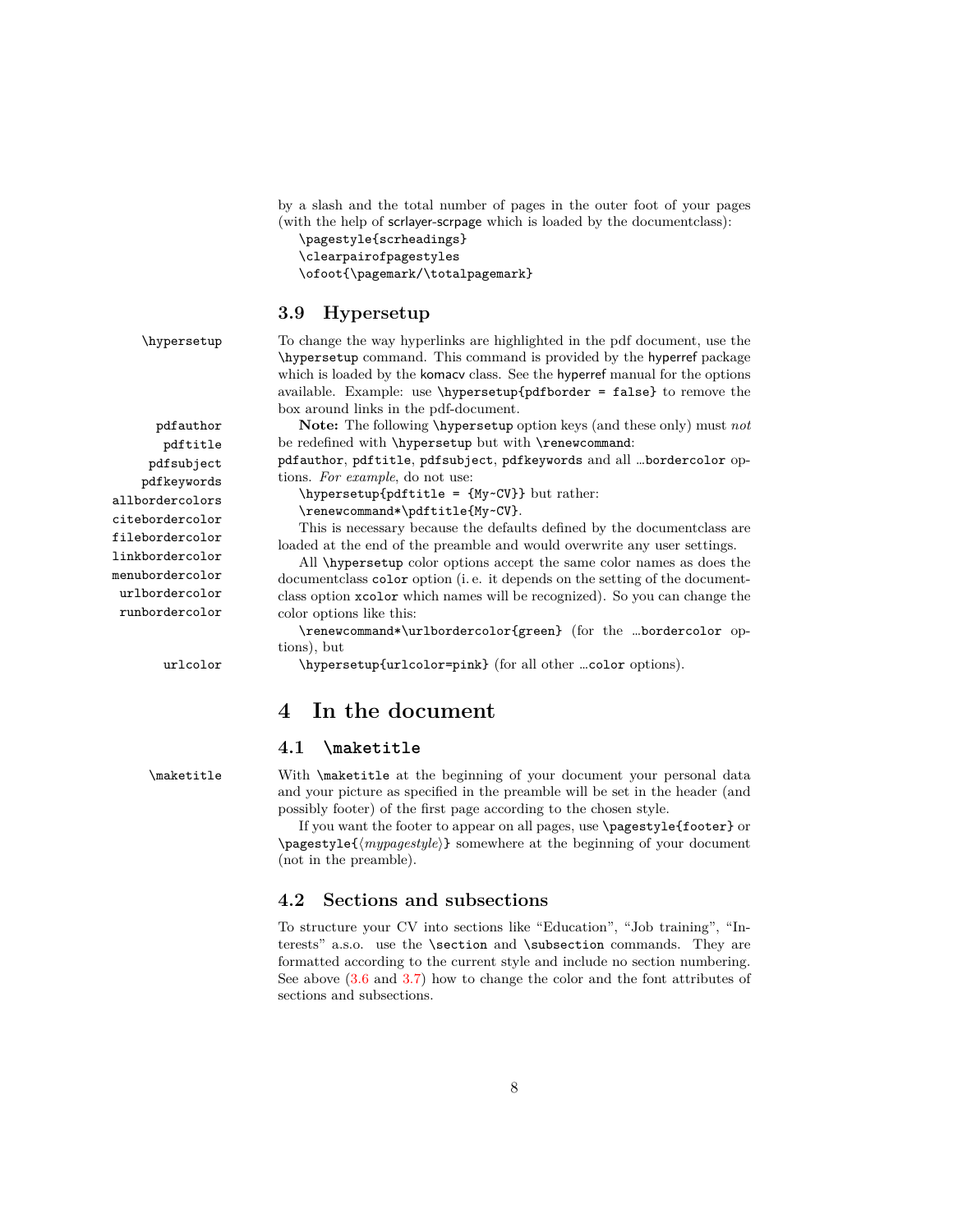#### <span id="page-8-0"></span>**4.3 \cvitem**

\cvitem \cvitem  $\{\langle spacing\rangle\} {\langle heat\rangle\}$  is for single pairs of header and text. The header will appear in the hint column, the main text in the main column.

> The optional argument defines the vertical space after this \cvitem element. This applies analogously to all the elements with an optional spacing argument.

> To change the vertical space used after all \cv... elements that have an optional spacing argument, change \afterelementsvspace as desribed above [\(3.5\)](#page-4-2). If the optional spacing argument is used it overrides the value of \afterelementsvspace for the current element.

> **Caveat**: No newlines (\\) or paragraphs (\par oder empty lines) are allowed inside \cvitem and the other predefined elements. They will lead to an error message like:

! Paragraph ended before \cvitem was complete.

and the parsing process will stop.

#### <span id="page-8-1"></span>**4.4 \cvdoubleitem**

\cvdoubleitem \cvdoubleitem [\spacing\]{\header1\}}{\header2\}}{\header2\}} puts two pairs of header and text in one line. The first header appears in the hint column.

#### <span id="page-8-2"></span>**4.5 \cvlistitem and \cvlistdoubleitem**

\cvlistitem[ $\langle label \rangle$ ]{\*item*}} and

\cvlistdoubleitem[ $\langle label \rangle$ ]{ $\langle item1 \rangle$ }{ $\langle item2 \rangle$ }

put one or two pair(s) of label and item in the main column. The hint column is left empty. If the optional argument is omitted, the label is the default label provided by the style in use or the label defined with \listitemsymbol.

#### <span id="page-8-3"></span>**4.6 \cventry**

\cventry With the command

\cventry[ $\langle spacing \rangle$ ]{ $\langle years \rangle$ }{ $\langle degree/job \ title \rangle$ }{ $\langle institution/employee \rangle$ }  ${\{(localization)\}}{\{grade/\ldots\}}$ }{\comment/job description\}

you get a more structured description. The first mandatory argument will usually be placed in the hint column (depending on the style in use), all others in the main column, each with its own formatting. Just leave empty those arguments you do not need (use empty braces {}) . Note, however, that the second mandatory argument should not be empty (otherwise the entry in the main column will start with a comma). In case the predefined formatting of the arguments does not suit your needs you may of course use formatting commands inside the arguments.

#### <span id="page-8-4"></span>**4.7 \cvitemwithcomment**

\cvitemwithcomment With \cvitemwithcomment[\*spacing*}]{\header\}}{\text\}{\comment\}} you can list a pair of header and description with a additional right-aligned comment.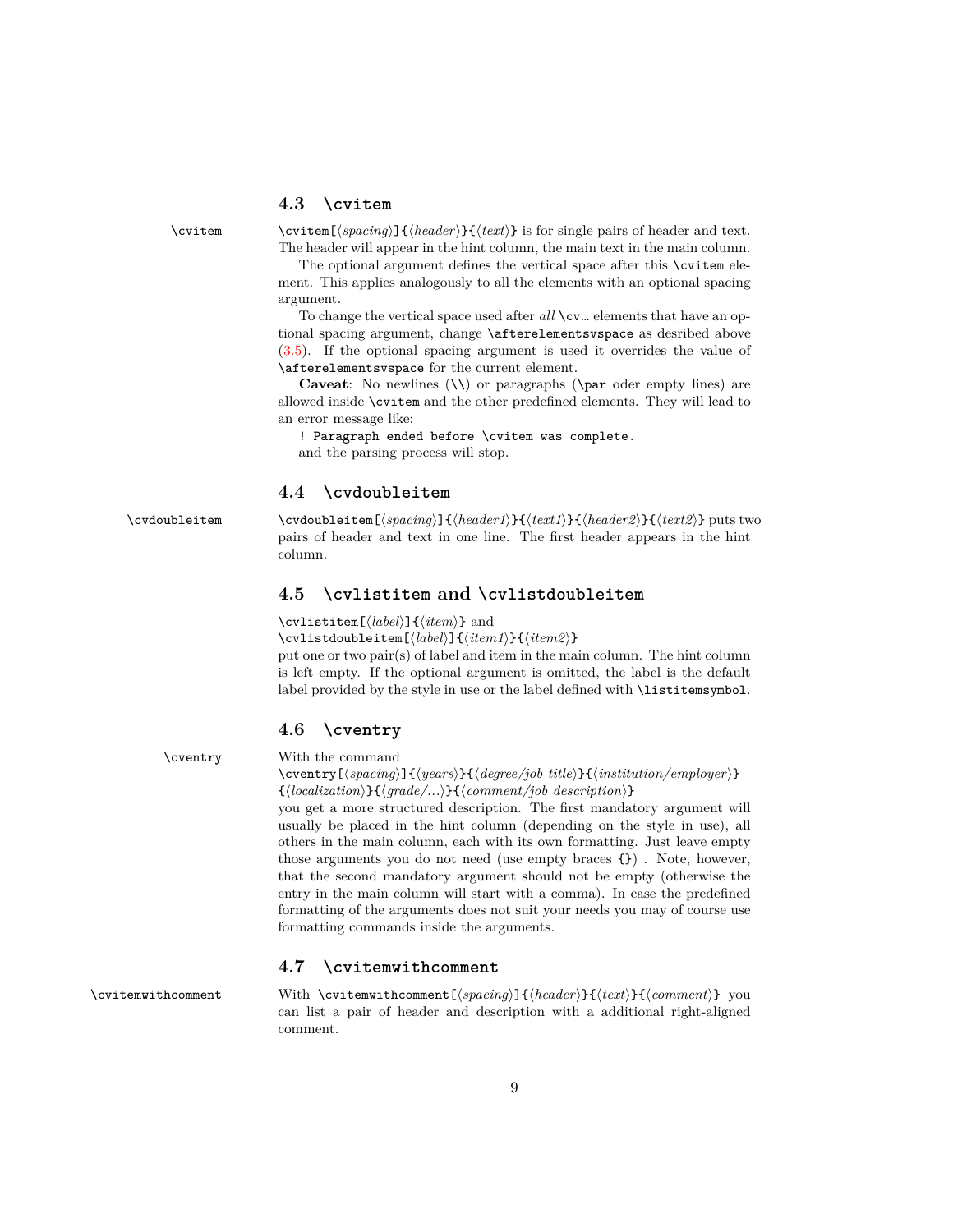#### <span id="page-9-0"></span>**4.8 Links**

\httplink \httpslink \emaillink

compactenum compactdesc

There are four link commands predefined:  $\lambda$ ink  $\lambda$ ink $[\langle optimal \ text\rangle]{\langle link\rangle},$  $\hbar$ ttplink[ $\{optional \text{text}\}$ } $\{ \text{link}\}$ , and  $\hbar$ ttpslink $[\langle optimal \ text\rangle]{\langle link \rangle},$  and  $\text{lemaillink}$ [ $\{optional \text{text}\}$ ]{ $\{link\}$ .

All of them take a description as optional argument and the link address as mandatory argument. The optional argument will be shown in the text, the hyperlink points to the address given in the mandatory argument. If no optional argument is given the address in the mandatory argument will be printed. The mandatory argument of \httplink will be prefixed with http://, of \httpslink with https://, of \emaillink with mailto:. To change the font attributes of the links, see above [3.7.](#page-6-0)

#### <span id="page-9-1"></span>**4.9 Itemize**

compactitem These are three compact versions of the standard lists itemize, enumerate and description (by the enumitem package). In the default setting within komacv they come without indentation or extra spacing so they fit nicely into other elements such as \cvitem. They are used in the usual way:

\begin{compactitem}

\item  $\langle text \rangle$ 

\end{compactitem}.

If you use them inside other elements make sure there are no empty lines surrounding them, otherwise you will get an error message (see [4.3\)](#page-8-0).

# <span id="page-9-2"></span>**5 Styles**

#### <span id="page-9-3"></span>**5.1 The classic style**

In classic style all personal data appear in the header with the optional picture on the right side. Section and subsection headers are given in the document color and placed in the main column. On the left side of the section headers is a horizontal bar in the hint column.

#### <span id="page-9-4"></span>**5.2 The casual style**

The casual style is built upon the classic style with a few changes. The main difference to the classic style is that the picture is set at the left of the header and the address block is set in the foot of the page. By default the foot is set on the first page only. If you want it on all pages, put \pagestyle{footer} at the beginning of your document.

#### <span id="page-9-5"></span>**5.3 The oldstyle style**

This style provides a CV with the addressblock in the left margin and the hint column to the right. The section headers are kept simple, without section bars. To allow for three columns the DIV value is increased.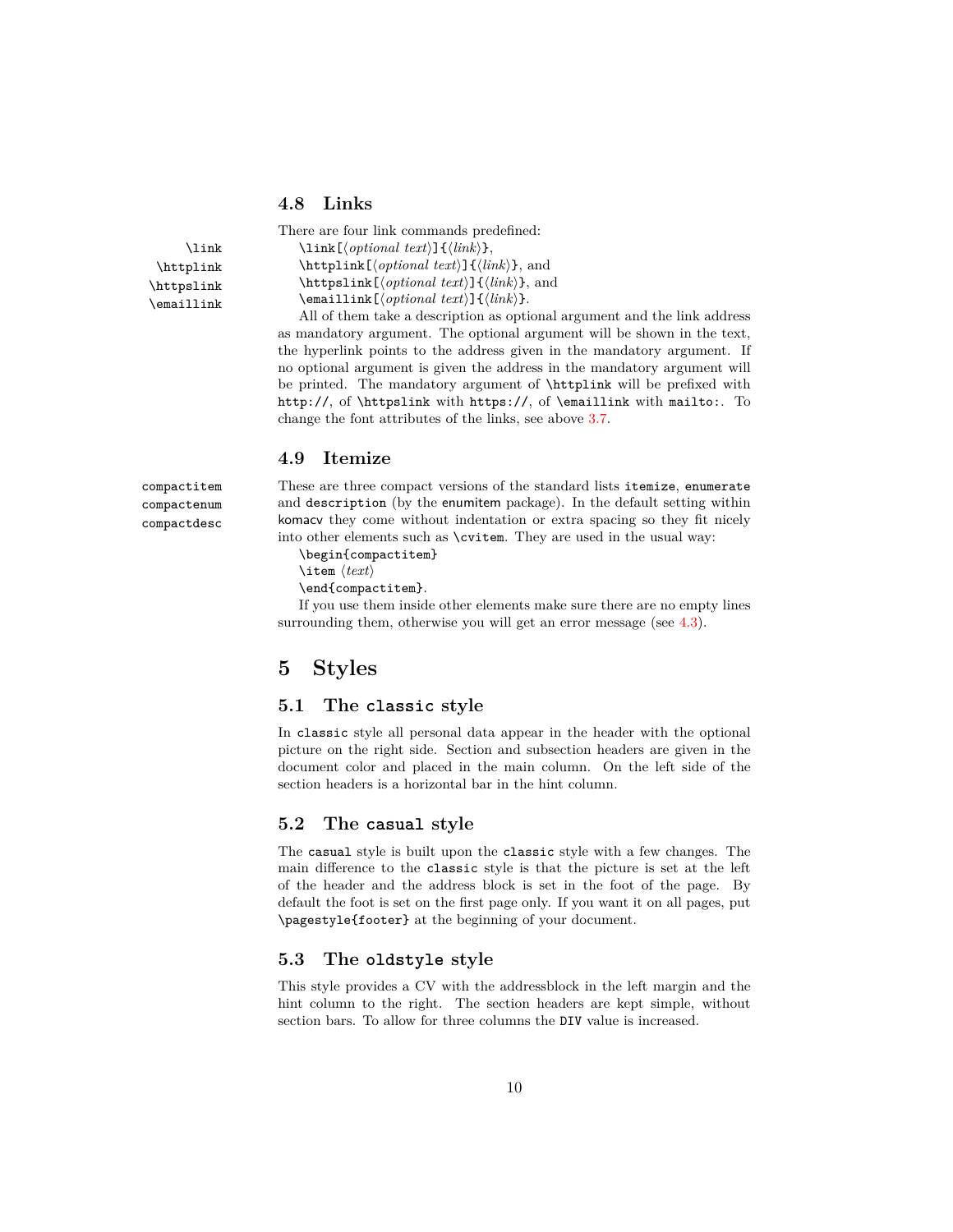# <span id="page-10-0"></span>**6 Examples**

For examples see the example files komacv\_example\_ $\langle style\rangle$ .pdf that come with this class. They should be located in the doc-directory of the tree where the class is stored. The example file komacv\_example.tex can be used to test the various possibilities komacv offers. Just remove (or add) comment signs and play around.

# <span id="page-10-1"></span>**7 New CV styles**

The flexibility of komacv makes it fairly easy to create new CV styles. If you have created a CV style of your own and want to share it with others you have several possibilites:

You can publish it on CTAN. Just make sure it will be installed in the styles-subdirectory of the komacv-directory

(such as tex/latex/komacv/styles).

Or you can put it on GitHub (salsod/komacv) or send it to me by email (salome.soedergran@gmx.ch) and I will include it in the next version of komacv.

For your personal use, you can put it either into the working directory of your .tex-file (your cv-file) or into your local texmf-tree. In the latter case, don't forget to run texhash on the directory to refresh your tex system.

# <span id="page-10-2"></span>**8 Bugs, feature requests, and maintenance**

Known issue: Inconsistent vertical space between multiline cvlistitems (\cvlistitem).

Feature request: A feature that has sometimes been asked for is the possibility of creating a cover letter based on komacv for a job application. This has not been implemented into komacv so far. The KOMA-Script now offers the possibility to create letters not only with the letter class scrlttr2, but also to load the package scrletter within any KOMA -class. This works also for komacv. If you're interested in creating a cover letter inside komacv, also have a look at Richard Grewe's extra package komacv-rg (see below, Acknowledgements).

Further testing and use will certainly make some bugs crawl out from the dark in which they hide from me until now. If you encounter bugs, errors or typos, or if you have suggestions how to improve the komacv class and the style files, please do not hesitate to contact me (in English or German) at salome.soedergran@gmx.ch. I am thankful for any suggestions that help improving komacv though I dare not promise to be always very speedy in publishing a new version. Computer stuff is something of rather low priority with me. So if you make a point of having bugs fixed as soon as possible please consider making your own contributions on GitHub (salsod/komacv) …or to become the new maintainer of komacv.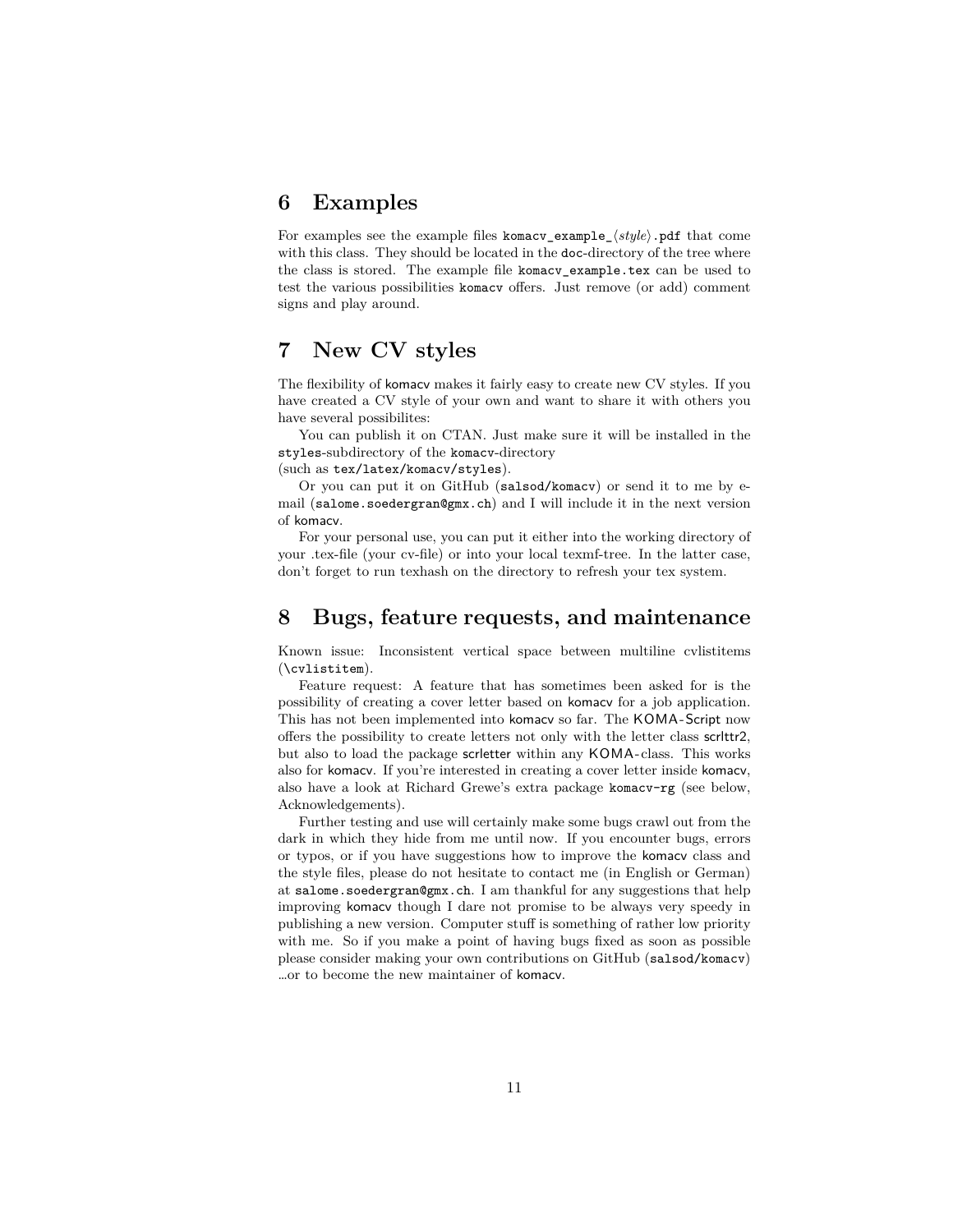# <span id="page-11-0"></span>**9 Acknowledgements**

Many thanks to Richard Grewe, Samuel W. Flint, Alexander Dietzel, Ulrike Fischer, Alexander Kränzlein, Matthias C. Schmidt, Damian Martinez Dreyer, Wolfgang Witt, and Sebastian Röder for their suggestions and help. I am also grateful to Andreas Bießmann, Simon Dreher, Paul Menzel and Dominik Waßenhoven who helped to improve the (now obsolete) komamoderncvlassic.sty.

On CTAN you can find the bundle komacv-rg by Richard Grewe with extra features: "The komacv-rg bundle provides packages that aid in creating CVs based on the komacv class and creating related documents, such as cover letters and cover sheets for job applications. Concretely, the bundle consists of three packages: komacv-addons, komacv-lco, and komacvmultilang." (The bug fixes presented in komacv-addons v0.9.2 found their way into komacv as of v1.1.2.) Many thanks for this great addition!

# <span id="page-11-1"></span>**10 Implementation**

**Note:** The code of the styles is not part of the file komacv.cls but is to be found in the style files komacv- $\langle stylename\rangle$ .sty, e.g. komacv-classic.sty.

#### <span id="page-11-2"></span>**10.1 The komacv class**

#### **Initialization**

|  | \providecommand*\mycolor{blue} |
|--|--------------------------------|
|--|--------------------------------|

```
2 \RequirePackage{ifthen,kvoptions,calc,xparse,xstring}
```
#### **Declare Options**

| 3              | \SetupKeyvalOptions{%                                                |
|----------------|----------------------------------------------------------------------|
| $\overline{4}$ | family=komacv,%                                                      |
| 5              | $prefix=komacy@$ ,%                                                  |
| 6              | setkeys=\kvsetkeys%                                                  |
|                |                                                                      |
| 8              | \DeclareStringOption[mycolor]{color}[mycolor]                        |
| 9              | \DeclareStringOption[x11names]{xcolor}[x11names]                     |
| 10             | \DeclareStringOption[classic]{style}[classic]                        |
| 11             | \DeclareBoolOption[true]{fontawesome}                                |
| 12             | \DeclareDefaultOption{\PassOptionsToClass{\CurrentOption}{scrartcl}} |
|                | <b>Process Options</b>                                               |
| 13             | \ProcessKeyvalOptions{komacv} % evaluate keyval options              |
|                | Load class                                                           |
|                |                                                                      |

14 \LoadClass[a4paper,headings=normal,fontsize=11pt]{scrartcl}

#### **Packages**

| 15             | \RequirePackage[\komacv@xcolor]{xcolor} |
|----------------|-----------------------------------------|
| 1 <sup>C</sup> | $\Omega$                                |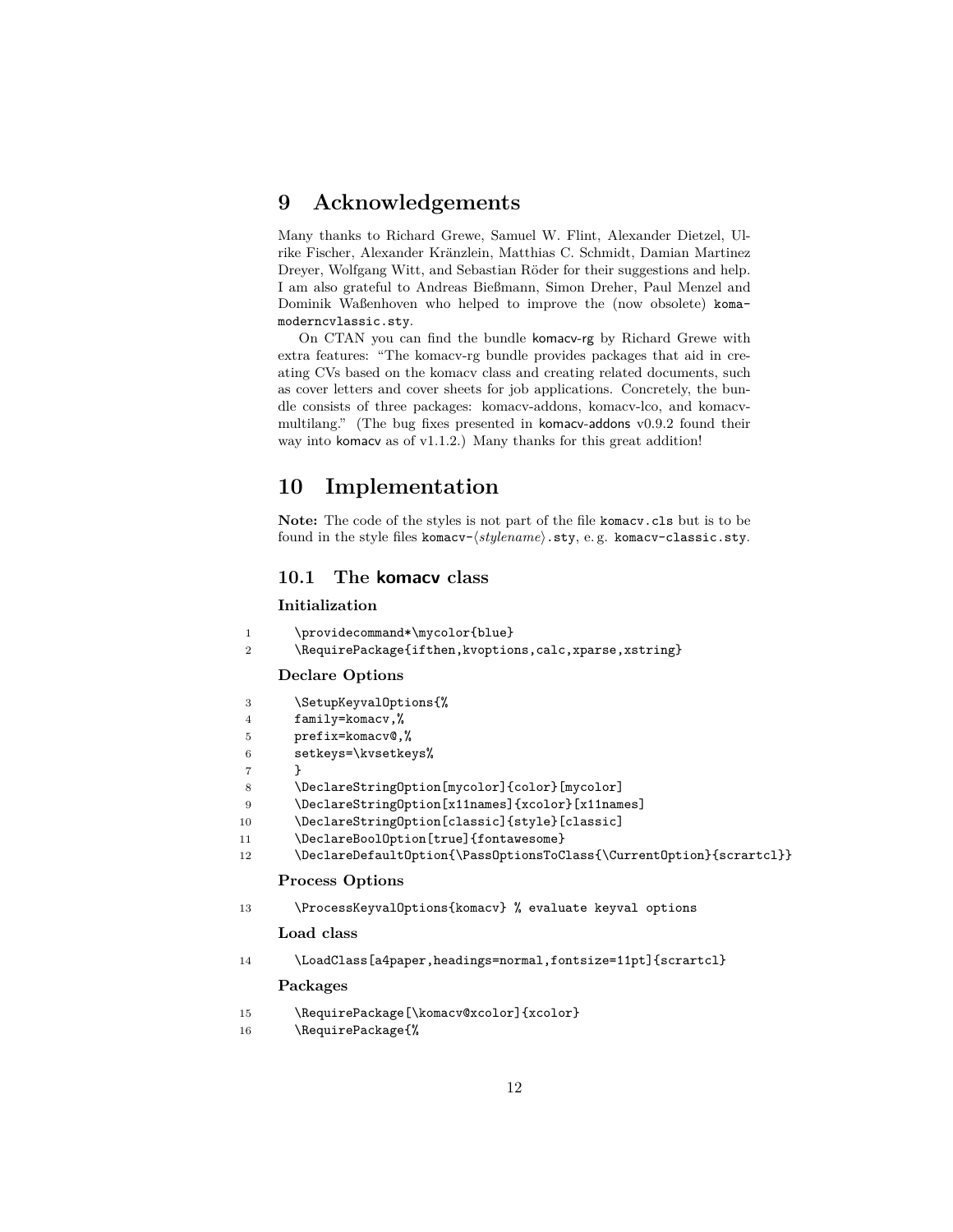```
17 etoolbox,%
18 ifpdf,%
19 ifluatex,%
20 ifxetex,%
21 scrlayer-scrpage,%
22 marvosym,%
23 array,%
24 graphicx,%
25 microtype,%
26 enumitem,
27 hyperref%
28 }
29 \ifkomacv@fontawesome
30 \RequirePackage{fontawesome}
31 \fi
32 \RequirePackage[raggedrightboxes]{ragged2e}
33 \AtEndPreamble{%
34 \renewcommand\familydefault{\sfdefault}% without this, pdflatex produces error messages;
35 }
    Colors
36 \definecolor{myblue}{rgb}{0.2,0.3,0.65}
37 \colorlet{mycolor}{myblue}
38 \AtEndPreamble{%
39 \renewcommand*\mycolor{\komacv@color}
40 \colorlet{colortheme}{\mycolor}% specified in documentclass option
41 \@ifundefinedcolor{headlinecolor}{%
42 \colorlet{@headlinecolor}{black}}{%
43 \colorlet{@headlinecolor}{headlinecolor}}
44 \@ifundefinedcolor{firstnamecolor}{%
45 \colorlet{@firstnamecolor}{black}}{%
46 \colorlet{@firstnamecolor}{firstnamecolor}}
47 \@ifundefinedcolor{familynamecolor}{%
48 \colorlet{@familynamecolor}{@firstnamecolor}}{%
49 \colorlet{@familynamecolor}{familynamecolor}}
50 \@ifundefinedcolor{acadtitlecolor}{%
51 \colorlet{@acadtitlecolor}{@firstnamecolor}}{%
52 \colorlet{@acadtitlecolor}{acadtitlecolor}}
53 \@ifundefinedcolor{addresscolor}{%
54 \colorlet{@addresscolor}{@firstnamecolor}}{%
55 \colorlet{@addresscolor}{addresscolor}}
56 \@ifundefinedcolor{quotecolor}{%
57 \colorlet{@quotecolor}{@firstnamecolor}}{%
58 \colorlet{@quotecolor}{quotecolor}}
59 \@ifundefinedcolor{secbarcolor}{%
60 \colorlet{@secbarcolor}{colortheme}}{%
61 \colorlet{@secbarcolor}{secbarcolor}}
62 \@ifundefinedcolor{seccolor}{%
63 \colorlet{@seccolor}{colortheme}}{%
64 \colorlet{@seccolor}{seccolor}}
```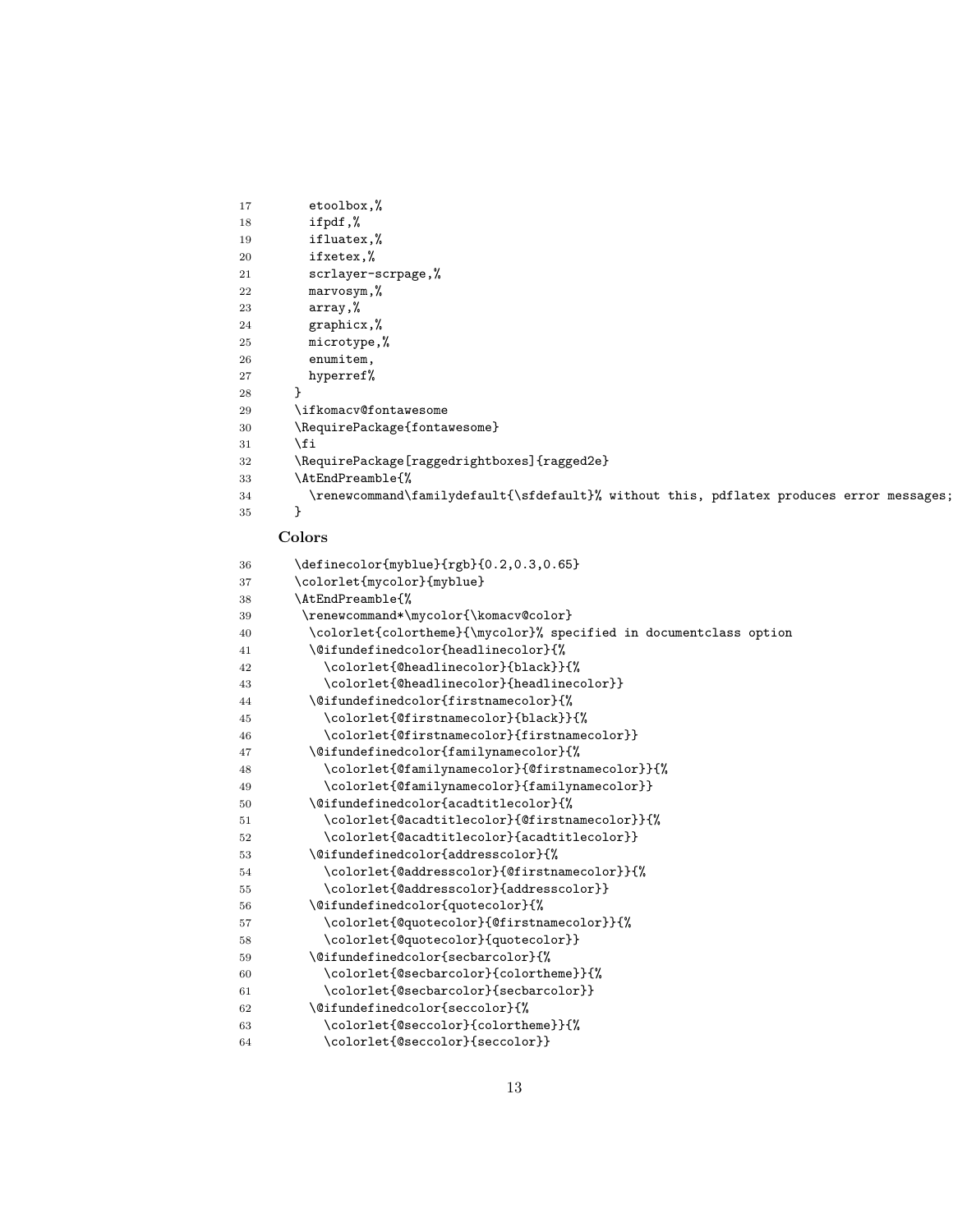| 65 | \@ifundefinedcolor{subseccolor}{%           |
|----|---------------------------------------------|
| 66 | \colorlet{@subseccolor}{colortheme}}{%      |
| 67 | \colorlet{@subseccolor}{subseccolor}}       |
| 68 | \@ifundefinedcolor{hintcolor}{%             |
| 69 | \colorlet{@hintcolor}{black}}{%             |
| 70 | \colorlet{@hintcolor}{hintcolor}}           |
| 71 | \@ifundefinedcolor{framecolor}{%            |
| 72 | \colorlet{@framecolor}{colortheme}}{%       |
| 73 | \colorlet{@framecolor}{framecolor}}         |
| 74 | \@ifundefinedcolor{framebackcolor}{%        |
| 75 | \colorlet{@framebackcolor}{white}}{%        |
| 76 | \colorlet{@framebackcolor}{framebackcolor}} |
| 77 | } % end AtEndPreamble                       |

#### **Encoding and Fonts**

| 78  | \ifboolexpr{bool{xetex} or bool{luatex}}{%                               |
|-----|--------------------------------------------------------------------------|
| 79  | \RequirePackage{fontspec}%                                               |
| 80  | $H^{\prime}$                                                             |
| 81  | \RequirePackage[utf8]{inputenc}                                          |
| 82  | \RequirePackage[T1]{fontenc}%                                            |
| 83  | ł                                                                        |
| 84  | \newkomafont{headlinefont}{\fontsize{30}{32}\mdseries\upshape}           |
| 85  | \newkomafont{firstnamefont}{\Huge\mdseries\upshape}                      |
| 86  | $\newkomafont{familyname} {\usefontofkomafont{firstnamefont}}$           |
| 87  | \newkomafont{acadtitlefont}{\LARGE\mdseries\itshape}                     |
| 88  | \newkomafont{addressfont}{\normalsize\mdseries\itshape}                  |
| 89  | \newkomafont{quotefont}{\large\itshape}                                  |
| 90  | \newkomafont{hintfont}{}                                                 |
| 91  | \newkomafont{linkfont}{}                                                 |
| 92  | \newkomafont{httplinkfont}{}                                             |
| 93  | \newkomafont{httpslinkfont}{}                                            |
| 94  | \newkomafont{emaillinkfont}{}                                            |
| 95  | \newkomafont{commentmainfont}{\bfseries} % in \cvitemwithcomment         |
| 96  | \newkomafont{commentfont}{\footnotesize\itshape} % in \cvitemwithcomment |
| 97  | \providecommand\sectionfont{\Large\sffamily\mdseries\upshape}            |
| 98  | \providecommand\subsectionfont{\large\sffamily\mdseries\upshape}         |
| 99  | \setkomafont{section}{\sectionfont}                                      |
| 100 | \setkomafont{subsection}{\subsectionfont}                                |
|     | Lengths                                                                  |
| 101 | \setlength\parindent{0pt}                                                |

- 102 \setlength\columnsep{10\p@}
- 103 \setlength\columnseprule{0\p@}
- \newlength\@komacvtextwidth
- \newlength\@hintscolwidth
- 106 \newlength\hintscolwidth
- $107 \qquad \texttt{\in\mathcal{B}}$
- \newlength\@sepcolwidth
- \newlength\sepcolwidth
- 110 \setlength\sepcolwidth{0pt}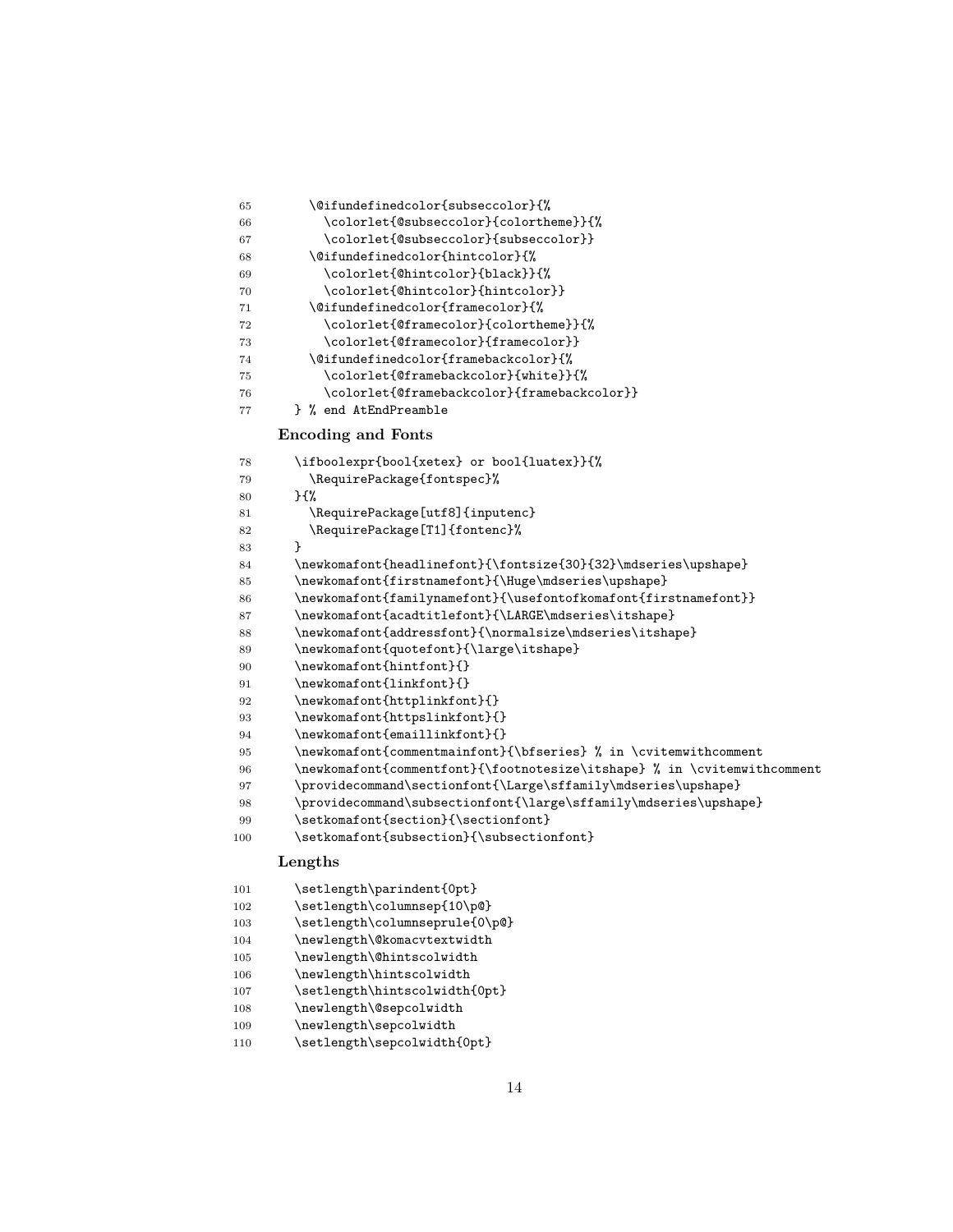| 112 | \newlength\maincolwidth                                                           |
|-----|-----------------------------------------------------------------------------------|
| 113 | \setlength\maincolwidth{0pt}                                                      |
| 114 | \newlength\@quotewidth                                                            |
| 115 | \newlength\quotewidth                                                             |
| 116 | \setlength\quotewidth{0pt}                                                        |
| 117 | \newlength\@dbitemmaincolwidth                                                    |
| 118 | \newlength\dbitemmaincolwidth                                                     |
| 119 | \setlength\dbitemmaincolwidth{0pt}                                                |
| 120 | \newlength\@listitemsymbolwidth                                                   |
| 121 | \newlength\listitemsymbolwidth                                                    |
| 122 | \setlength\listitemsymbolwidth{0pt}                                               |
| 123 | \newlength\@listitemmaincolwidth                                                  |
| 124 | \newlength\listitemmaincolwidth                                                   |
| 125 | \setlength\listitemmaincolwidth{0pt}                                              |
| 126 | \newlength\@listdbitemmaincolwidth                                                |
| 127 | \newlength\listdbitemmaincolwidth                                                 |
| 128 | \setlength\listdbitemmaincolwidth{0pt}                                            |
| 129 | \newlength\@titlepicwidth                                                         |
| 130 | \newlength\@titlesepwidth                                                         |
| 131 | \setlength\@titlesepwidth{0pt}                                                    |
| 132 | \newlength\titlesepwidth                                                          |
| 133 | \setlength\titlesepwidth{0pt}                                                     |
| 134 | \newlength\@mframepicshift                                                        |
| 135 | \newlength\mframepicshift                                                         |
| 136 | \setlength\mframepicshift{0pt}                                                    |
| 137 | \newlength\@commentmainlength                                                     |
| 138 | \newlength\@commentlength                                                         |
| 139 | \newlength\@titlenamewidth                                                        |
| 140 | \newlength\@titlenamemaxwidth                                                     |
| 141 | \newlength\titlenamemaxwidth                                                      |
| 142 | \setlength\titlenamemaxwidth{0pt}                                                 |
| 143 | \newlength\@titlenamefullwidth                                                    |
| 144 | \newlength\@titledetailswidth                                                     |
| 145 | \newlength\@infocolwidth                                                          |
| 146 | \newlength\infocolwidth                                                           |
| 147 | \setlength\infocolwidth{0pt}                                                      |
| 148 | \newlength\@sepinfocolwidth                                                       |
| 149 | \newlength\sepinfocolwidth                                                        |
| 150 | \setlength\sepinfocolwidth{0pt}                                                   |
| 151 | \newlength\komacvinfocolextrawidth % witout @ for use inside document (addmargin) |
| 152 | \newlength\@footerwidth                                                           |
| 153 | \setlength\@footerwidth{.6\textwidth}                                             |
| 154 | \newlength\@fboxwidth                                                             |
| 155 | \newlength\footerwidth                                                            |
| 156 | \setlength\footerwidth{0pt}                                                       |
| 157 | \newlength\@aftertitlevspace                                                      |
| 158 | \newlength\aftertitlevspace                                                       |
| 159 | \setlength\aftertitlevspace{0pt}                                                  |
| 160 | \newlength\@afterquotevspace                                                      |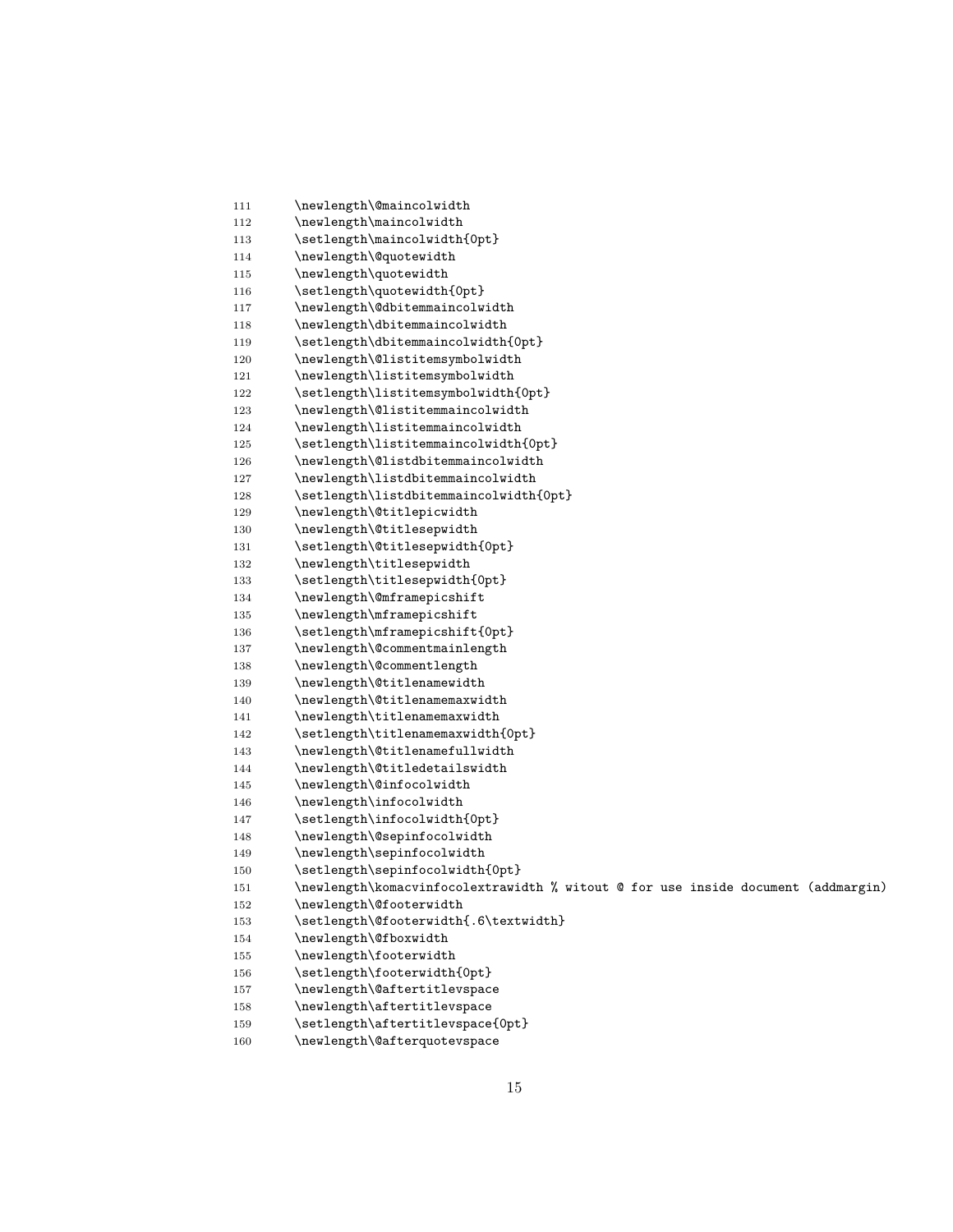```
161 \newlength\afterquotevspace
162 \setlength\afterquotevspace{0pt}
163 \newlength\@afterelementsvspace
164 \newlength\afterelementsvspace
165 \newlength\@beforesecvspace
166 \newlength\beforesecvspace
167 \setlength\beforesecvspace{0pt}
168 \newlength\@aftersecvspace
169 \newlength\aftersecvspace
170 \setlength\aftersecvspace{0pt}
171 \newlength\@beforesubsecvspace
172 \newlength\beforesubsecvspace
173 \setlength\beforesubsecvspace{0pt}
174 \newlength\@aftersubsecvspace
175 \newlength\aftersubsecvspace
176 \setlength\aftersubsecvspace{0pt}
177 \AtEndPreamble{%
178 % infocol (oldstyle)
179 \setlength{\@infocolwidth}{\infocolwidth}
180 \setlength{\@sepinfocolwidth}{\sepinfocolwidth}
181 \setlength\komacvinfocolextrawidth{\@infocolwidth+\@sepinfocolwidth}
182 \qquad \quad \texttt{\#} \quad \texttt{\#} \quad \texttt{th} \quad \texttt{th} \quad \texttt{th} \quad \texttt{th} \quad \texttt{th} \quad \texttt{th} \quad \texttt{th} \quad \texttt{th} \quad \texttt{th} \quad \texttt{th} \quad \texttt{th} \quad \texttt{th} \quad \texttt{th} \quad \texttt{th} \quad \texttt{th} \quad \texttt{th} \quad \texttt{th} \quad \texttt{th} \quad \texttt{th} \quad \texttt{th} \quad \texttt{th} \quad \texttt{th} \quad \texttt{th} \quad \texttt{th} \quad \texttt{183 % fboxextra (picture frame)
184 \newlength\@fboxextra
185 \setlength\@fboxextra{\fboxsep+\fboxrule}
186 % hintscolumn
187 \ifdimequal{\hintscolwidth}{0pt}{%
188 \setlength\@hintscolwidth{.2\@komacvtextwidth}
189 }{%
190 \setlength{\@hintscolwidth}{\hintscolwidth}%
191 }
192 % separatorcolumn
193 \ifdimequal{\sepcolwidth}{0pt}{%
194 \setlength\@sepcolwidth{2em}%
195 }{%
196 \setlength{\@sepcolwidth}{\sepcolwidth}%
197 }
198 % maincolumn
199 \ifdimequal{\maincolwidth}{0pt}{%
200 \setlength{\@maincolwidth}{\@komacvtextwidth-\@sepcolwidth-\@hintscolwidth}%
201 }\{%
202 \setlength{\@maincolwidth}{\maincolwidth}%
203 }
204 % doubleitem
205 \ifdimequal{\dbitemmaincolwidth}{0pt}{%
206 \setlength{\@dbitemmaincolwidth}{%
207 \@maincolwidth-\@hintscolwidth-2\@sepcolwidth}%
208 \setlength{\@dbitemmaincolwidth}{0.5\@dbitemmaincolwidth}%
209 } {%
210 \setlength{\@dbitemmaincolwidth}{\dbitemmaincolwidth}%
```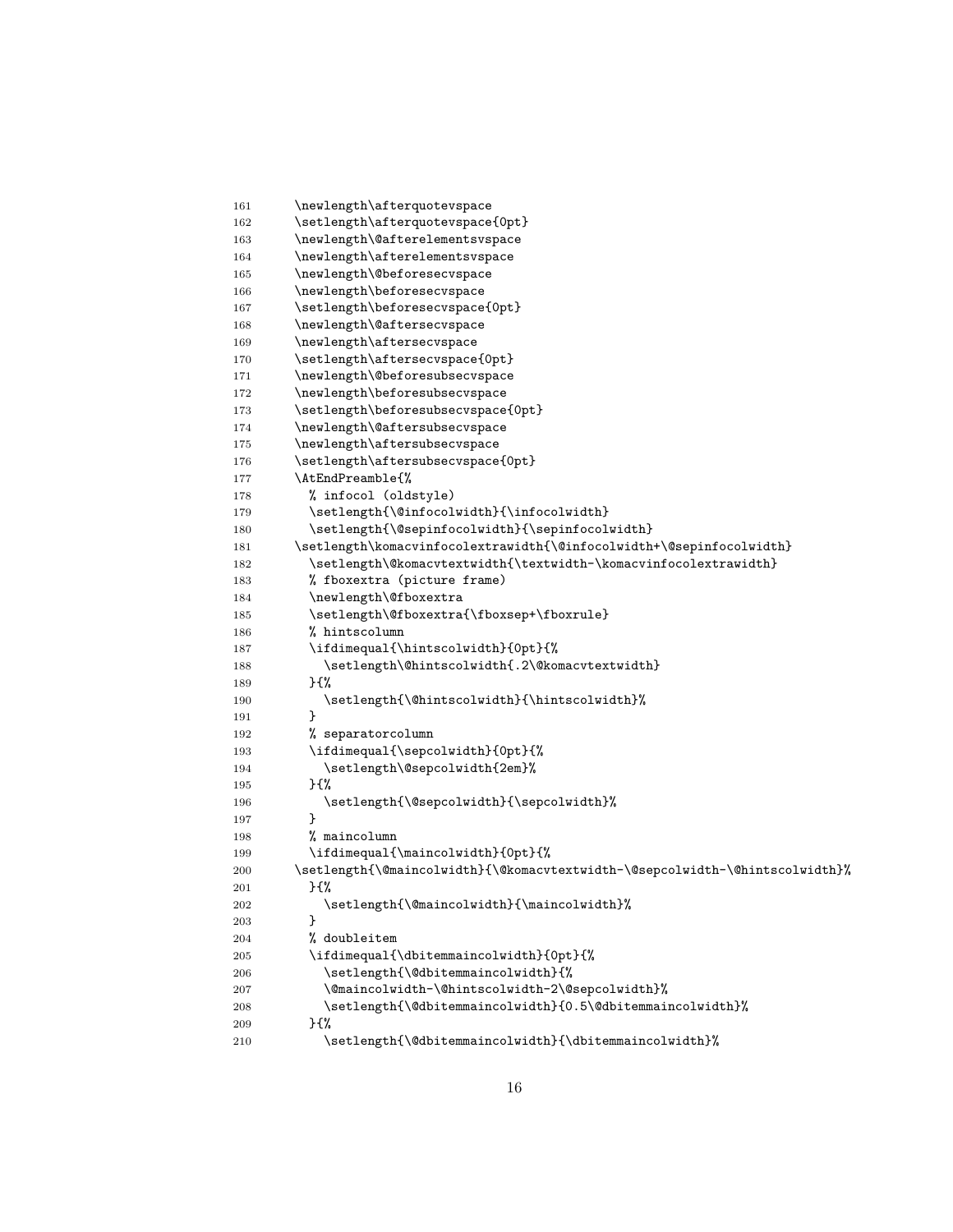```
211 }
212 % listitem
213 \ifdimequal{\listitemsymbolwidth}{0pt}{%
214 \settowidth{\@listitemsymbolwidth}{\listitemsymbol{}~}%
215 }{%
216 \setlength{\@listitemsymbolwidth}{\listitemsymbolwidth}%
217 }
218 \setlength{\@listitemmaincolwidth}{\@maincolwidth-\@listitemsymbolwidth}%
219 % listdoubleitem
220 \ifdimequal{\listdbitemmaincolwidth}{0pt}{%
221 \setlength{\@listdbitemmaincolwidth}{\@maincolwidth-\@sepcolwidth-\@listitemsymbolwidth}%
222 \setlength{\@listdbitemmaincolwidth}{0.475\@listdbitemmaincolwidth}% %
223 }{%
224 \setlength{\@listdbitemmaincolwidth}{\listdbitemmaincolwidth}%
225 \setlength{\@listdbitemmaincolwidth}{0.475\@listdbitemmaincolwidth}% %
226 }
227 % quote
228 \ifdimequal{\quotewidth}{0pt}{%
229 \setlength{\@quotewidth}{0.65\textwidth}%
230 }{%
231 \setlength{\@quotewidth}{\quotewidth}%
232 }
233 \ifdimequal{\afterquotevspace}{0pt}{%
234 \setlength\@afterquotevspace{2\baselineskip}%
235 }{%
236 \setlength\@afterquotevspace{\afterquotevspace}%
237 }
238 % title
239 \ifundef{\@photoname}{% without picture:
240 \setlength\@aftertitlevspace{\aftertitlevspace}
241 }{% with picture:
242 \ifthenelse{%
243 \equal{\@photoframe}{frame} \OR
244 \equal{\@photoframe}{mframe}
245 } {% with frame:
246 \ifdimequal{\aftertitlevspace}{0pt}{%
247 \setlength\@aftertitlevspace{1.5\@fboxextra}
248 }{%
249 \setlength\@aftertitlevspace{\aftertitlevspace}
250 }
251 }{% without frame:
252 \setlength\@aftertitlevspace{\aftertitlevspace}
253 }%
254 }%
255 \ifundef{\@photoname}{}{%
256 \ifdimequal{\titlesepwidth}{0pt}{%
257 \setlength\@titlesepwidth{\@sepcolwidth}
258 }{%
259 \setlength{\@titlesepwidth}{\titlesepwidth}
260 }
```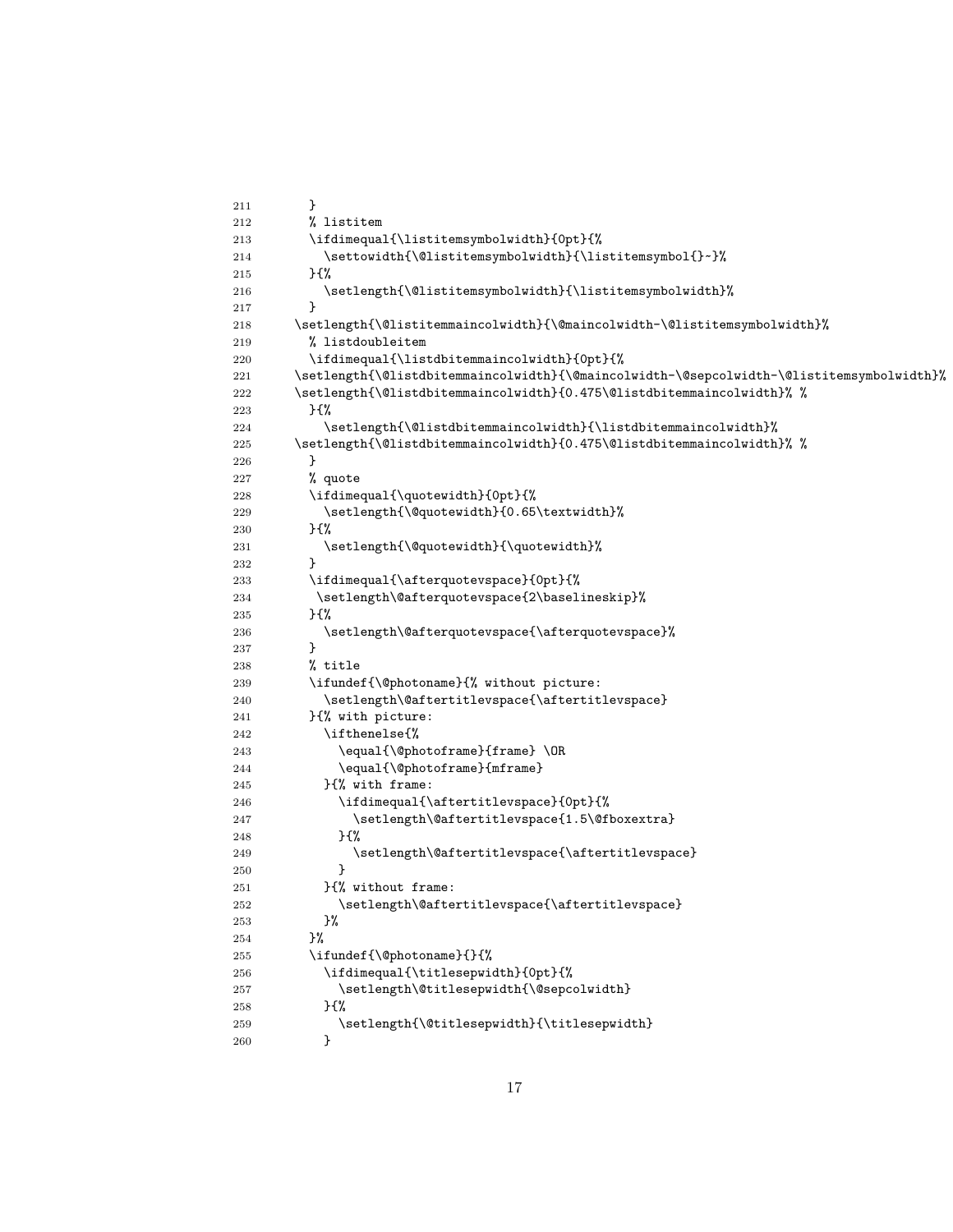```
261 }
262 % afterelementsvspace
263 \ifdimequal{\afterelementsvspace}{0pt}{%
264 \setlength{\@afterelementsvspace}{0.25em}%
265 }{%
266 \setlength{\@afterelementsvspace}{\afterelementsvspace}%
267 }
268 % beforesecvspace
269 \ifdimequal{\beforesecvspace}{0pt}{%
270 \setlength{\@beforesecvspace}{3.5ex \@plus -1ex \@minus -.2ex}%
271 } {%
272 \setlength{\@beforesecvspace}{\beforesecvspace}%
273 }
274 % aftersecvspace
275 \ifdimequal{\aftersecvspace}{0pt}{%
276 \setlength{\@aftersecvspace}{2.3ex \@plus.2ex}%
277 } {%
278 \setlength{\@aftersecvspace}{\aftersecvspace}%
279 }
280 % beforesubsecvspace
281 \ifdimequal{\beforesubsecvspace}{0pt}{%
282 \setlength{\@beforesubsecvspace}{3.25ex\@plus -1ex \@minus -.2ex}%
283 }{
284 \setlength{\@beforesubsecvspace}{\beforesubsecvspace}%
285 }
286 % aftersubsecvspace
287 \ifdimequal{\aftersubsecvspace}{0pt}{%
288 \setlength{\@aftersubsecvspace}{1.5ex \@plus .2ex}%
289 } {%
290 \setlength{\@aftersubsecvspace}{\aftersubsecvspace}%
291 }
292 } % end AtEndPreamble
     Symbols
293 \providecommand*\@addresssymbol{}
294 \providecommand*\addresssymbol{}
295 \providecommand*\@mobilesymbol{\upshape{\Mobilefone}~}
296 \providecommand*\mobilesymbol{}
297 \providecommand*\@phonesymbol{\upshape{\Telefon}~}
298 \providecommand*\phonesymbol{}
299 \providecommand*\@faxsymbol{\upshape{\FAX}~}
300 \providecommand*\faxsymbol{}
301 \providecommand*\@emailsymbol{\upshape{\Letter}~}
302 \providecommand*\emailsymbol{}
303 \providecommand*\@homepagesymbol{}
304 \providecommand*\homepagesymbol{}
305 \ifkomacv@fontawesome
306 \providecommand*\@twittersymbol{\upshape{\faTwitter}~}
307 \providecommand*\@githubsymbol{\upshape{\faGithub}~}
308 \providecommand*\@facebooksymbol{\upshape{\faFacebook}~}
```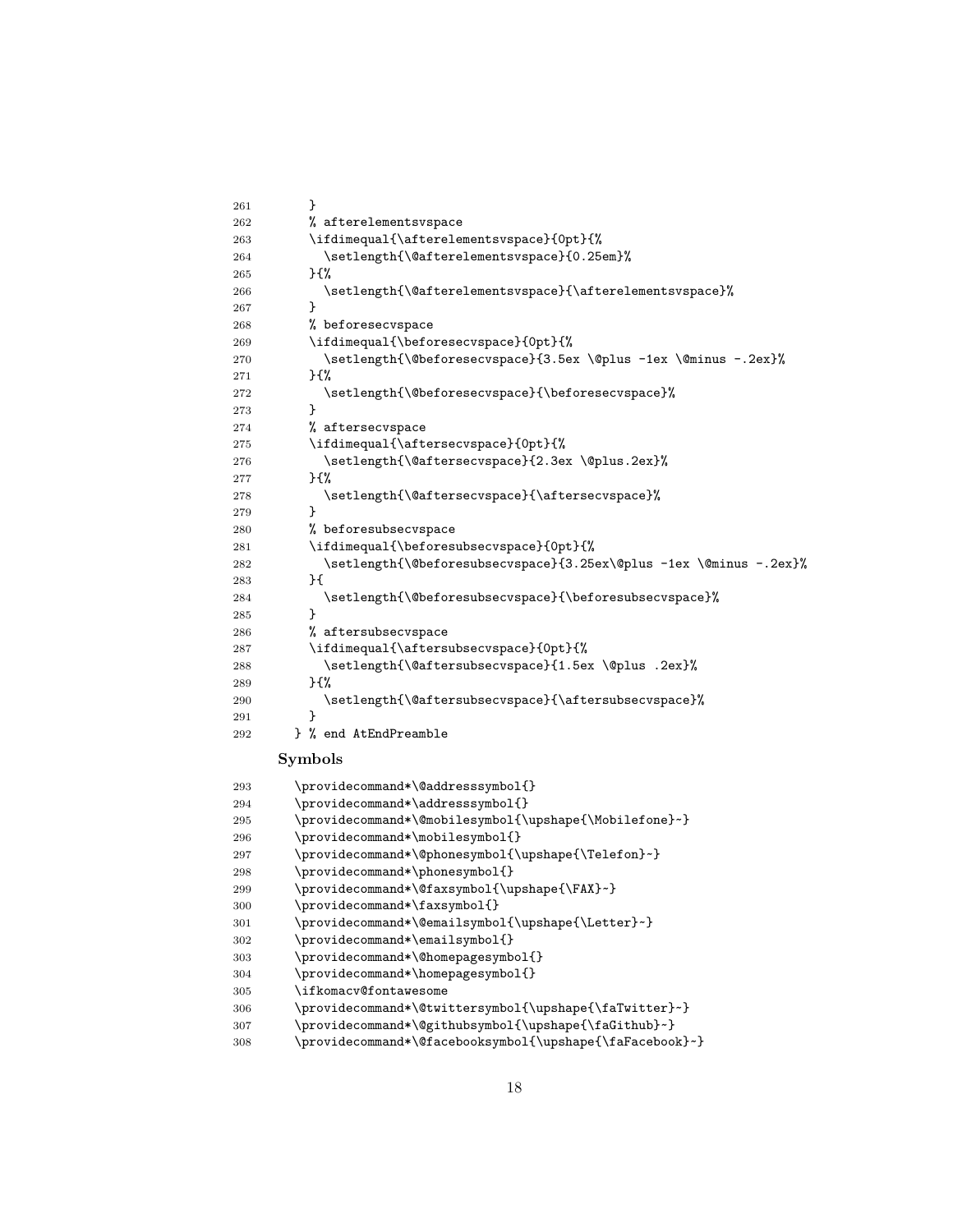```
309 \providecommand*\@linkedinsymbol{\upshape{\faLinkedin}~}
310 \else
311 \providecommand*\@twittersymbol{}
312 \providecommand*\@githubsymbol{}
313 \providecommand*\@facebooksymbol{}
314 \providecommand*\@linkedinsymbol{}
315 \fi
316 \providecommand*\twittersymbol{}
317 \providecommand*\githubsymbol{}
318 \providecommand*\facebooksymbol{}
319 \providecommand*\linkedinsymbol{}
320 \providecommand*\@fsymbol{~~~\textbullet~~~}
321 \providecommand*\fsymbol{}
322 \providecommand*\@listitemsymbol{\textcolor{colortheme}{\Neutral}~}
323 \providecommand*\listitemsymbol{}
324 \AtEndPreamble{%
325 \ifdefempty{\addresssymbol}{}{%
326 \renewcommand*\@addresssymbol{\addresssymbol}
327 }
328 \ifdefempty{\mobilesymbol}{}{%
329 \renewcommand*\@mobilesymbol{\mobilesymbol}
330 }
331 \ifdefempty{\phonesymbol}{}{%
332 \renewcommand*\@phonesymbol{\phonesymbol}
333 }
334 \ifdefempty{\faxsymbol}{}{%
335 \renewcommand*\@faxsymbol{\faxsymbol}
336 }
337 \ifdefempty{\emailsymbol}{}{%
338 \renewcommand*\@emailsymbol{\emailsymbol}
339 }
340 \ifdefempty{\homepagesymbol}{}{%
341 \renewcommand*\@homepagesymbol{\homepagesymbol}
342 }
343 \ifdefempty{\twittersymbol}{}{%
344 \renewcommand*\@twittersymbol{\twittersymbol}
345 }
346 \ifdefempty{\githubsymbol}{}{%
347 \renewcommand*\@githubsymbol{\githubsymbol}
348 }
349 \ifdefempty{\facebooksymbol}{}{%
350 \renewcommand*\@facebooksymbol{\facebooksymbol}
351 }
352 \ifdefempty{\linkedinsymbol}{}{%
353 \renewcommand*\@linkedinesymbol{\linkedinsymbol}
354 }
355 \ifdefempty{\fsymbol}{}{%
356 \renewcommand*\@fsymbol{\fsymbol}
357 }
358 \ifdefempty{\listitemsymbol}{}{%
```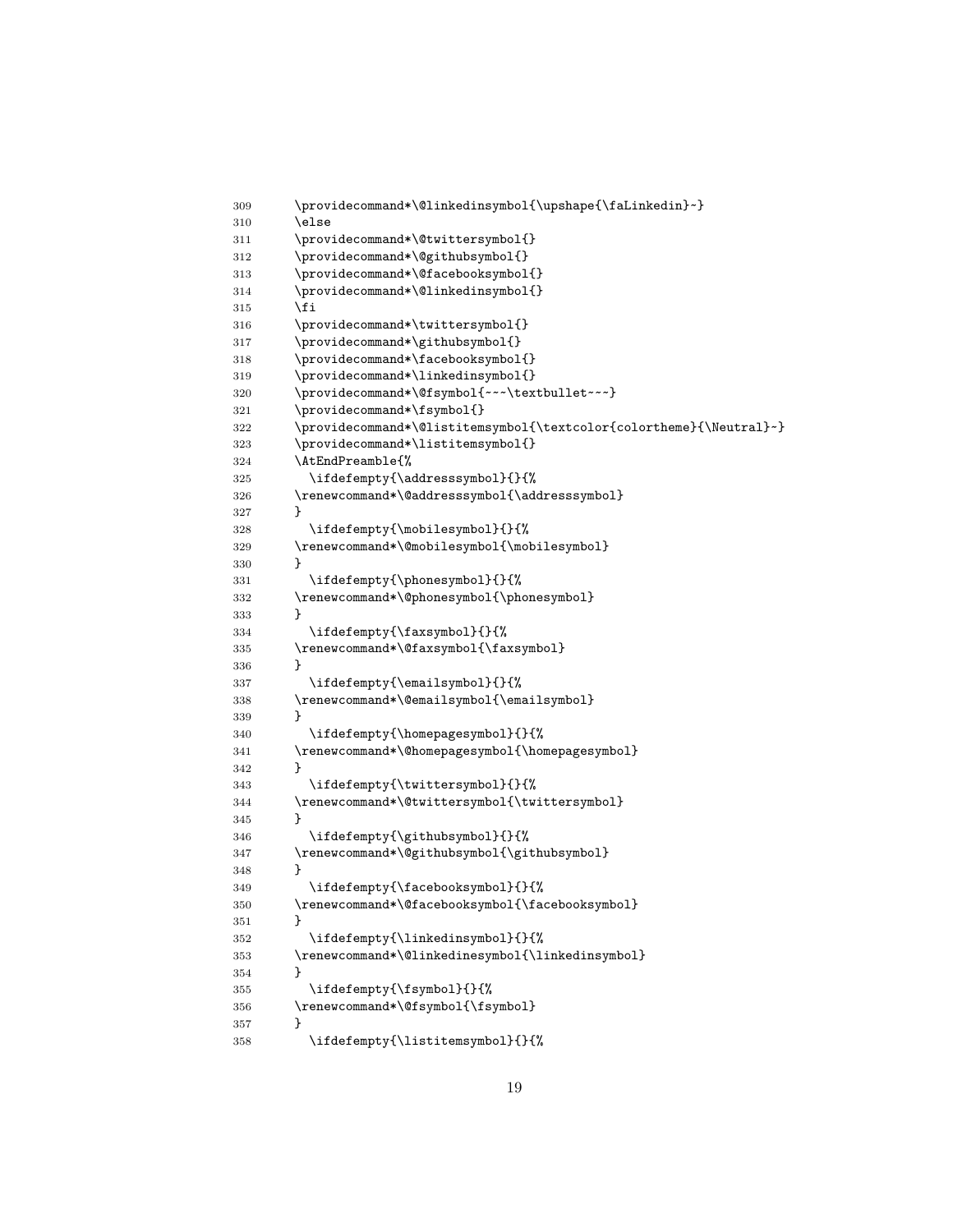```
359 \renewcommand*\@listitemsymbol{\listitemsymbol}
\frac{360}{361}
```

```
361 } % end \AtEndPreamble
```
#### **Personal data**

| 362 | \providecommand*{\firstname}{}                                    |
|-----|-------------------------------------------------------------------|
| 363 | \providecommand*{\familyname}{}                                   |
| 364 | \providecommand*{\acadtitle}{}                                    |
| 365 | \providecommand*{\addressstreet}{}                                |
| 366 | \providecommand*{\addresscity}{}                                  |
| 367 | \providecommand*{\address}[2]{\addressstreet{#1}\addresscity{#2}} |
| 368 | \providecommand*{\mobile}{}                                       |
| 369 | \providecommand*{\phonenr}{}                                      |
| 370 | \providecommand*{\faxnr}{}                                        |
| 371 | \providecommand*{\email}{}                                        |
| 372 | \providecommand*{\homepage}{}                                     |
| 373 | \providecommand*{\twitter}{}                                      |
| 374 | \providecommand*{\github}{}                                       |
| 375 | \providecommand*{\facebook}{}                                     |
| 376 | \providecommand*{\linkedin}{}                                     |
| 377 | \providecommand*{\extrainfo}{}                                    |
| 378 | \providecommand*{\cvquote}{}                                      |
|     |                                                                   |

#### **Itemize**

With enumitem

| 379 | \newlist{compactitem}{itemize}{3}                                          |
|-----|----------------------------------------------------------------------------|
| 380 | \newlist{compactenum}{enumerate}{3}                                        |
| 381 | \newlist{compactdesc}{description}{3}                                      |
| 382 | \setlist[compactitem,compactenum,compactdesc]{%                            |
| 383 | topsep=0pt,%                                                               |
| 384 | partopsep=0pt,%                                                            |
| 385 | itemsep=0pt,%                                                              |
| 386 | parsep=0pt,%                                                               |
| 387 | leftmargin=*%                                                              |
| 388 | } % end setlist                                                            |
| 389 | \AtEndPreamble{%                                                           |
| 390 | \setlist[compactitem,1]{label=\@listitemsymbol}                            |
| 391 | \setlist[compactitem,2]{label={\textcolor{colortheme}\textendash}}         |
| 392 | \setlist[compactitem,3]{label={\textcolor{colortheme}\textperiodcentered}} |
| 393 | \setlist[compactenum,1]{label={\textcolor{colortheme}{\arabic*.}}}         |
| 394 | \setlist[compactenum,2]{label={\textcolor{colortheme}{\alph*.}}}           |
| 395 | \setlist[compactenum,3]{label={\textcolor{colortheme}{\roman*.}}}          |
| 396 | } % end AtEndPreamble                                                      |

### **Picture**

| 397 | \newlength\@photowidth             |
|-----|------------------------------------|
| 398 | \providecommand{\photo}[3][]{%     |
| 399 | \providecommand{\@photoframe}{#1}% |
| 400 | \setlength{\@photowidth}{#2}%      |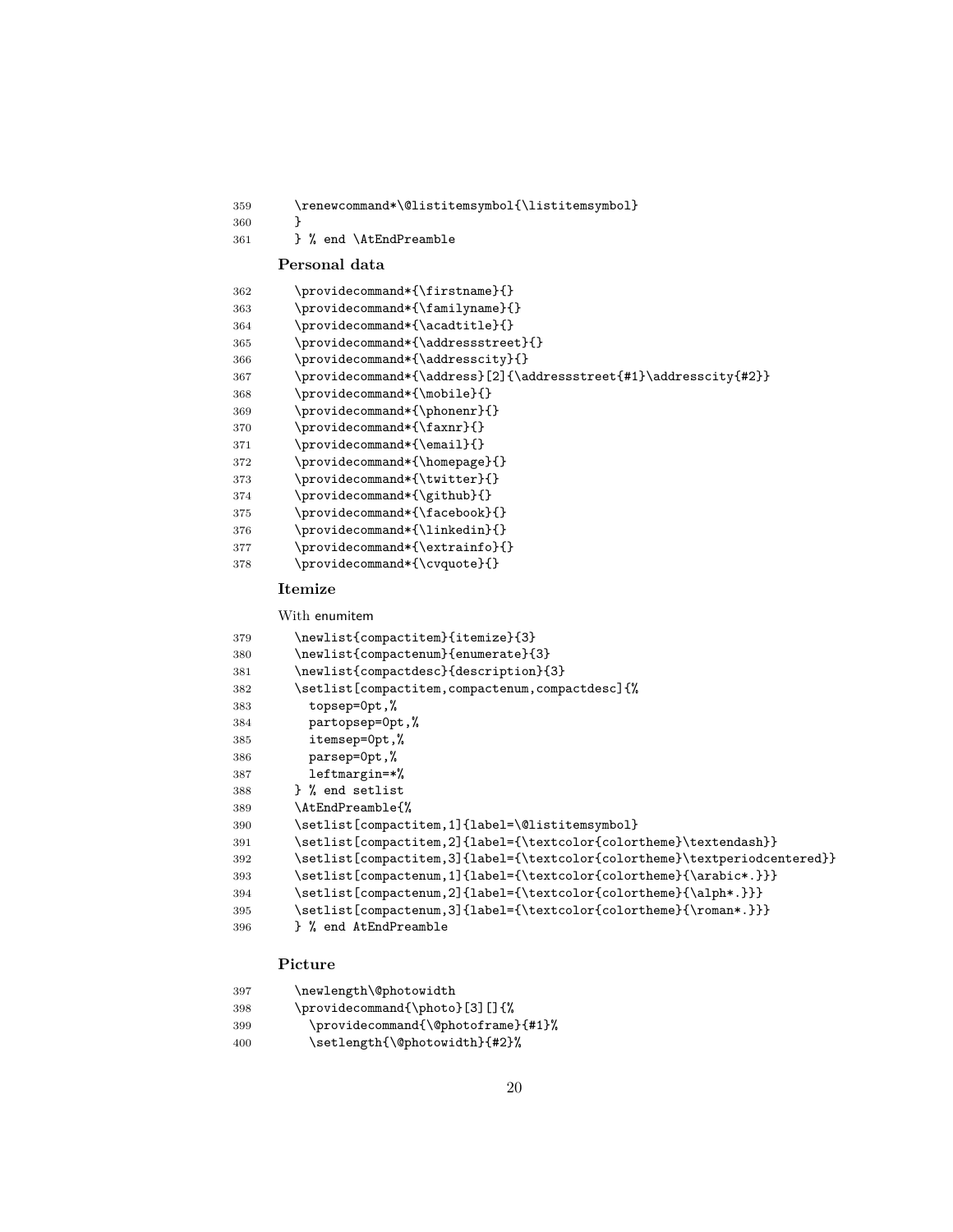\providecommand{\@photoname}{#3}} **Headline** \providecommand\@headlinealignment{} \providecommand\@headlinetype{none} \providecommand\@headlinecontent{} \ProvideDocumentCommand{\headline}{O{c} m o} { \renewcommand\@headlinealignment{#1} \renewcommand\@headlinetype{#2} \renewcommand\@headlinecontent{ 410 \IfNoValueTF {#3} { 412 \ifstrequal{#2}{title}{\par\headlinestyle{Curriculum Vitae}}{} 413 \ifstrequal{#2}{name}{\par\firstnamestyle{\firstname}\ \familynamestyle{\familyname} }{\headlinestyle{#3}} } } \providecommand\setheadlinealignment{% 418 \ifdefstring{\@headlinealignment}{l}{\RaggedRight}{% 419  $\tilde{\Omega}$  \ifdefstring{\@headlinealignment}{r}{\RaggedLeft}{\Centering}} 420 } \providecommand\setheadlinetypename{% \ifdefstring{\@headlinetype}{name}{% 423 \setheadlinealignment 424 \headlinestyle{\@headlinecontent} }{} } \providecommand\setheadlinetypetitle{% \ifdefstring{\@headlinetype}{title}{% 429 \setheadlinealignment \headlinestyle{\@headlinecontent} }{} } \providecommand\setheadline{% 434 \setheadlinetypename 435 \setheadlinetypetitle } % \end{macrocode} % %\subsubsection\*{Title/Head} % \begin{macrocode} \newif\if@firstdetailselement\@firstdetailselementtrue \providecommand\*{\@titledetailsnewline}{ \if@firstdetailselement% \@firstdetailselementfalse% \else% 446 \\[.4ex] 447  $\overrightarrow{1}$ }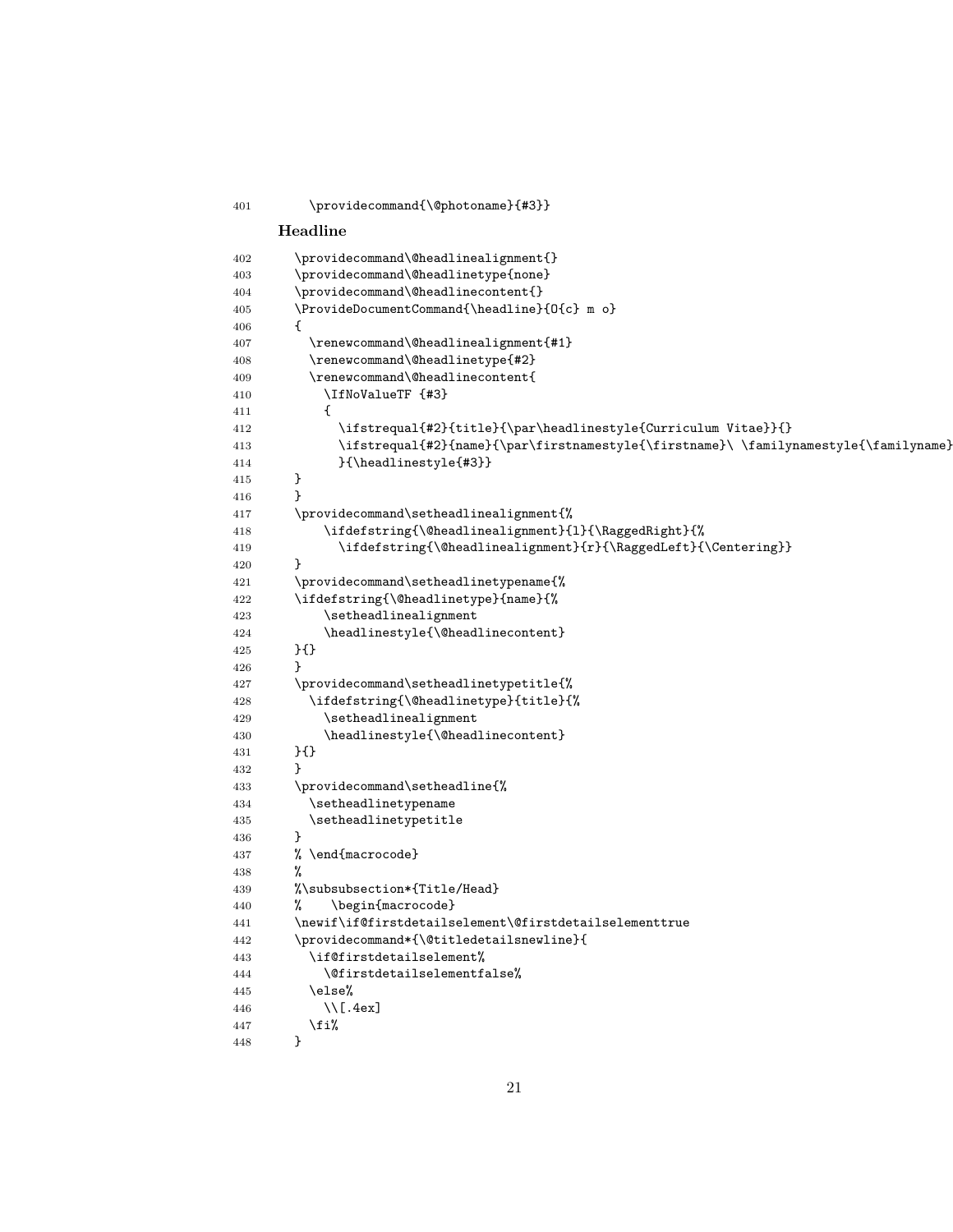| 449 | \renewcommand\maketitle{\csexpandonce{@cvtitle\komacv@style}} |
|-----|---------------------------------------------------------------|
|     | Lastpage                                                      |
| 450 | \RequirePackage{lastpage}                                     |
| 451 | \providecommand*{\totalpagemark}{% page and pagetotal         |
| 452 | \usefontofkomafont{pagenumber}\pageref{LastPage}%             |
| 453 | ł                                                             |
|     | Element styles                                                |
| 454 | \providecommand*\headlinestyle[1]{{%                          |
| 455 | \usefontofkomafont{headlinefont}%                             |
| 456 | \textcolor{@headlinecolor}{#1}}}                              |
| 457 | \providecommand*{\firstnamestyle}[1]{{%                       |
| 458 | \usefontofkomafont{firstnamefont}%                            |
| 459 | \textcolor{@firstnamecolor}{#1}}}                             |
| 460 | \providecommand*{\familynamestyle}[1]{{%                      |
| 461 | \usefontofkomafont{familynamefont}%                           |
| 462 | \textcolor{@familynamecolor}{#1}}}                            |
| 463 | \providecommand*{\acadtitlestyle}[1]{{%                       |
| 464 | \usefontofkomafont{acadtitlefont}%                            |
| 465 | \textcolor{@acadtitlecolor}{#1}}}                             |
| 466 | \providecommand*{\addressstyle}[1]{{%                         |
| 467 | \usefontofkomafont{addressfont}%                              |
| 468 | \textcolor{@addresscolor}{#1}}}                               |
| 469 | \providecommand*{\quotestyle}[1]{{%                           |
| 470 | \usefontofkomafont{quotefont}%                                |
| 471 | \textcolor{@quotecolor}{#1}}}                                 |
| 472 | \providecommand*{\hintstyle}[1]{{%                            |
| 473 | \usefontofkomafont{hintfont}%                                 |
| 474 | \textcolor{@hintcolor}{#1}}}                                  |
| 475 | \providecommand*{\sectionstyle}[1]{%                          |
| 476 | \usefontofkomafont{section}%                                  |
| 477 | \textcolor{@seccolor}{#1}}                                    |
| 478 | \providecommand*{\subsectionstyle}[1]{%                       |
| 479 | \usefontofkomafont{subsection}%                               |
| 480 | \textcolor{@subseccolor}{#1}}                                 |
|     | $\Gamma$ lamanta                                              |

#### **Elements**

#### **cvitem**

usage: \cvitem[ $\langle spacing \rangle$ ]{ $\langle header \rangle$ }{ $\langle text \rangle$ }

```
481 \providecommand*{\cvitem}[3][\@afterelementsvspace]{%
482 \begin{tabular}{%
483 @{}>{\raggedleft\arraybackslash}p{\@hintscolwidth}%
484 @{\hspace{\@sepcolwidth}}p{\@maincolwidth}@{}%
485 }%
486 \hintstyle{#2} & {\@minipagetrue #3}%
487 \end{tabular}\\[#1]%
488 }
```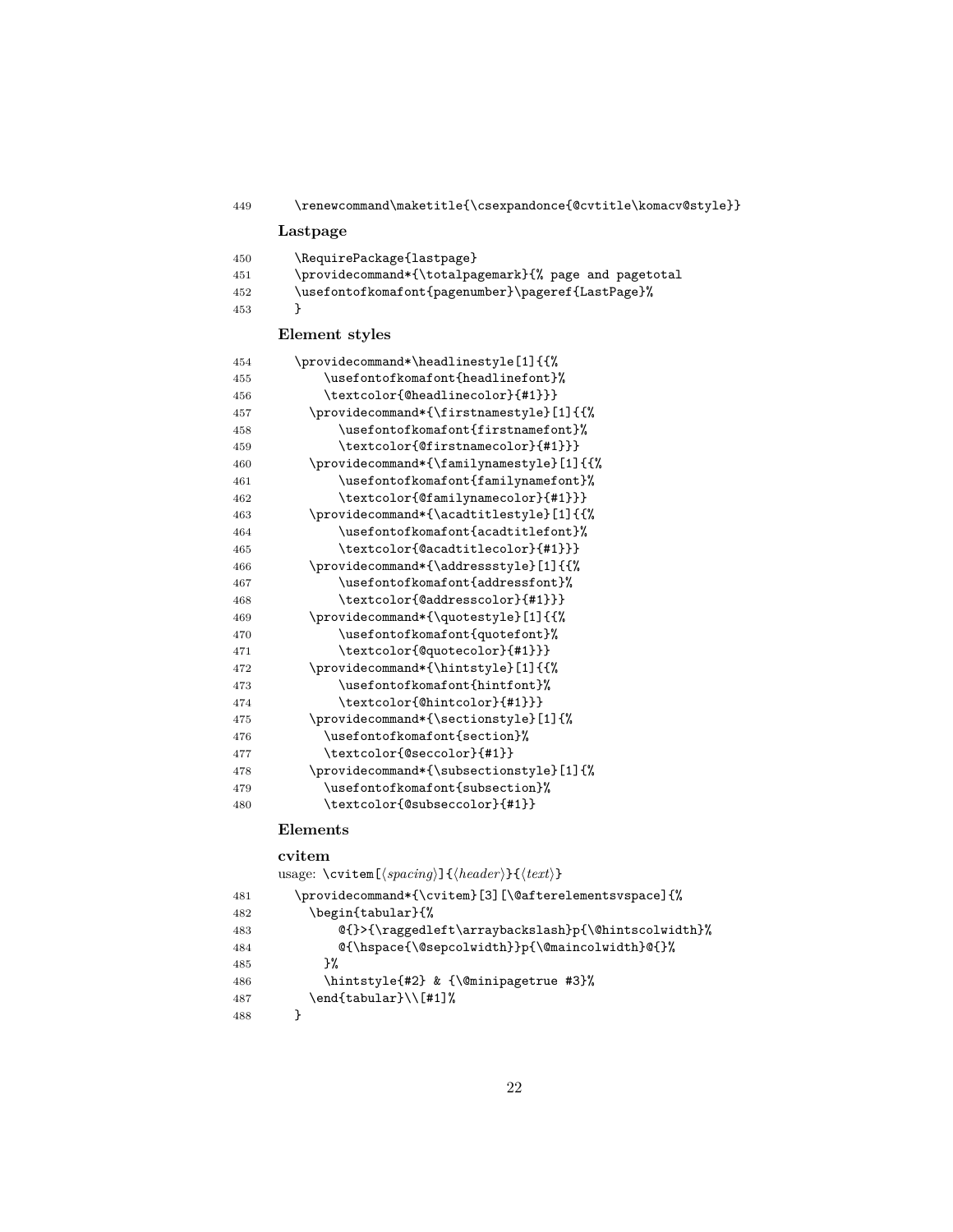|            | cvdoubleitem                                                                                                                                                      |
|------------|-------------------------------------------------------------------------------------------------------------------------------------------------------------------|
|            | usage: \cvdoubleitem[ $\langle spacing \rangle$ ]{ $\langle header1 \rangle$ }{ $\langle heat1 \rangle$ }{ $\langle header2 \rangle$ }{ $\langle text2 \rangle$ } |
| 489        | \providecommand*{\cvdoubleitem}[5][\@afterelementsvspace]{%                                                                                                       |
| 490        | \cvitem[#1]{#2}{%                                                                                                                                                 |
| 491        | \begin{minipage}[t]{\@dbitemmaincolwidth}#3\end{minipage}%<br>\hspace*{\@sepcolwidth}%                                                                            |
| 492<br>493 | \begin{minipage}[t]{\@hintscolwidth}%                                                                                                                             |
| 494        | \noindent\raggedleft\hintstyle{#4}                                                                                                                                |
| 495        | \end{minipage}%                                                                                                                                                   |
| 496        | \hspace*{\@sepcolwidth}%                                                                                                                                          |
| 497        | \begin{minipage}[t]{\@dbitemmaincolwidth}%                                                                                                                        |
| 498        | \noindent #5                                                                                                                                                      |
| 499        | \end{minipage}%                                                                                                                                                   |
| 500        | }%                                                                                                                                                                |
| 501        | }                                                                                                                                                                 |
|            | cvlistitem                                                                                                                                                        |
|            | usage: $\c{vlistitem}[\langle label \rangle] {\langle item \rangle}$                                                                                              |
| 502        | \providecommand*{\cvlistitem}[2][\@afterelementsvspace]{%                                                                                                         |
| 503        | $\cup$ $\cup$ item [#1] $\}$ $\{$ $\}$                                                                                                                            |
| 504        | \@listitemsymbol%                                                                                                                                                 |
| 505        | \hfill %                                                                                                                                                          |
| 506<br>507 | \begin{minipage}[t]{.95\@listitemmaincolwidth}%<br>#2%                                                                                                            |
| 508        | \end{minipage}%                                                                                                                                                   |
| 509        | }‰                                                                                                                                                                |
| 510        | }                                                                                                                                                                 |
|            | cvlistdoubleitem                                                                                                                                                  |
|            | usage: \cvlistdoubleitem[ $\langle label \rangle$ ]{ $\langle item1 \rangle$ }{ $\langle item2 \rangle$ }                                                         |
| 511        | \providecommand*{\cvlistdoubleitem}[3][\@afterelementsvspace]{%                                                                                                   |
| 512        | $\text{Cvitem}$ [#1]{}{%                                                                                                                                          |
| 513        | \@listitemsymbol%                                                                                                                                                 |
| 514        | \hfill %                                                                                                                                                          |
| 515<br>516 | \begin{minipage}[t]{.9\@listdbitemmaincolwidth}%<br>#2%                                                                                                           |
| 517        | \end{minipage}%                                                                                                                                                   |
| 518        | \hspace*{.9\@sepcolwidth}                                                                                                                                         |
| 519        | \ifstrempty{#3}{}{%                                                                                                                                               |
| 520        | \@listitemsymbol%                                                                                                                                                 |
| 521        | \hfill %                                                                                                                                                          |
| 522        | \begin{minipage}[t]{.9\@listdbitemmaincolwidth}%                                                                                                                  |
| 523        | #3%                                                                                                                                                               |
| 524        | \end{minipage}                                                                                                                                                    |
| 525        | }%                                                                                                                                                                |
| 526        | }‰                                                                                                                                                                |
| 527        | }                                                                                                                                                                 |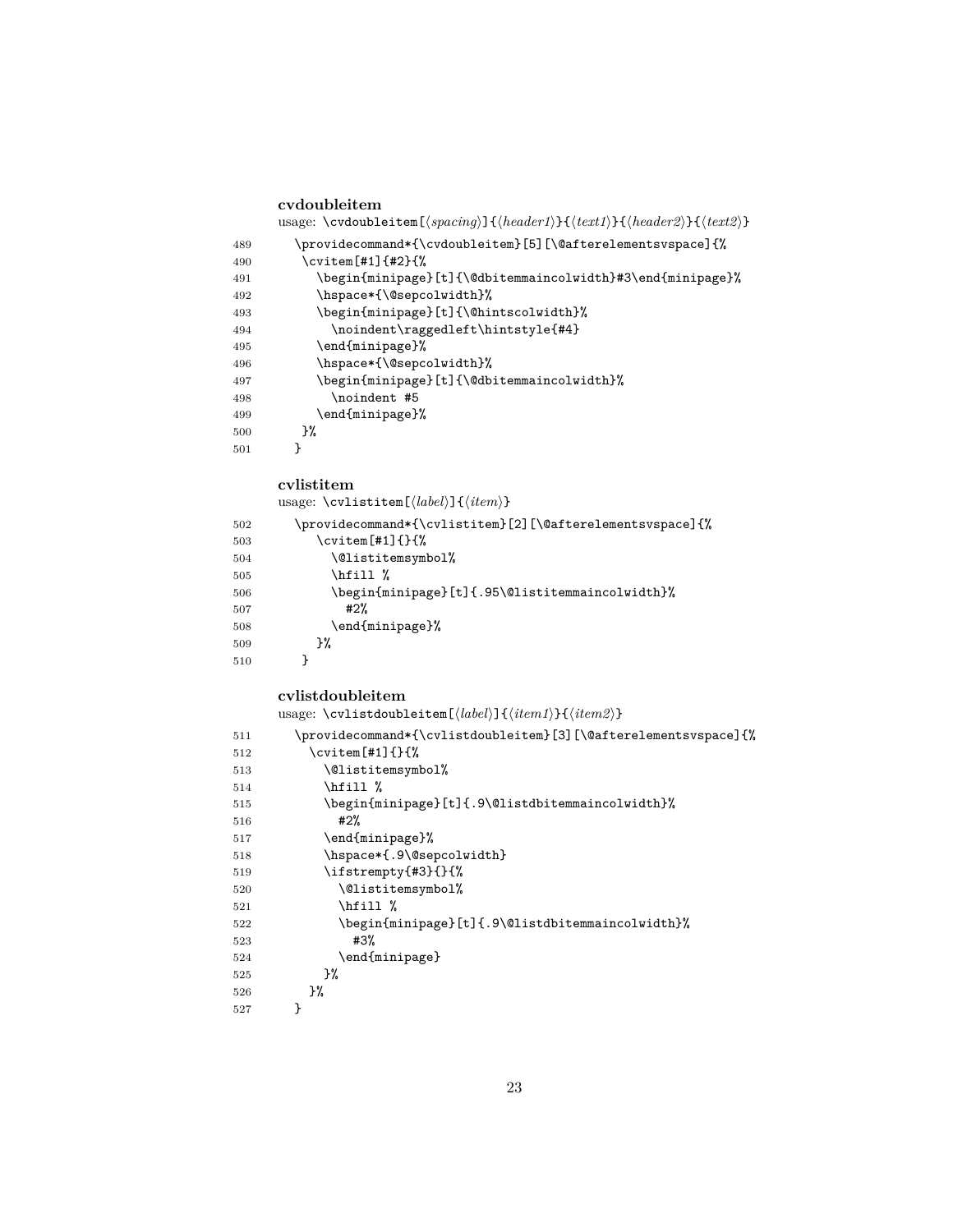```
cventry
usage: \cventry[\spacing\]{\years\}{\degree/job title\}}{\institution/employer\}
{\{(localization)\}}{\{grade/\ldots\}}}{\comment/job description\}
```

| 528 | \providecommand*{\cventry}[7][\@afterelementsvspace]{% |
|-----|--------------------------------------------------------|
| 529 | \cvitem[#1]{#2}{%                                      |
| 530 | $\{ \bf \}$                                            |
| 531 | \ifstrempty{#4}{}{, {\itshape#4}}%                     |
| 532 | \ifstrempty{#5}{}{, #5}%                               |
| 533 | \ifstrempty{#6}{}{, #6}%                               |
| 534 | . %                                                    |
| 535 | \ifx&%                                                |
| 536 | \else{%                                                |
| 537 | \newline{}\begin{minipage}[t]{\linewidth}%             |
| 538 | $\sum1#7%$                                             |
| 539 | \end{minipage}%                                        |
| 540 | ጉ%                                                     |
| 541 | \fi%                                                   |
| 542 | }‰                                                     |
| 543 | ł                                                      |

#### **cvitemwithcomment**

 ${\it usage: \verb|\cvitemwithout|} {span of {\verb|}/} {\{heat\}} {\verb|} { \verb|}/ \norm(ent{\verb|}}$ 

| 544 | \newbox{\@commentmainbox}                                             |
|-----|-----------------------------------------------------------------------|
| 545 | \providecommand*{\cvitemwithcomment}[4] [\@afterelementsvspace] {%    |
| 546 | \savebox{\@commentmainbox}{{\usefontofkomafont{commentmainfont} #3}}% |
| 547 | \settowidth\@commentmainlength{\usebox{\@commentmainbox}}%\           |
| 548 | \setlength{\@commentlength}{%                                         |
| 549 | \@maincolwidth-\@sepcolwidth-\@commentmainlength%                     |
| 550 | ጉ%                                                                    |
| 551 | \cvitem[#1]{#2}{%                                                     |
| 552 | \begin{minipage}[t]{\@commentmainlength}%                             |
| 553 | \usefontofkomafont{commentmainfont} #3%                               |
| 554 | \end{minipage}%                                                       |
| 555 | \hfill%                                                               |
| 556 | \begin{minipage}[t]{\@commentlength}%                                 |
| 557 | \raggedleft\usefontofkomafont{commentfont} #4%                        |
| 558 | \end{minipage}%                                                       |
| 559 | }‰                                                                    |
| 560 | ł                                                                     |
|     |                                                                       |

## **link**

usage:  $\langle \text{link}[\langle \text{optional } text \rangle] \{\langle \text{link} \rangle\}$ 

| 561 | \providecommand*{\link}[2][]{%               |
|-----|----------------------------------------------|
| 562 | \ifstrempty{#1}{%                            |
| 563 | \href{#2}{\usefontofkomafont{linkfont}#2}}{% |
| 564 | \href{#2}{\usefontofkomafont{linkfont}#1}}%  |
| 565 |                                              |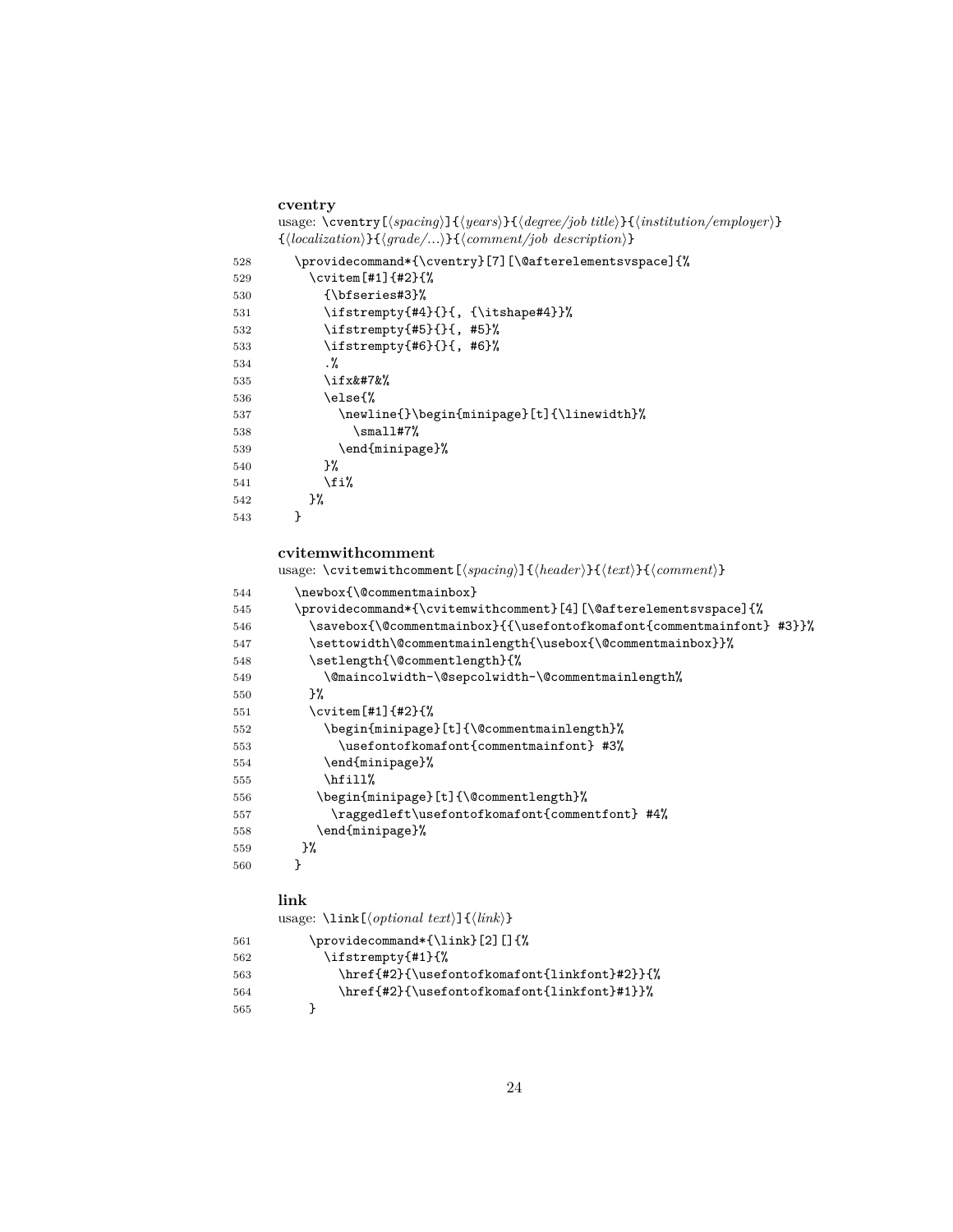#### **httplink** usage:  $\theta \left( \phi \text{if } \theta \right)$

| 566 | \providecommand*\croplink{}                         |
|-----|-----------------------------------------------------|
| 567 | \providecommand*{\httplink}[2][]{%                  |
| 568 | \renewcommand\croplink{\StrDel{#2}{http://}}        |
| 569 | \ifstrempty{#1}{%                                   |
| 570 | \IfSubStr{#2}{http:}{\href{#2}}{\href{http://#2}}{% |
| 571 | \usefontofkomafont{httplinkfont}\croplink}%         |
| 572 | ን የአ                                                |
| 573 | \IfSubStr{#2}{http:}{\href{#2}}{\href{http://#2}}{% |
| 574 | \usefontofkomafont{httplinkfont}#1}}                |
| 575 |                                                     |

#### **httpslink**

usage: \httpslink[\*optional text*}]{\*link*}}

| 576 | \providecommand*{\httpslink}[2][]{%                   |
|-----|-------------------------------------------------------|
| 577 | \renewcommand\croplink{\StrDel{#2}{https://}}         |
| 578 | \ifstrempty{#1}{%                                     |
| 579 | \IfSubStr{#2}{https:}{\href{#2}}{\href{https://#2}}{% |
| 580 | \usefontofkomafont{httpslinkfont}\croplink}%          |
| 581 | ን የአ                                                  |
| 582 | \IfSubStr{#2}{https:}{\href{#2}}{\href{https://#2}}{% |
| 583 | \usefontofkomafont{httpslinkfont}#1}}                 |
| 584 |                                                       |

#### **emaillink**

usage: \emaillink[\*optional text*}]{\*link*}} \providecommand\*{\emaillink}[2][]{%

| 585 | \providecommand*i\emaillink}[2][Ji\,                     |
|-----|----------------------------------------------------------|
| 586 | $\iint \text{strempty{#1}{% }$                           |
| 587 | \href{mailto:#2}{\usefontofkomafont{emaillinkfont}#2}}{% |
| 588 | \href{mailto:#2}{\usefontofkomafont{emaillinkfont}#1}}%  |
| 589 |                                                          |

#### **Sections**

% Depending on the style in use (see style descriptions).

#### **Hypersetup**

| 591 | \hypersetup{    |                    |
|-----|-----------------|--------------------|
| 592 | breaklinks,     |                    |
| 593 | unicode,        |                    |
| 594 | colorlinks      | = false,           |
| 595 | pdfborder       | $= 100.3$ .        |
| 596 | pdfstartview    | $=$ FitH,          |
| 597 | pdfstartpage    | $= 1.$             |
| 598 | pdfcreator      | $= \text{LaTeX}$ . |
| 599 | pdfproducer     | $= \text{LaTeX}$   |
| 600 | ł               |                    |
| 601 | \urlstyle{same} |                    |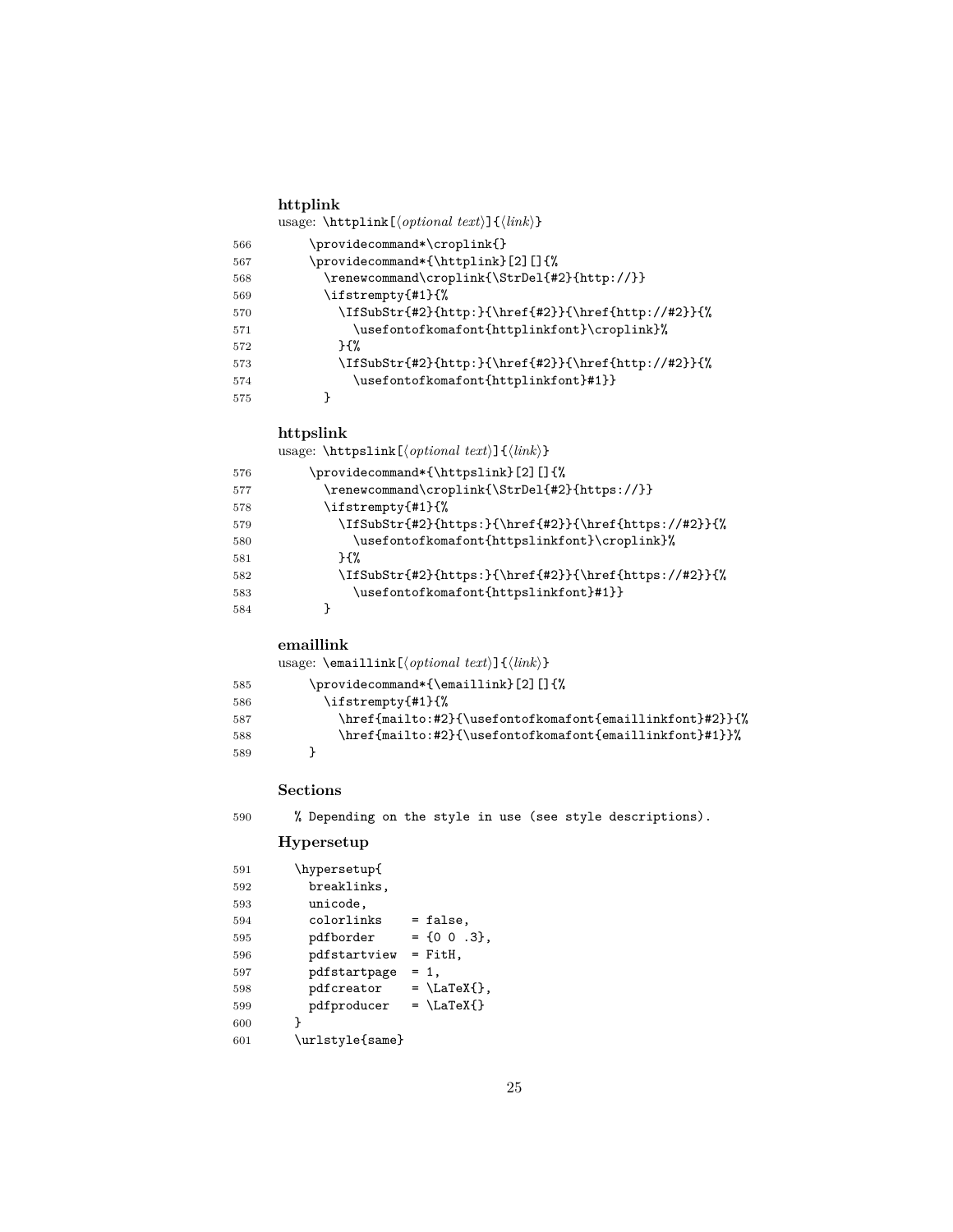```
602 \providecommand*\@citebordercolor{}
603 \providecommand*\citebordercolor{\@citebordercolor}
604 \providecommand*\@filebordercolor{}
605 \providecommand*\filebordercolor{\@filebordercolor}
606 \providecommand*\@linkbordercolor{}
607 \providecommand*\linkbordercolor{\@linkbordercolor}
608 \providecommand*\@menubordercolor{}
609 \providecommand*\menubordercolor{\@menubordercolor}
610 \providecommand*\@runbordercolor{}
611 \providecommand*\runbordercolor{\@runbordercolor}
612 \providecommand*\@urlbordercolor{}
613 \providecommand*\urlbordercolor{\@urlbordercolor}
614 \providecommand*\allbordercolors{}
615 \providecommand*\pdfauthor{}
616 \providecommand*\pdfsubject{}
617 \providecommand*\pdftitle{}
618 \providecommand*\pdfkeywords{}
619 \AtEndPreamble{%
620 \providecommand*\@allbordercolors{colortheme}
621 \ifdefempty{\allbordercolors}{}{\renewcommand*\@allbordercolors{\allbordercolors}}
622 \providecommand*\@pdfauthor{\firstname~\familyname}
623 \ifdefempty{\pdfauthor}{}{\renewcommand*\@pdfauthor{\pdfauthor}}
624 \providecommand*\@pdfsubject{\firstname~\familyname}
625 \providecommand*\pdfsubject{\@pdfsubject}
626 \providecommand*\@pdftitle{\title~\firstname~\familyname}
627 \providecommand*\pdftitle{\@pdftitle}
628 \providecommand*\@pdfkeywords{\firstname~\familyname{} curriculum~vit\ae{} CV{}}
629 \providecommand*\pdfkeywords{\@pdfkeywords}
630 \hypersetup{%
631 allbordercolors = \@allbordercolors,
632 citebordercolor = \citebordercolor,
633 filebordercolor = \filebordercolor,
634 linkbordercolor = \linkbordercolor,
635 menubordercolor = \menubordercolor,
636 runbordercolor = \runbordercolor,
637 urlbordercolor = \urlbordercolor,
638 pdfauthor = \qquad = \qquad639 pdfsubject = \pdfsubject,
640 pdftitle = \pdftitle,
641 pdfkeywords = \pdfkeywords,
642 }
643 } % end AtEndPreamble
     Varia
644 \AtBeginDocument{%
645 \raggedbottom
646 } % End AtBeginDocument
647 \clearpairofpagestyles
     Load style
```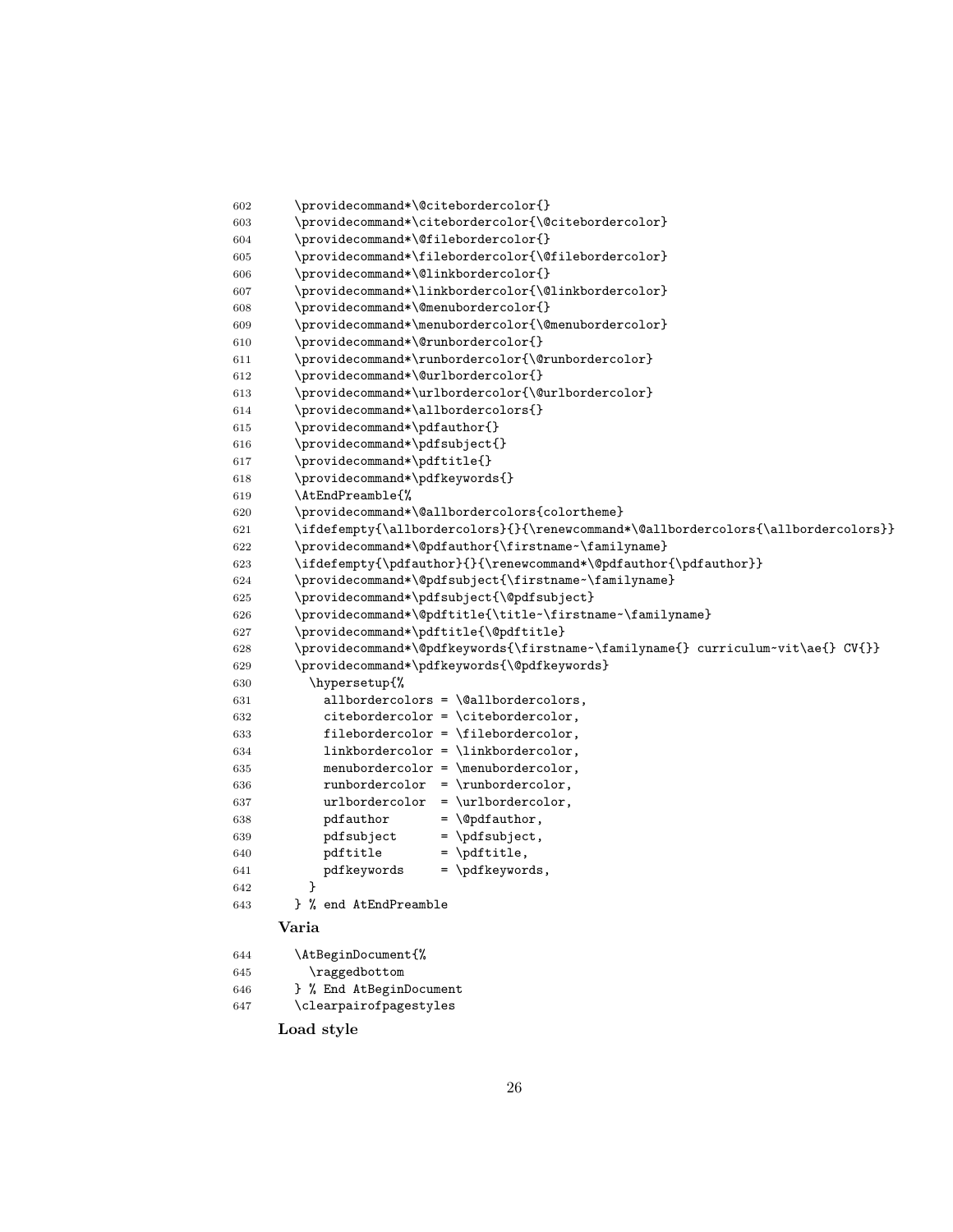<span id="page-26-0"></span>\RequirePackage{komacv-\komacv@style}

```
10.2 The classic style
```
#### **Fonts**

 \addtokomafont{firstnamefont}{\sffamily} \addtokomafont{acadtitlefont}{\sffamily} \addtokomafont{addressfont}{\sffamily} \addtokomafont{hintfont}{\sffamily} **Lengths** \AtEndPreamble{% %\AtBeginDocument{ % mframepicshift \ifdimequal{\mframepicshift}{0pt}{% 657 \setlength\@mframepicshift{.5\@photowidth+\@fboxextra} }{% 659 \setlength\@mframepicshift{\mframepicshift} } } % end \AtBeginDocument **Title / Head** \AtEndPreamble{% \ifdimequal{\titlenamemaxwidth}{0pt}{% \setlength{\@titlenamemaxwidth}{.525\textwidth} }{ \setlength\@titlenamemaxwidth{\titlenamemaxwidth} } } \providecommand\@cvtitleclassic{% %% set \cs{@titlenamemaxwidth| to the full name length, capped by \cs{@titlenamemaxwidth| 671 \settowidth{\@titlenamefullwidth}{\firstnamestyle{\firstname~}\familynamestyle{\familyname \ifdimless{\@titlenamemaxwidth}{\@titlenamefullwidth}{% 673 \setlength{\@titlenamewidth}{\@titlenamemaxwidth} }{% 675 \setlength{\@titlenamewidth}{\@titlenamefullwidth} } % set titlenamedetailswidth 678 \setlength{\@titledetailswidth}{\textwidth-\@titlenamewidth-\@titlesepwidth}% \ifundef{\@photoname}{}{% else \ifdefstring{\@photoframe}{frame}{%  $681 \verb|\\Setlength{\@titledetailswidth}{\@titledetailswidth-\@photowidth-2\@fboxextra}$ 682 \setlength{\@titledetailswidth}{.99\@titledetailswidth} % avoid overfullbox warning }{% else \ifdefstring{\@photoframe}{mframe}{% 685 \setlength{\@titledetailswidth}{\@titledetailswidth-\@mframepicshift}% 686 \setlength{\@titledetailswidth}{.99\@titledetailswidth} % avoid overfullbox warning }{% picture but no frame \setlength{\@titledetailswidth}{\@titledetailswidth-\@photowidth} 689 \setlength{\@titledetailswidth}{.99\@titledetailswidth} % avoid overfullbox warning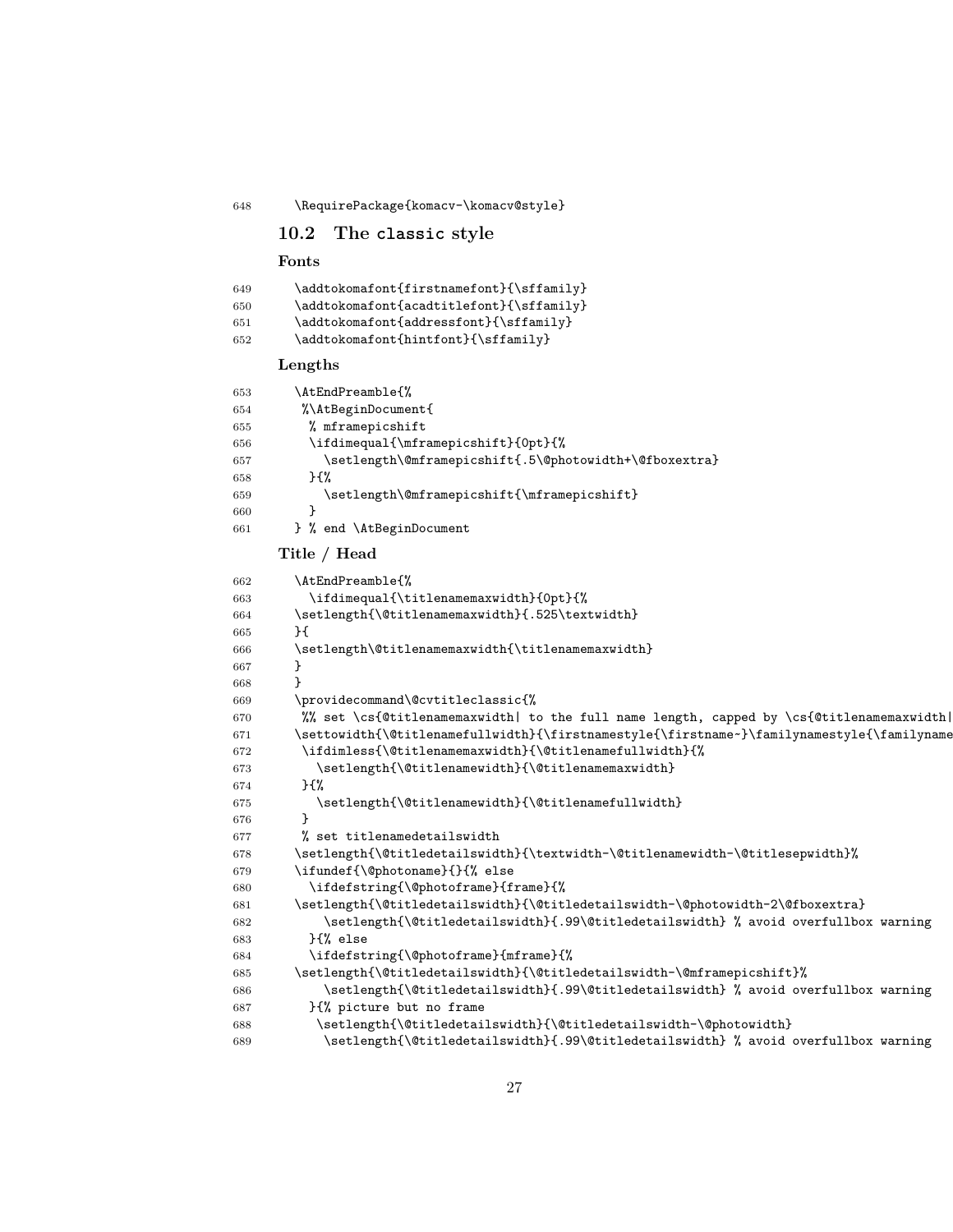| 690 | }                                                      |
|-----|--------------------------------------------------------|
| 691 | }                                                      |
| 692 | 3%                                                     |
| 693 | % name and title                                       |
| 694 | \setheadline\par\bigskip                               |
| 695 | \begin{minipage}[b]{\@titlenamewidth}%                 |
| 696 | \RaggedRight                                           |
| 697 | \ifdefstring{\@headlinetype}{name}{\hfill\mbox{}}{%    |
| 698 | \firstnamestyle{\firstname}\ %                         |
| 699 | \familynamestyle{\familyname}%                         |
| 700 | \ifdefempty{\acadtitle}{}{%                            |
| 701 | \par\bigskip\acadtitlestyle{\acadtitle}}%              |
| 702 | ł                                                      |
| 703 | \end{minipage}%                                        |
| 704 | % optional data                                        |
| 705 | \begin{minipage}[b]{\@titledetailswidth}%              |
| 706 | \raggedleft\addressstyle{%                             |
| 707 | \ifdefempty{\addressstreet}{}{%                        |
| 708 | \@titledetailsnewline%                                 |
| 709 | \@addresssymbol\addressstreet%                         |
| 710 | \ifdefempty{\addresscity}{}{%                          |
| 711 | \@titledetailsnewline\addresscity}}%                   |
| 712 | \ifdefempty{\mobile}{}{%                               |
| 713 | \@titledetailsnewline\@mobilesymbol~\mobile}%          |
| 714 | \ifdefempty{\phonenr}{}{%                              |
| 715 | \@titledetailsnewline\@phonesymbol~\phonenr}%          |
| 716 | \ifdefempty{\faxnr}{}{%                                |
| 717 | \@titledetailsnewline\@faxsymbol~\faxnr}%              |
| 718 | \ifdefempty{\email}{}{%                                |
| 719 | \@titledetailsnewline\@emailsymbol\emaillink{\email}}% |
| 720 | \ifdefempty{\homepage}{}{%                             |
| 721 | \@titledetailsnewline\@homepagesymbol%                 |
| 722 | \IfSubStr{\homepage}{https}{%                          |
| 723 | \httpslink{\homepage}}{%                               |
| 724 | \httplink{\homepage}}}%                                |
| 725 | \ifdefempty{\twitter}{}{%                              |
| 726 | \@titledetailsnewline\@twittersymbol~\twitter}%        |
| 727 | \ifdefempty{\github}{}{%                               |
| 728 | \@titledetailsnewline\@githubsymbol~\github}%          |
| 729 | \ifdefempty{\facebook}{}{%                             |
| 730 | \@titledetailsnewline\@facebooksymbol~\facebook}%      |
| 731 | \ifdefempty{\linkedin}{}{%                             |
| 732 | \@titledetailsnewline\@linkedinsymbol~\linkedin}%      |
| 733 | \ifdefempty{\extrainfo}{}{%                            |
| 734 | \@titledetailsnewline\extrainfo}%                      |
| 735 | }‰                                                     |
| 736 | \end{minipage}%                                        |
| 737 | % optional photo                                       |
| 738 | \ifundef{\@photoname}{}{% with picture:                |
| 739 | \hspace*{\@titlesepwidth}%                             |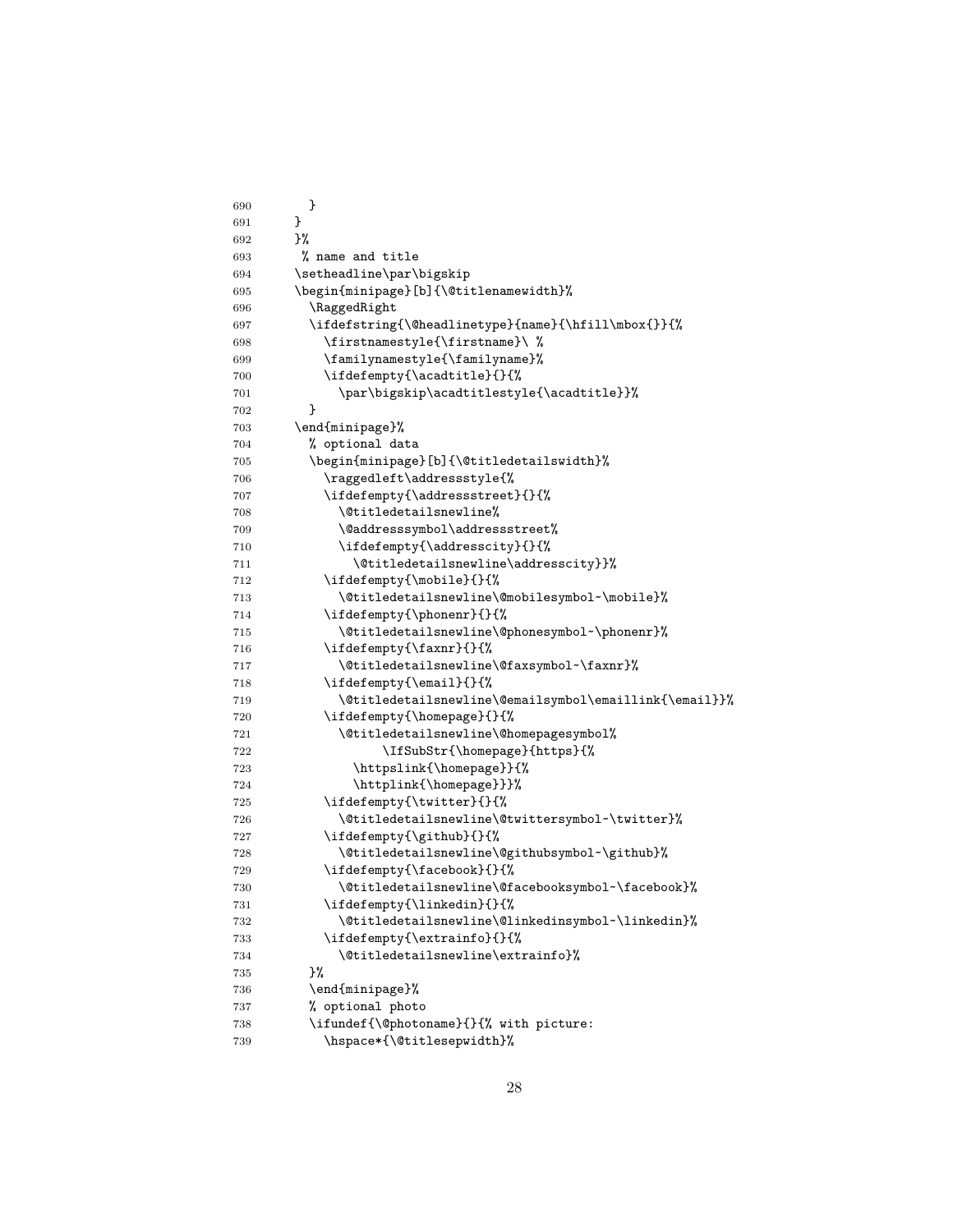| 740 | \ifthenelse{%                                                                      |
|-----|------------------------------------------------------------------------------------|
| 741 | \equal{\@photoframe}{frame}\OR                                                     |
| 742 | \equal{\@photoframe}{mframe}                                                       |
| 743 | }{% with frame:                                                                    |
| 744 | \begin{minipage}[b]{\@photowidth}%                                                 |
| 745 | \fcolorbox{@framecolor}{@framebackcolor}{%                                         |
| 746 | \includegraphics[width=\@photowidth]{\@photoname}}%                                |
| 747 | \end{minipage}}{% without frame:                                                   |
| 748 | \begin{minipage}[b]{\@photowidth}                                                  |
| 749 | \includegraphics[width=\@photowidth]{\@photoname}                                  |
| 750 | \end{minipage}}}                                                                   |
| 751 | \\[\@aftertitlevspace]                                                             |
| 752 | % optional quote                                                                   |
| 753 | \ifundef{\cvquote}{}{%                                                             |
| 754 | {\centering                                                                        |
| 755 | \begin{minipage}{\@quotewidth}%                                                    |
| 756 | \centering\quotestyle{\cvquote}%                                                   |
| 757 | \end{minipage}\\[\@afterquotevspace]%                                              |
| 758 | ł                                                                                  |
| 759 | }%                                                                                 |
| 760 | ł                                                                                  |
|     | <b>Sections</b>                                                                    |
| 761 | \setcounter{secnumdepth}{1}                                                        |
| 762 | \RedeclareSectionCommand                                                           |
| 763 | Г                                                                                  |
| 764 | beforeskip=\@beforesecvspace,                                                      |
| 765 | afterskip=\@aftersecvspace,                                                        |
| 766 | font=\color{@seccolor}\sectionfont                                                 |
| 767 | ]{section}                                                                         |
| 768 | \renewcommand*\thesection{\color{@secbarcolor}\rule{\@hintscolwidth}{1ex}\hspace{- |
|     | 1ex}\hspace{\@sepcolwidth}}                                                        |
| 769 | \RedeclareSectionCommand                                                           |
| 770 | ſ                                                                                  |
| 771 | beforeskip=\@beforesubsecvspace,                                                   |
| 772 | afterskip=\@aftersubsecvspace,                                                     |
| 773 | indent=\dimexpr\@sepcolwidth+\@hintscolwidth,                                      |
| 774 | font=\color{@subseccolor}\subsectionfont                                           |
| 775 | [{subsection}                                                                      |
|     | Elements                                                                           |

As defined by the class.

# <span id="page-28-0"></span>**10.3 The casual style**

# **Fonts**

| 776 | \addtokomafont{firstnamefont}{\sffamily\fontsize{38}{40}} |
|-----|-----------------------------------------------------------|
| 777 | \addtokomafont{acadtitlefont}{\sffamily}                  |
| 778 | \addtokomafont{addressfont}{\sffamily\small}              |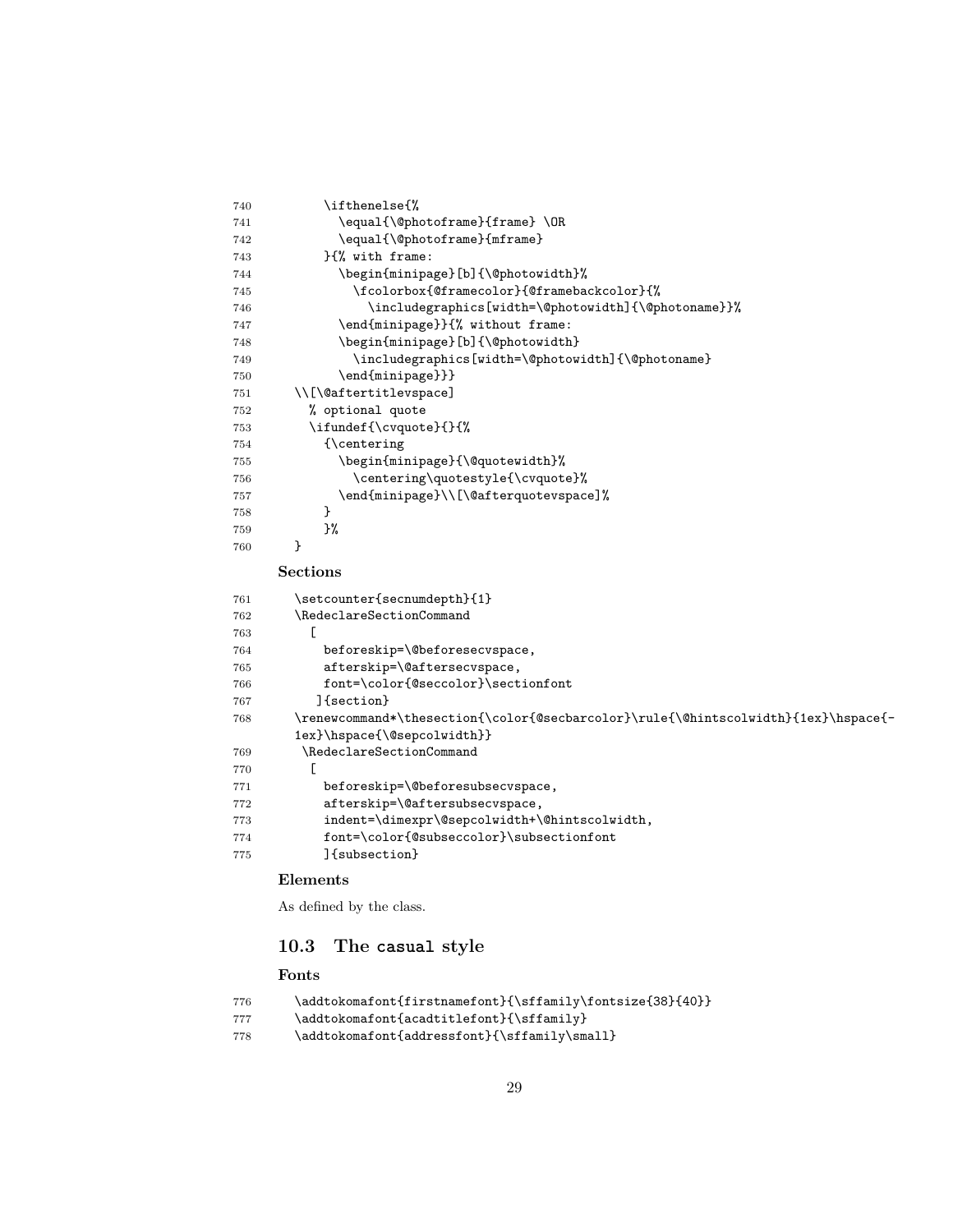```
779 \addtokomafont{hintfont}{\sffamily}
    Footer
780 \newsavebox\@fboxa
781 \newsavebox\@fboxb
782 \providecommand*\@sboxa[1]{\sbox\@fboxa{#1}}
783 \providecommand*\@sboxb[1]{\sbox\@fboxb{#1}}
784 \providecommand*\@uboxa{\usebox\@fboxa}
785 \providecommand*\@uboxb{\usebox\@fboxb}
786 \providecommand*\@flushf{\strut\@uboxa\@sboxa{}\@sboxb{}}
787 \providecommand*\addtofooter[2][\@fsymbol]{%
788 \@sboxb{\@uboxa{}#1#2}%
789 \settowidth\@fboxwidth{\@uboxb}%
790 \ifdimgreater{\@footerwidth}{\@fboxwidth}{%
791 \@sboxa{\@uboxb}
792 }{%
793 \@flushf\\
794 \@sboxa{#2}
795 \@sboxb{#2}
796 }
797 }
798 \ifdimequal{\footerwidth}{0pt}{}{\setlength\@footerwidth{\footerwidth}}
799 \defpagestyle{footer}
800 {{}{}{}}% head definition (empty)
801 {% foot definition
802 {}{}% definition for twoside layout
803 {% definition for oneside layout
804 \hspace*{\fill}%
805 \parbox{\@footerwidth}{%
806 \centering%
807 \color{@addresscolor}\usefontofkomafont{addressfont}%
808 \ifdefempty{\addressstreet}{}{%
809 \addtofooter[]{\@addresssymbol\addressstreet}%
810 \ifdefempty{\addresscity}{}{%
811 \addtofooter[---~]{\addresscity}}}%
812 \ifdefempty{\mobile}{}{%
813 \addtofooter{\@mobilesymbol\mobile}}%
814 \ifdefempty{\phonenr}{}{%
815 \ddtofooter{\@phonesymbol\phonenr}}
816 \ifdefempty{\faxnr}{}{%
817 \addtofooter{\@faxsymbol\faxnr}}%
818 \ifdefempty{\email}{}{%
819 \addtofooter{\@emailsymbol\emaillink{\email}}}
820 \ifdefempty{\homepage}{}{%
821 \addtofooter{\@homepagesymbol%
822 \laternary \ffSubStr{\homepage}{https}{%
823 \httpslink{\homepage}}{%
824 \httplink{\homepage}}}}%
825 \ifdefempty{\twitter}{}{%
826 \addtofooter{\@twittersymbol\twitter}}%
```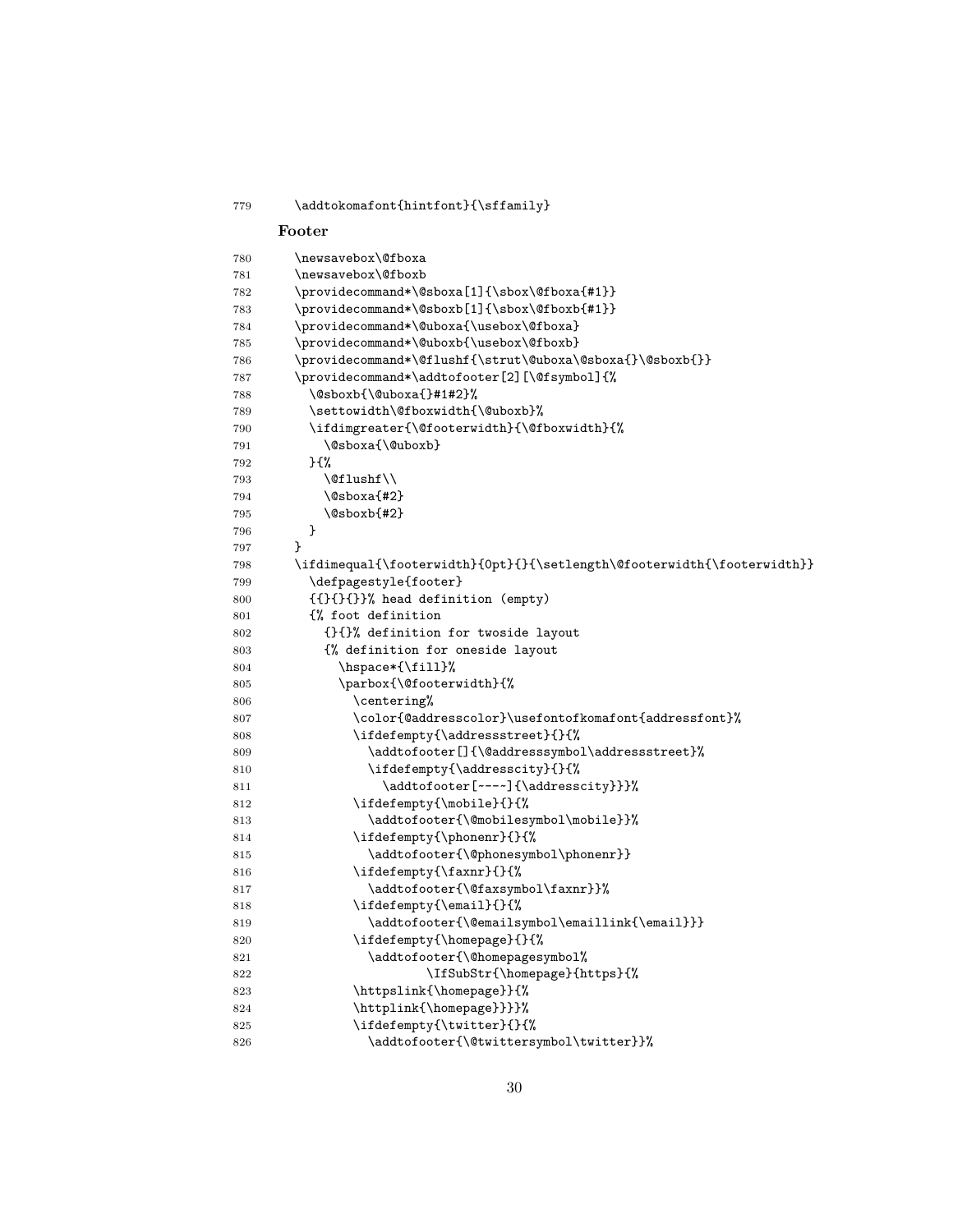| 827 | \ifdefempty{\github}{}{%                   |
|-----|--------------------------------------------|
| 828 | \addtofooter{\@githubsymbol\github}}%      |
| 829 | \ifdefempty{\facebook}{}{%                 |
| 830 | \addtofooter{\@facebooksymbol\facebook}}%  |
| 831 | \ifdefempty{\linkedin}{}{%                 |
| 832 | \addtofooter{\@linkedinsymbol\linkedin}}%  |
| 833 | \ifdefempty{\extrainfo}{}{%                |
| 834 | \addtofooter{\extrainfo}}\@flushf%         |
| 835 | }% Ende parbox                             |
| 836 | \hspace*{\fill}%                           |
| 837 | \makebox[0pt][r]{\pagemark/\totalpagemark} |
| 838 | }% end definition onesided layout          |
| 839 | P% end footer definition                   |

# **Head / title**

| 840 | \providecommand\@cvtitlecasual{%                                       |
|-----|------------------------------------------------------------------------|
| 841 | \newbox{\@picbox}                                                      |
| 842 | \savebox{\@picbox}{%                                                   |
| 843 | \ifundef{\@photoname}{}{% with picture:                                |
| 844 | \ifthenelse{%                                                          |
| 845 | \equal{\@photoframe}{frame}\OR                                         |
| 846 | \equal{\@photoframe}{mframe}                                           |
| 847 | H% with frame:                                                         |
| 848 | \fcolorbox{@framecolor}{@framebackcolor}{%                             |
| 849 | \includegraphics[width=\@photowidth]{\@photoname}%                     |
| 850 | }% end fcolorbox                                                       |
| 851 | }{% without frame:                                                     |
| 852 | \includegraphics[width=\@photowidth]{\@photoname}%                     |
| 853 | }% end ifdefstring frame                                               |
| 854 | }% end ifundef photoname                                               |
| 855 | }% end savebox picbox                                                  |
| 856 | \settowidth\@titlepicwidth{\usebox{\@picbox}}                          |
| 857 | \setlength\@titlenamewidth{\textwidth-\@titlesepwidth-\@titlepicwidth} |
| 858 | \setheadlinetypetitle\par                                              |
| 859 | \usebox{\@picbox}%                                                     |
| 860 | \hspace*{\@titlesepwidth}%                                             |
| 861 | \parbox[b]{\@titlenamewidth}{%                                         |
| 862 | \ifdefstring{\@headlinetype}{name}{\setheadlinetypename}{%             |
| 863 | \raggedleft{\firstnamestyle\firstname}%                                |
| 864 | ~{\familynamestyle\familyname}                                         |
| 865 | }                                                                      |
| 866 | $\setminus$                                                            |
| 867 | \raggedleft\color{@firstnamecolor}\rule{\@titlenamewidth}{.25ex}\par   |
| 868 | }% end parbox                                                          |
| 869 | \vspace{\@aftertitlevspace}                                            |
| 870 | %% optional acadtitle                                                  |
| 871 | \ifdefempty{\acadtitle}{}{%                                            |
| 872 | \ifdefstring{\@headlinetype}{name}{}{%                                 |
| 873 | \raggedleft\acadtitlestyle{\acadtitle}}}\\[2.5em]%                     |
| 874 | %% optional quote                                                      |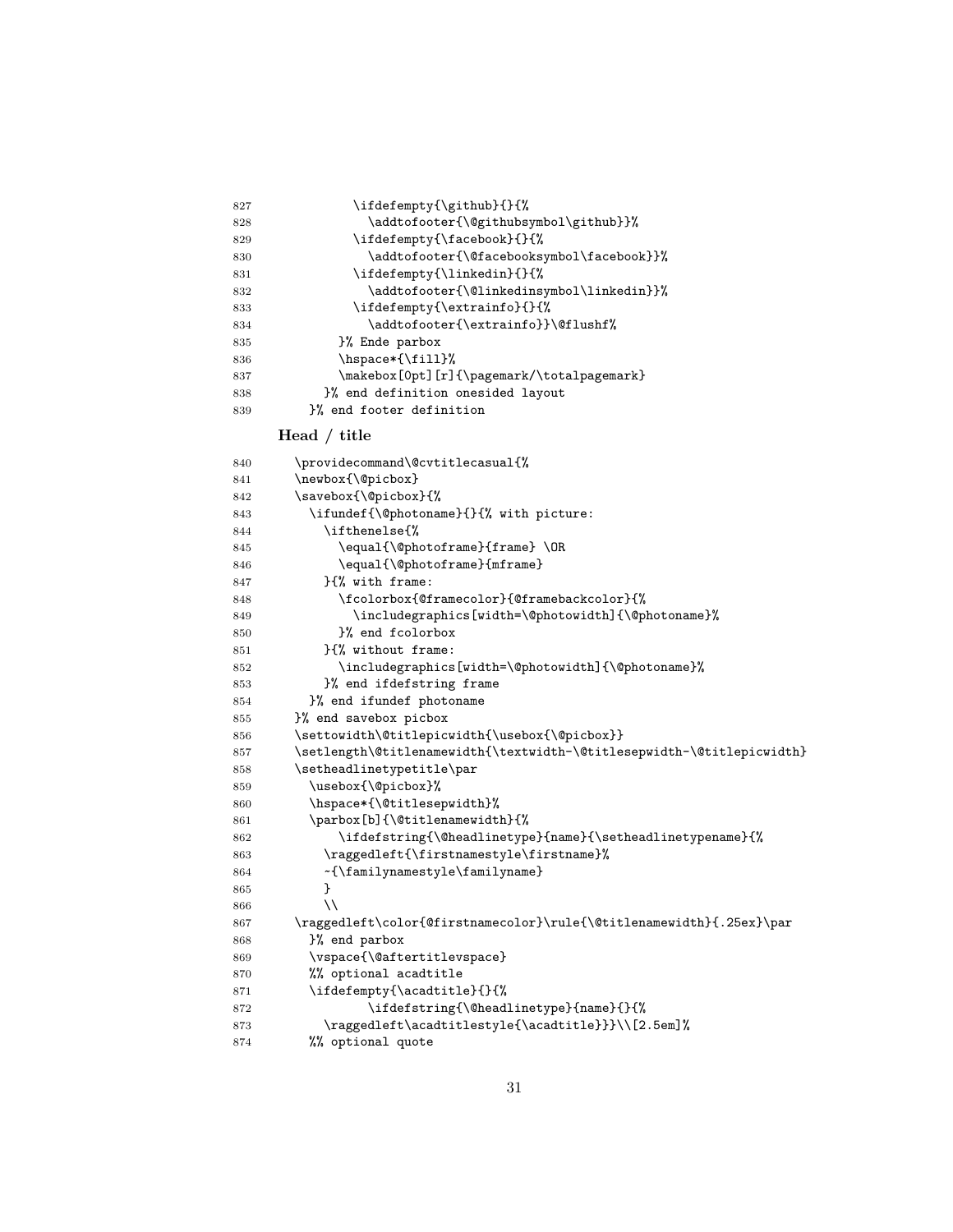<span id="page-31-0"></span>

| 875        | \ifdefempty{\cvquote}{}{%                                                                 |  |
|------------|-------------------------------------------------------------------------------------------|--|
| 876        | {\centering                                                                               |  |
| 877        | \begin{minipage}{\@quotewidth}%                                                           |  |
| 878        | \centering\quotestyle{\cvquote}                                                           |  |
| 879        | \end{minipage}\\[\@afterquotevspace]%                                                     |  |
| 880        | }                                                                                         |  |
| 881        | }‰                                                                                        |  |
| 882        | }% end \@cvtitle-casual                                                                   |  |
| 883        | \AtBeginDocument{%                                                                        |  |
| 884        | \thispagestyle{footer}                                                                    |  |
| 885        | } % end \AtBeginDocument                                                                  |  |
|            | <b>Sections</b>                                                                           |  |
| 886        | \setcounter{secnumdepth}{1}                                                               |  |
| 887        | \RedeclareSectionCommand                                                                  |  |
| 888        | L                                                                                         |  |
| 889        | beforeskip=\@beforesecvspace,                                                             |  |
| 890        | afterskip=\@aftersecvspace,                                                               |  |
| 891        | font=\color{@seccolor}\sectionfont                                                        |  |
| 892        | ]{section}                                                                                |  |
| 893        | \renewcommand*\thesection{\color{@secbarcolor}\rule{\@hintscolwidth}{1ex}\hspace{-        |  |
|            | 1ex}\hspace{\@sepcolwidth}}                                                               |  |
| 894        | \RedeclareSectionCommand                                                                  |  |
| 895        | E                                                                                         |  |
| 896        | beforeskip=\@beforesubsecvspace,                                                          |  |
| 897        | afterskip=\@aftersubsecvspace,                                                            |  |
| 898        | indent=\dimexpr\@sepcolwidth+\@hintscolwidth,<br>font=\color{@subseccolor}\subsectionfont |  |
| 899<br>900 | l{subsection}                                                                             |  |
|            |                                                                                           |  |
|            | The oldstyle style<br>10.4                                                                |  |
|            | Lengths                                                                                   |  |
| 901        | \KOMAoptions{DIV=15}                                                                      |  |
| 902        | \setlength{\hintscolwidth}{3cm}                                                           |  |
|            | Fonts                                                                                     |  |
| 903        | \addtokomafont{addressfont}{\small}                                                       |  |
| 904        | \addtokomafont{hintfont}{\bfseries}                                                       |  |
|            | Colors                                                                                    |  |
| 905        | \colorlet{addresscolor}{gray}                                                             |  |
|            |                                                                                           |  |
|            | <b>Symbols</b>                                                                            |  |
| 906        | \renewcommand*{\listitemsymbol}{\labelitemi~}                                             |  |
| 907        | \renewcommand*{\addresssymbol}{}                                                          |  |
| 908        | \renewcommand*{\mobilesymbol}{\textbf{M}~}                                                |  |
| 909        | \renewcommand*{\phonesymbol}{\textbf{T}~}                                                 |  |
| 910        | \renewcommand*{\faxsymbol}{\textbf{F}~}<br>\renewcommand*{\emailsymbol}{\textbf{E}~}      |  |
| 911        |                                                                                           |  |
|            |                                                                                           |  |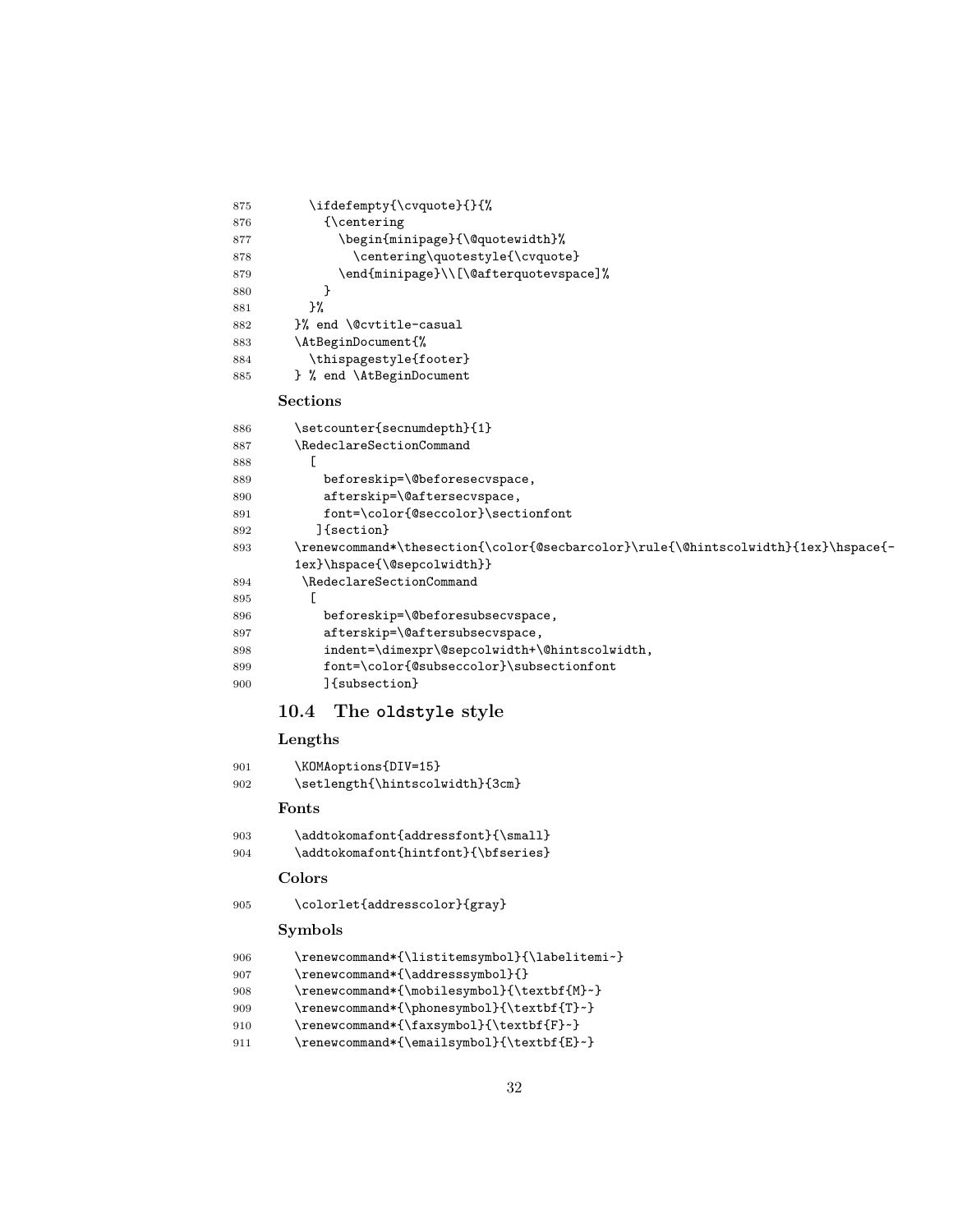| 912        | \renewcommand*{\homepagesymbol}{}                                               |
|------------|---------------------------------------------------------------------------------|
|            | Infocolumn and title                                                            |
| 913        | \setlength{\infocolwidth}{3.5cm}                                                |
| 914        | \setlength{\sepinfocolwidth}{2em}                                               |
| 915        | \providecommand\@infocontent{%                                                  |
| 916        | \ifdefempty{\addressstreet}{}{%                                                 |
| 917        | \@titledetailsnewline%                                                          |
| 918        | \@addresssymbol\addressstreet%                                                  |
| 919        | \ifdefempty{\addresscity}{}{%                                                   |
| 920        | \@titledetailsnewline\addresscity}}%                                            |
| 921        | \ifdefempty{\mobile}{}{%                                                        |
| 922        | \@titledetailsnewline\@mobilesymbol~\mobile}%                                   |
| 923        | \ifdefempty{\phonenr}{}{%                                                       |
| 924        | \@titledetailsnewline \@phonesymbol\phonenr}%                                   |
| 925        | \ifdefempty{\faxnr}{}{%                                                         |
| 926        | \@titledetailsnewline\@faxsymbol\faxnr}%                                        |
| 927        | \ifdefempty{\email}{}{%                                                         |
| 928        | \@titledetailsnewline\@emailsymbol\emaillink{\email}}%                          |
| 929        | \ifdefempty{\homepage}{}{%                                                      |
| 930        | \@titledetailsnewline\@homepagesymbol%                                          |
| 931        | \IfSubStr{\homepage}{https}{%                                                   |
| 932        | \httpslink{\homepage}}{%                                                        |
| 933        | \httplink{\homepage}}}%                                                         |
| 934        | \ifdefempty{\twitter}{}{%                                                       |
| 935        | \@titledetailsnewline\@twittersymbol~\twitter}%                                 |
| 936        | \ifdefempty{\github}{}{%                                                        |
| 937        | \@titledetailsnewline\@githubsymbol~\github}%                                   |
| 938<br>939 | \ifdefempty{\facebook}{}{%<br>\@titledetailsnewline\@facebooksymbol~\facebook}% |
| 940        | \ifdefempty{\linkedin}{}{%                                                      |
| 941        | \@titledetailsnewline\@linkedinsymbol~\linkedin}%                               |
| 942        | \ifdefempty{\extrainfo}{}{%                                                     |
| 943        | \@titledetailsnewline\extrainfo}%                                               |
| 944        | } % end \@infocontent                                                           |
| 945        | \providecommand{\@makeinfo}{%                                                   |
| 946        | \newbox{\@infobox}%                                                             |
| 947        | \savebox{\@infobox}{%                                                           |
| 948        | \parbox[b]{\@infocolwidth}{%                                                    |
| 949        | % put the first line on the same baseline as the first sectiontitle:            |
| 950        | {\usefontofkomafont{section}                                                    |
| 951        | \vspace*{1.6ex}                                                                 |
| 952        | ł                                                                               |
| 953        | \raggedleft\addressstyle{%                                                      |
| 954        | \@infocontent%                                                                  |
| 955        | }                                                                               |
| 956        | }% end parbox                                                                   |
| 957        | } % end savebox \@infobox%                                                      |
| 958        | \newlength{\@infoheight}%                                                       |
| 959        | \setlength{\@infoheight}{%                                                      |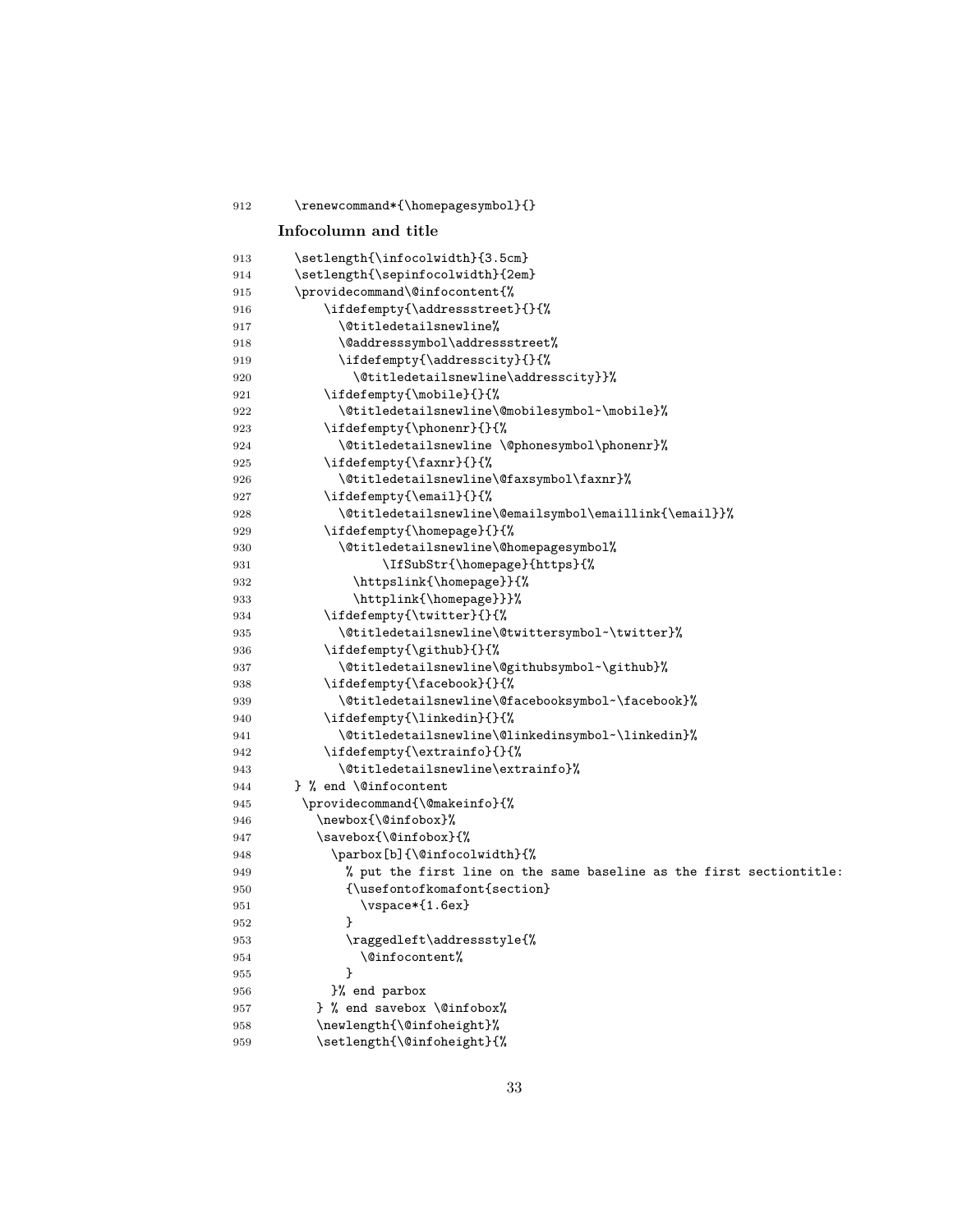| 960  | \totalheightof{\usebox{\@infobox}}%                                    |
|------|------------------------------------------------------------------------|
| 961  | }%                                                                     |
| 962  | \usebox{\@infobox}\vspace*{-\@infoheight}%                             |
| 963  | \par\nointerlineskip%                                                  |
| 964  | \vspace*{-\parskip}%                                                   |
| 965  | \vspace*{-\@aftersecvspace}                                            |
| 966  | }% end \providecommand \@makeinfo                                      |
| 967  | \providecommand{\@cvtitleoldstyle}{%                                   |
| 968  | % optional picture box                                                 |
| 969  | \newbox{\@picbox}                                                      |
| 970  | \savebox{\@picbox}{%                                                   |
| 971  | \ifundef{\@photoname}{}{% with picture:                                |
| 972  | \ifthenelse{%                                                          |
| 973  | \equal{\@photoframe}{frame}\OR                                         |
| 974  | \equal{\@photoframe}{mframe}                                           |
| 975  | H% with frame:                                                         |
| 976  | \fcolorbox{@framecolor}{@framebackcolor}{%                             |
| 977  | \includegraphics[width=\@photowidth]{\@photoname}%                     |
| 978  | }% end fcolorbox                                                       |
| 979  | H% without frame:                                                      |
| 980  | \includegraphics[width=\@photowidth]{\@photoname}%                     |
| 981  | }% end ifdefstring frame                                               |
| 982  | }% end ifundef photoname                                               |
| 983  | }% end savebox picbox                                                  |
| 984  | \settowidth\@titlepicwidth{\usebox{\@picbox}}                          |
| 985  | \setlength\@titlenamewidth{\textwidth-\@titlesepwidth-\@titlepicwidth} |
| 986  | \setheadlinetypetitle\par                                              |
| 987  | \begin{minipage}[b]{\@titlenamewidth}%                                 |
| 988  | \ifdefstring{\@headlinetype}{name}{\setheadlinetypename}{%             |
| 989  | \firstnamestyle{\firstname}\ %                                         |
| 990  | \familynamestyle{\familyname}%                                         |
| 991  | \ifdefempty{\acadtitle}{}{%                                            |
| 992  | \\[1.25em]\acadtitlestyle{\acadtitle}}%                                |
| 993  | }                                                                      |
| 994  | \end{minipage}%                                                        |
| 995  | % optional photo                                                       |
| 996  | \usebox{\@picbox}%                                                     |
| 997  | \\[\@aftertitlevspace]%                                                |
| 998  | % optional quote                                                       |
| 999  | \ifdefempty{\cvquote}{}{%                                              |
| 1000 | {\centering%                                                           |
| 1001 | \begin{minipage}{\@quotewidth}%                                        |
| 1002 | \centering\quotestyle{\cvquote}%                                       |
| 1003 | \end{minipage}\\[\@afterquotevspace]%                                  |
| 1004 | }%                                                                     |
| 1005 | }‰                                                                     |
| 1006 | % address info box                                                     |
| 1007 | \@makeinfo                                                             |
| 1008 | \par                                                                   |
| 1009 | \begin{addmargin}[\komacvinfocolextrawidth]{0pt}                       |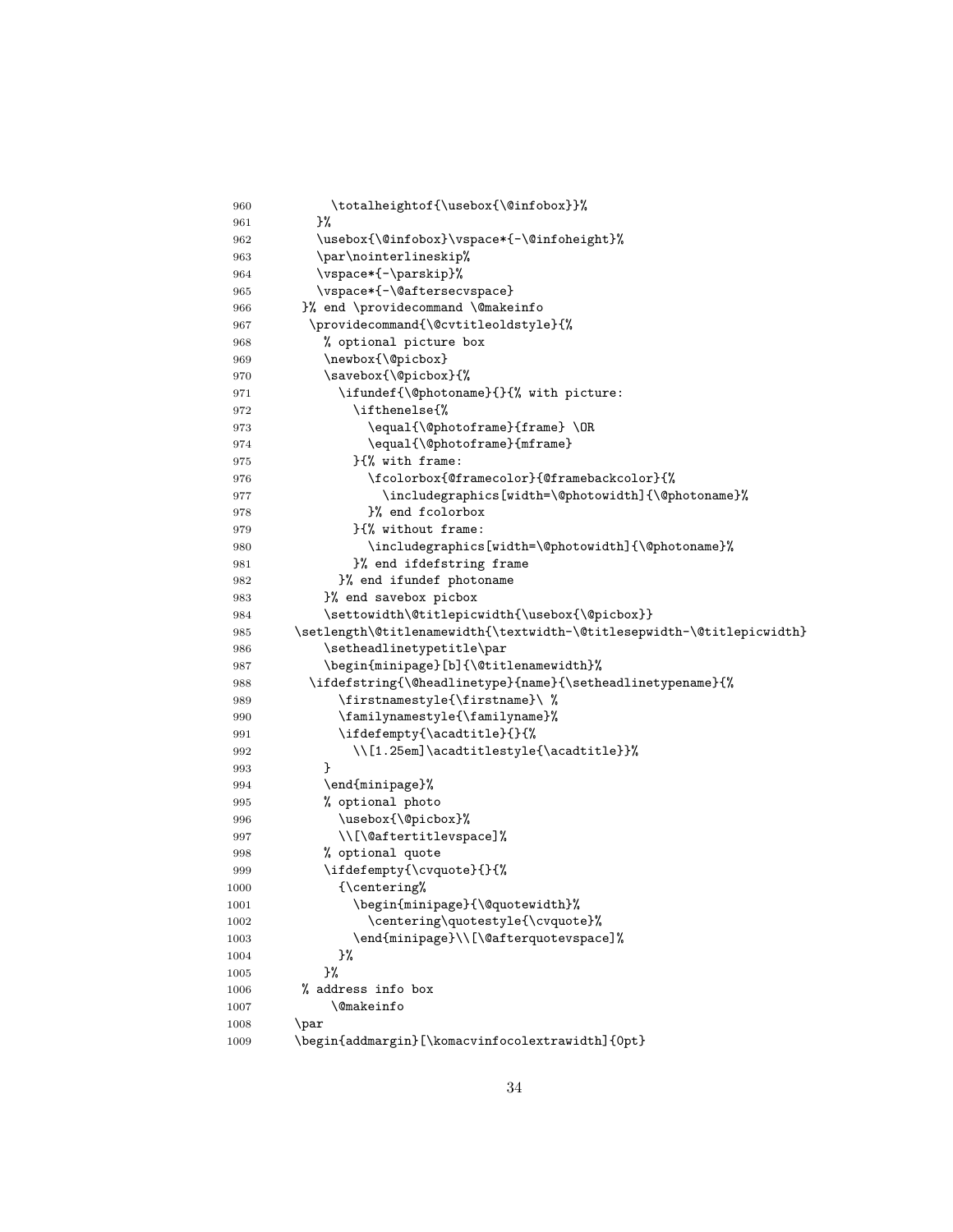| 1010 | } % end \@cvtitleoldstyle                                  |
|------|------------------------------------------------------------|
| 1011 | \AtEndDocument{%                                           |
| 1012 | \end{addmargin}                                            |
| 1013 | ł                                                          |
|      | Sections                                                   |
| 1014 | \setcounter{secnumdepth}{0}                                |
| 1015 | \RedeclareSectionCommand                                   |
| 1016 | L                                                          |
| 1017 | beforeskip=\@beforesecvspace,                              |
| 1018 | afterskip=\@aftersecvspace,                                |
| 1019 | font=\color{@seccolor}\sectionfont                         |
| 1020 | ]{section}                                                 |
| 1021 | \RedeclareSectionCommand                                   |
| 1022 | E                                                          |
| 1023 | beforeskip=\@beforesubsecvspace,                           |
| 1024 | afterskip=\@aftersubsecvspace,                             |
| 1025 | font=\color{@subseccolor}\subsectionfont                   |
| 1026 | lfsubsection}                                              |
|      | Elements                                                   |
| 1027 | \renewcommand*{\cvitem}[3][\@afterelementsvspace]{%        |
| 1028 | \begin{tabular}{%                                          |
| 1029 | @{}p{\@maincolwidth}%                                      |
| 1030 | @{\hspace{\@sepcolwidth}}p{\@hintscolwidth}@{}%            |
| 1031 | }%                                                         |
| 1032 | {#3} & \RaggedRight\hintstyle{#2}%                         |
| 1033 | \end{tabular}\\[#1]%                                       |
| 1034 | ł                                                          |
| 1035 | \renewcommand*{\cvdoubleitem}[5][\@afterelementsvspace]{%  |
| 1036 | \cvitem[#1]{#4}{%                                          |
| 1037 | \begin{minipage}[t]{\@dbitemmaincolwidth}#3\end{minipage}% |
| 1038 | \hspace*{\@sepcolwidth}%                                   |
| 1039 | \begin{minipage}[t]{\@hintscolwidth}%                      |
| 1040 | \noindent\raggedleft\hintstyle{#2}                         |
| 1041 | \end{minipage}%                                            |
| 1042 | \hspace*{\@sepcolwidth}%                                   |
| 1043 | \begin{minipage}[t]{\@dbitemmaincolwidth}%                 |
| 1044 | \noindent #5                                               |
| 1045 | \end{minipage}%                                            |
| 1046 |                                                            |
|      | }%<br>}                                                    |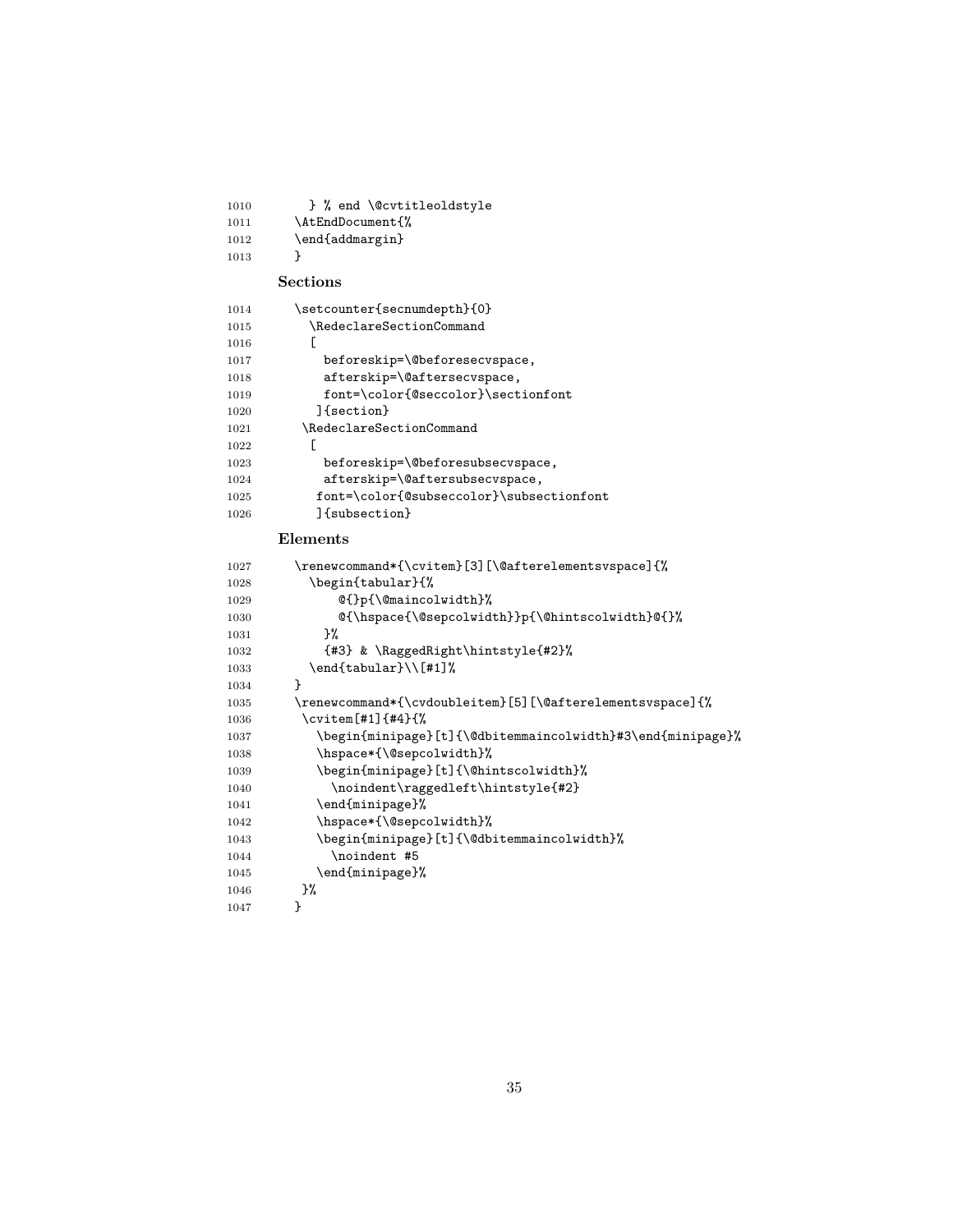# **Change History**

| v1.0                                                                                                                       |
|----------------------------------------------------------------------------------------------------------------------------|
|                                                                                                                            |
| v1.0.1                                                                                                                     |
|                                                                                                                            |
| v1.1                                                                                                                       |
| \headline: Default font size changed, due to new font headlinefont 4<br>New macro headline, and new correspondent elements |
|                                                                                                                            |
| General: \usefontofkomafont instead of \usekomafont, avoiding                                                              |
|                                                                                                                            |
|                                                                                                                            |
| Definition of \section and \subsection changed, mainly to                                                                  |
|                                                                                                                            |
| Lengths \beforesecvspace, \aftersecvspace,                                                                                 |
| \beforesubsecvspace and \aftersubsecvspace added to \section                                                               |
|                                                                                                                            |
| Linebreaks (hyphenation and no justification in narrow lines)                                                              |
| improved with ragged 2e. $\ldots \ldots \ldots \ldots \ldots \ldots \ldots \ldots \ldots \ldots \ldots 12$                 |
|                                                                                                                            |
| Option headline added; user length titlenamemaxwidth;                                                                      |
| behavior of sections and subsections improved; several bugfixes $\dots \dots 1$                                            |
| scrlayer-scrpage instead of the obsolete scrpage $2 \ldots \ldots \ldots 12$                                               |
| Vertical space between name and academic title adjusted $\ldots$ 21                                                        |
| v1.1.1                                                                                                                     |
| General: Typos in the documentation and minor bugs fixed $\dots \dots 1$                                                   |
| v1.1.2                                                                                                                     |
| \headline: Improved implementation of headline. Caution changed                                                            |
|                                                                                                                            |
|                                                                                                                            |
| Improved implementation of headline, minor bug fixes, httpslink                                                            |
|                                                                                                                            |
|                                                                                                                            |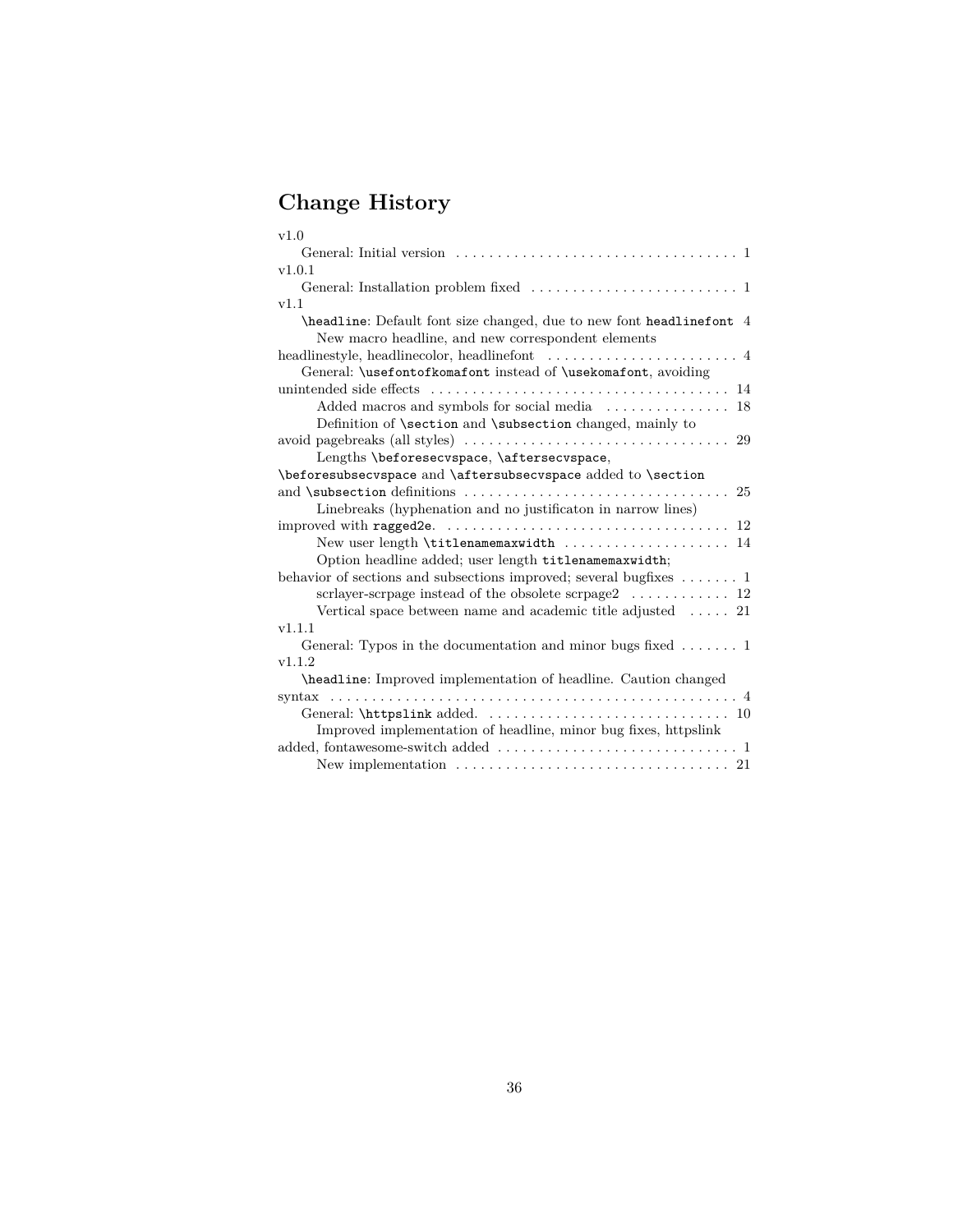# **Index**

Numbers written in italic refer to the page where the corresponding entry is described; numbers underlined refer to the code line of the definition; numbers in roman refer to the code lines where the entry is used.

| Symbols                                                           | \@fsymbol  320, 356, 787                      |
|-------------------------------------------------------------------|-----------------------------------------------|
| $\Diamond$ addresssymbol                                          | \@githubsymbol                                |
| $\ldots$ 293, 326, 709, 809, 918                                  | 307, 312, 347, 728, 828, 937                  |
| \@afterelementsvspace                                             | $\label{thm:Qheadlin}$ \@headlinealignment    |
| 163, 264, 266, 481, 489,                                          | $\ldots \ldots$ 402, 407, 418, 419            |
| 502, 511, 528, 545, 1027, 1035                                    | $\verb+\Qheadline+ content \dots .$           |
| $\setminus$ Cafterquotevspace                                     | $\ldots$ $\ldots$ 404, 409, 424, 430          |
| 160, 234, 236, 757, 879, 1003                                     | $\Lambda$ 403, 408,                           |
| $\setminus$ Caftersecvspace  168,                                 | 422, 428, 697, 862, 872, 988                  |
| 276, 278, 765, 890, 965, 1018                                     | \@hintscolwidth  105, 188,                    |
| \@aftersubsecvspace                                               | 190, 200, 207, 483, 493,                      |
| 174, 288, 290, 772, 897, 1024                                     | 768, 773, 893, 898, 1030, 1039                |
| $\text{\textbackslash}\mathsf{Q}$ aftertitlevspace $157,\,240,\,$ | \@homepagesymbol                              |
| 247, 249, 252, 751, 869, 997                                      | $\ldots$ 303, 341, 721, 821, 930              |
| $\Delta$ leallbordercolors 620, 621, 631                          | $\left\{ \circledcirc \right\}$               |
| \@beforesecvspace                                                 | $\ldots$ 41, 44, 47, 50,                      |
| 165, 270, 272, 764, 889, 1017                                     | 53, 56, 59, 62, 65, 68, 71, 74                |
| \@beforesubsecvspace                                              | \@infobox 946, 947, 957, 960, 962             |
| 171, 282, 284, 771, 896, 1023                                     | \@infocolwidth 145, 179, 181, 948             |
| $\setminus$ @citebordercolor  602, 603                            | $\langle$ Cinfocontent  915, 944, 954         |
| $\text{Qcommentlength}$ 138, 548, 556                             | \@infoheight  958, 959, 962                   |
| $\sqrt{$ Commentmainbox . 544, 546, 547                           | \@komacvtextwidth                             |
| $\text{Ccommentmainlength} \dots$                                 | $\ldots$ 104, 182, 188, 200                   |
| $\ldots \ldots 137, 547, 549, 552$                                | $\Delta$ linkbordercolor  606, 607            |
|                                                                   | $\text{Qlinkedinesymbol}$ 353                 |
| $\&$ Covtitle casual  840                                         |                                               |
| $\&$ Covtitleclassic  669                                         | \@linkedinsymbol                              |
| \@cvtitleoldstyle  967, 1010                                      | $\ldots$ 309, 314, 732, 832, 941              |
| \@dbitemmaincolwidth                                              | \@listdbitemmaincolwidth                      |
| . 117, 206,                                                       | . 126,                                        |
| 208, 210, 491, 497, 1037, 1043                                    | 221, 222, 224, 225, 515, 522                  |
| \@emailsymbol                                                     | $\verb+\Qlistitemmain+ column $               |
| $\ldots$ 301, 338, 719, 819, 928                                  | . 123, 218, 506                               |
| \@facebooksymbol                                                  | \@listitemsymbol                              |
| 308, 313, 350, 730, 830, 939                                      | 322, 359, 390, 504, 513, 520                  |
| \@faxsymbol 299, 335, 717, 817, 926                               | \@listitemsymbolwidth                         |
| \@fboxextra 184, 185, 247, 657, 681                               | $\ldots$ 120, 214, 216, 218, 221              |
| \@fboxwidth  154, 789, 790                                        | \@maincolwidth 111, 200, 202,                 |
| $\text{Officebordercolor} \dots \ 604, 605$                       | 207, 218, 221, 484, 549, 1029                 |
| \@firstdetailselementfalse 444                                    | \@makeinfo  945, 966, 1007                    |
| \@firstdetailselementtrue . 441                                   | $\verb \@menubordercolor   608, 609$          |
| \@flushf  786, 793, 834                                           | $\{\text{Omframepicshift} \dots \dots \dots$  |
| \@footerwidth                                                     | $\ldots \ldots 134, 657, 659, 685$            |
|                                                                   | 152, 153, 790, 798, 805   \@minipagetrue  486 |
|                                                                   |                                               |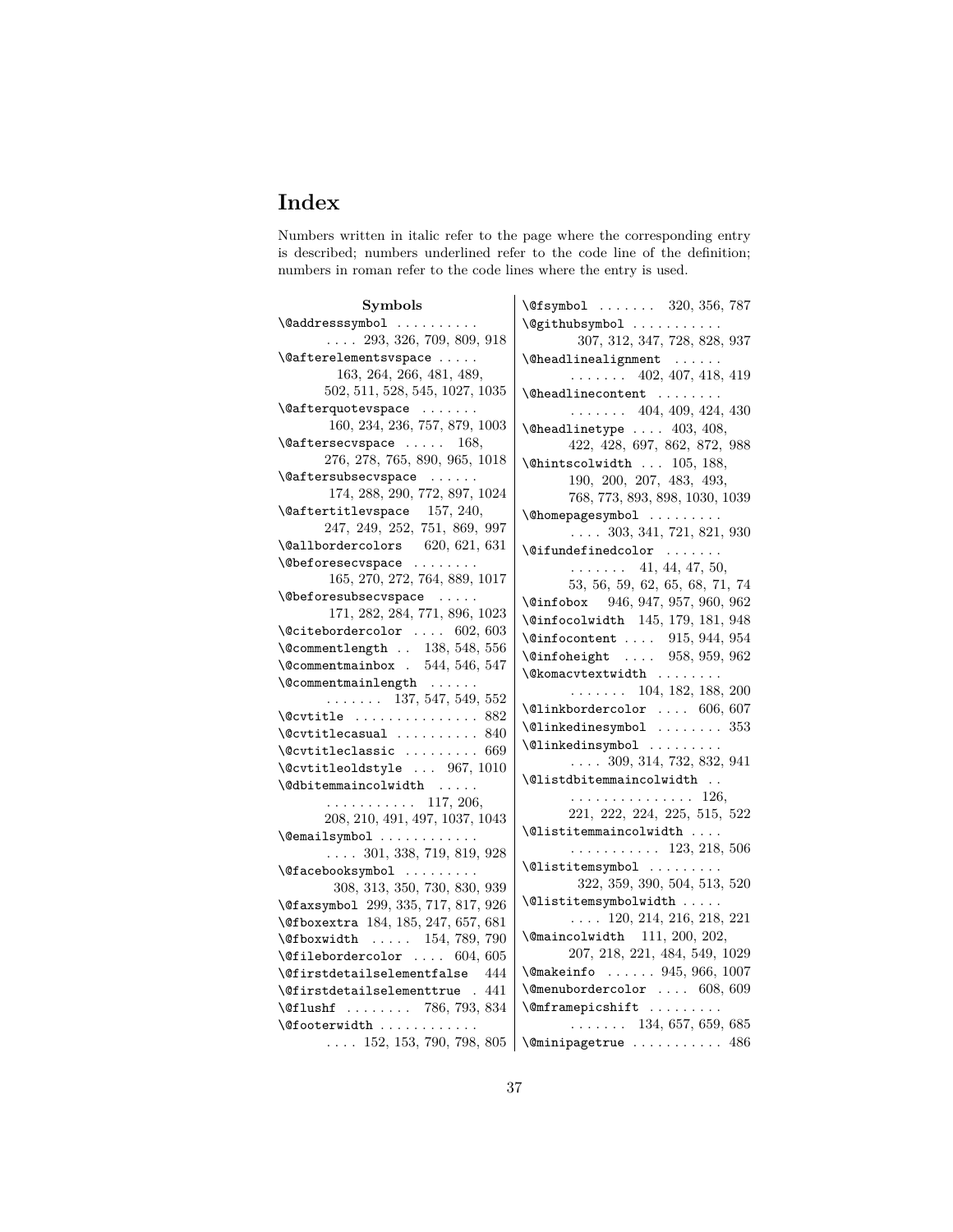| $\emptyset$ mobilesymbol                                                                                                                                                                     | $\text{Qur1bordercolor} \dots$ 612, 613        |
|----------------------------------------------------------------------------------------------------------------------------------------------------------------------------------------------|------------------------------------------------|
| $\ldots$ 295, 329, 713, 813, 922                                                                                                                                                             |                                                |
| $\qquad$ $\qquad \qquad 622, 623, 638$                                                                                                                                                       |                                                |
| $\qquad$ Qpdfkeywords  628, 629                                                                                                                                                              |                                                |
| $\qquad$ Qpdfsubject  624, 625                                                                                                                                                               |                                                |
| $\qquad$ $\qquad$ $\qquad$ 626, 627                                                                                                                                                          | A                                              |
| \@phonesymbol                                                                                                                                                                                | $\text{Acadtitle} \dots \dots \quad 364, 413,$ |
| $\ldots$ 297, 332, 715, 815, 924                                                                                                                                                             | 700, 701, 871, 873, 991, 992                   |
| $\emptyset$ photoframe                                                                                                                                                                       | $\acadtitlestyle  \ldots$                      |
| 243, 244, 399, 680, 684,                                                                                                                                                                     | $\ldots$ 413, 463, 701, 873, 992               |
| 741, 742, 845, 846, 973, 974                                                                                                                                                                 | $\ad$ ress  367                                |
| $\Phi$ 239, 255,                                                                                                                                                                             | $\ad$ resscity  366, 367,                      |
| 401, 679, 738, 746, 749,                                                                                                                                                                     | 710, 711, 810, 811, 919, 920                   |
| 843, 849, 852, 971, 977, 980                                                                                                                                                                 | $\ad$ ressstreet  365, 367,                    |
| $\Phi$ 397, 400,                                                                                                                                                                             | $707,\ 709,\ 808,\ 809,\ 916,\ 918$            |
| 657, 681, 688, 744, 746,                                                                                                                                                                     | $\ad$ ressstyle $\ldots$ 466, 706, 953         |
| 748, 749, 849, 852, 977, 980                                                                                                                                                                 | \addresssymbol 294, 325, 326, 907              |
| $\left\{ \Phi_1, \Phi_2, \ldots, \Phi_8, \Phi_9, \ldots, \Phi_{10}, \Phi_{11}, \Phi_{12}, \ldots, \Phi_{10}, \Phi_{11}, \Phi_{12}, \ldots, \Phi_{11}, \Phi_{12}, \ldots, \Phi_{1n} \right\}$ | $\addtofooter$ 787, 809,                       |
| 856, 859, 969, 970, 984, 996                                                                                                                                                                 | 811, 813, 815, 817, 819,                       |
| $\qquad$                                                                                                                                                                                     | 821, 826, 828, 830, 832, 834                   |
| 114, 229, 231, 755, 877, 1001                                                                                                                                                                | \addtokomafont                                 |
| $\verb \@runbordercolor  610, 611 $                                                                                                                                                          | 649-652, 776-779, 903, 904                     |
| \@sepcolwidth                                                                                                                                                                                | $\{\text{afterelements}$                       |
| $\ldots$ 108, 194, 196, 200,                                                                                                                                                                 | $\cdots \cdots \cdots \cdots 164, 263, 266$    |
| 207, 221, 257, 484, 492,<br>496, 518, 549, 768, 773,                                                                                                                                         | $\texttt{afterquotevspace} \dots \dots$        |
| 893, 898, 1030, 1038, 1042                                                                                                                                                                   | $\ldots \ldots 161, 162, 233, 236$             |
| \@sepinfocolwidth 148, 180, 181                                                                                                                                                              | \aftersecvspace 169, 170, 275, 278             |
| $\text{Qtitledetailsnewline} \dots$                                                                                                                                                          | \aftersubsecvspace                             |
| $\ldots$ 442, 708, 711, 713,                                                                                                                                                                 | $\ldots \ldots 175, 176, 287, 290$             |
| 715, 717, 719, 721, 726,                                                                                                                                                                     | $\{\text{attertitlevspace} \dots \dots \}$     |
| 728, 730, 732, 734, 917,                                                                                                                                                                     | 158, 159, 240, 246, 249, 252                   |
| 920, 922, 924, 926, 928,                                                                                                                                                                     | $\lambda$ 11bordercolors  614, 621             |
| 930, 935, 937, 939, 941, 943                                                                                                                                                                 | $\array$ backslash  483                        |
| \@titledetailswidth                                                                                                                                                                          |                                                |
| $\ldots \ldots \ldots 144, 678, 681,$                                                                                                                                                        | в                                              |
| 682, 685, 686, 688, 689, 705                                                                                                                                                                 | \beforesecvspace                               |
| \@titlenamefullwidth                                                                                                                                                                         | $\ldots \ldots 166, 167, 269, 272$             |
| $\ldots \ldots 143, 671, 672, 675$                                                                                                                                                           | $\begin{bmatrix} \n\end{bmatrix}$              |
|                                                                                                                                                                                              | $\ldots$ 172, 173, 281, 284                    |
| $\ldots$ 140, 664, 666, 672, 673                                                                                                                                                             | $\big\{\n  bigskip \dots 413, 694, 701\n $     |
| <i><b>\</b></i> Ctitlenamewidth<br>.                                                                                                                                                         |                                                |
| $\ldots$ 139, 673, 675, 678,                                                                                                                                                                 | С                                              |
| 695, 857, 861, 867, 985, 987                                                                                                                                                                 | $\Centering \ldots \ldots \ldots 419$          |
| $\setminus$ Ctitlepicwidth                                                                                                                                                                   | $\text{citebordercolor \dots 603, 632}$        |
| $\ldots$ 129, 856, 857, 984, 985                                                                                                                                                             | $\texttt{clearpairofpagestyles  } 647$         |
| $\text{\textbackslash}\mathfrak{C}$ titlesepwidth $130, 131, 257,$                                                                                                                           | \color  766, 768, 774, 807,                    |
| 259, 678, 739, 857, 860, 985                                                                                                                                                                 | 867, 891, 893, 899, 1019, 1025                 |
| \@twittersymbol                                                                                                                                                                              | $\text{1}$ colorlet . 37, 40, 42, 43, 45,      |
| 306, 311, 344, 726, 826, 935                                                                                                                                                                 | 46, 48, 49, 51, 52, 54, 55,                    |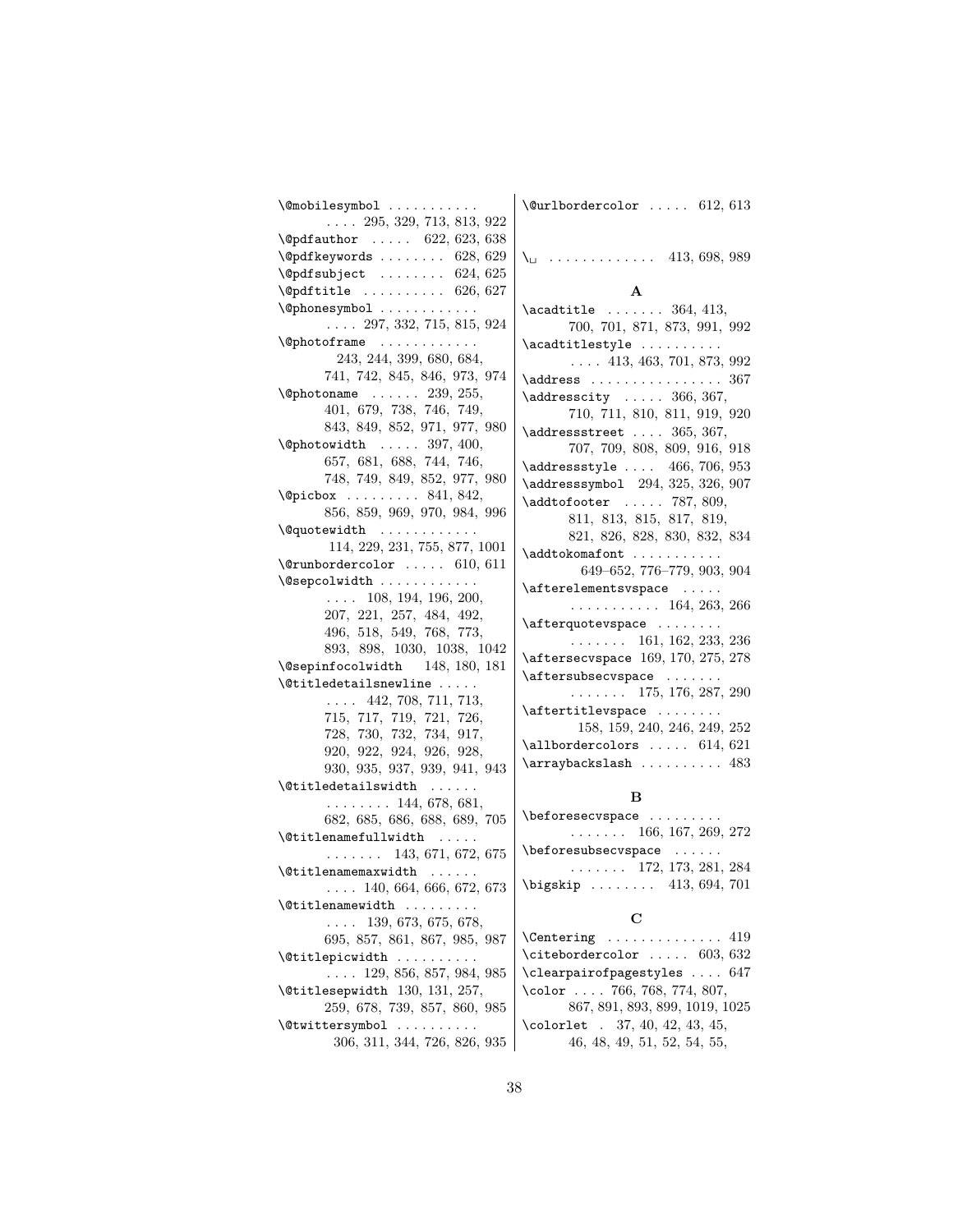| 57, 58, 60, 61, 63, 64, 66,                  |
|----------------------------------------------|
| 67, 69, 70, 72, 73, 75, 76, 905              |
| $\texttt{\textbackslash columnsep}$ $102$    |
| \columnseprule $\ldots \ldots \ldots \ 103$  |
| \croplink 566, 568, 571, 577, 580            |
| $\c{vdoubleitem   489, 1035}$                |
| $\text{Cventry}$ $528$                       |
| \cvitem $481, 490,$                          |
| 503, 512, 529, 551, 1027, 1036               |
| \cvitemwithcomment . 95, 96, 545             |
| $\verb \cvlistdoubleitem       511 $         |
| $\verb \cvlistitem   \dots \dots \dots 502 $ |
| $\c{vquote} \dots \dots \dots \ 378,$        |
| 753, 756, 875, 878, 999, 1002                |

**D**

#### **E**

| $\text{Remail} \dots \dots \dots \dots \dots 371,$ |
|----------------------------------------------------|
| 718, 719, 818, 819, 927, 928                       |
| $\text{Remaillink} \dots 585, 719, 819, 928$       |
| $\text{lemailsymbol}$ . 302, 337, 338, 911         |
| $\text{extrainfo} \dots \dots \quad 377,$          |
| 733, 734, 833, 834, 942, 943                       |

### **F**

| $\text{facebook} \dots \dots \dots \quad 375,$    |                                       |
|---------------------------------------------------|---------------------------------------|
| 729, 730, 829, 830, 938, 939                      | \ifkomacv@fontawesome  29, 305        |
| $\frac{\$349,350}{\$426}$ 318, 349, 350           | \IfNoValueTF  410                     |
| $\{\texttt{faFacebook} \dots \dots \dots \ 308\}$ | $\text{listrequal}$ 412, 413          |
| $\frac{307}{ }$                                   | $\Pi \text{SubStr}$ 570,              |
| $\Lambda$ inkedin  309                            | 573, 579, 582, 722, 822, 931          |
| $\{\text{familydefault} \dots \dots \dots \ 34\}$ |                                       |
| $\times$ familyname 363, 413, 622, 624,           | 746, 749, 849, 852, 977, 980          |
| 626, 628, 671, 699, 864, 990                      | \infocolwidth . 146, 147, 179, 913    |
| $\{\text{family} \}$                              |                                       |
| 413, 460, 671, 699, 864, 990                      | K                                     |
| $\texttt{aTwitter}$ 306                           | \komacv@color  39                     |
| $\{\texttt{faxnr} \dots \dots \dots \ 370,$       | $\kappa$ and $449,648$                |
| 716, 717, 816, 817, 925, 926                      | $\verb \komacy@xcolor  \dots 15 $     |
| \faxsymbol  300, 334, 335, 910                    | \komacvinfocolextrawidth              |
| $\forall$ fboxrule  185                           | $\ldots$ $\ldots$ 151, 181, 182, 1009 |
|                                                   | \KOMAoptions  901                     |

\fcolorbox . . . . . . 745, 848, 976  $\{filebordercolor \dots 605, 633\}$ \firstname 362, 413, 622, 624, 626, 628, 671, 698, 863, 989 \firstnamestyle . . . . . . . . . . 413, 457, 671, 698, 863, 989 \fontsize . . . . . . . . . . . . 84, 776  $\label{eq:footerwidth} \textbf{footerwidth} \quad \ldots \quad 155, \, 156, \, 798$  $\verb+\footnotesize+ case ... ... ... 96$ \fsymbol . . . . . . . . 321, 355, 356

#### **G**

 $\qquad \qquad$  . . . . . . . . . . . . . 374, 727, 728, 827, 828, 936, 937 \githubsymbol .... 317, 346, 347

#### **H**

| $\headline \ldots \ldots \ldots 1, 405$ |
|-----------------------------------------|
| \headlinestyle                          |
| $\ldots$ 412, 414, 424, 430, 454        |
| \hintscolwidth                          |
| $\ldots$ 106, 107, 187, 190, 902        |
|                                         |
| $\ldots$ 472, 486, 494, 1032, 1040      |
| \homepage . 372, 720, 722-724,          |
| 820, 822-824, 929, 931-933              |
| \homepagesymbol 304, 340, 341, 912      |
| \httplink  567, 724, 824, 933           |
| \httpslink  576, 723, 823, 932          |
|                                         |
| $\hbox{\texttt{hypersetup}}$ 591, 630   |
|                                         |

### **I**

| \ifkomacv@fontawesome  29, 305                                      |
|---------------------------------------------------------------------|
| \IfNoValueTF  410                                                   |
| $\text{listrequal}$ 412, 413                                        |
| $\left\{\text{If} \text{SubStr } \ldots \ldots \quad 570, \right\}$ |
| 573, 579, 582, 722, 822, 931                                        |
| \includegraphics                                                    |
| 746, 749, 849, 852, 977, 980                                        |
| \infocolwidth . 146, 147, 179, 913                                  |
|                                                                     |

#### **K**

| $\kappa v$ @style  449, 648           |
|---------------------------------------|
| $\komacy@xcolor$ 15                   |
| \komacvinfocolextrawidth              |
| $\ldots$ $\ldots$ 151, 181, 182, 1009 |
| \KOMA ontions 901                     |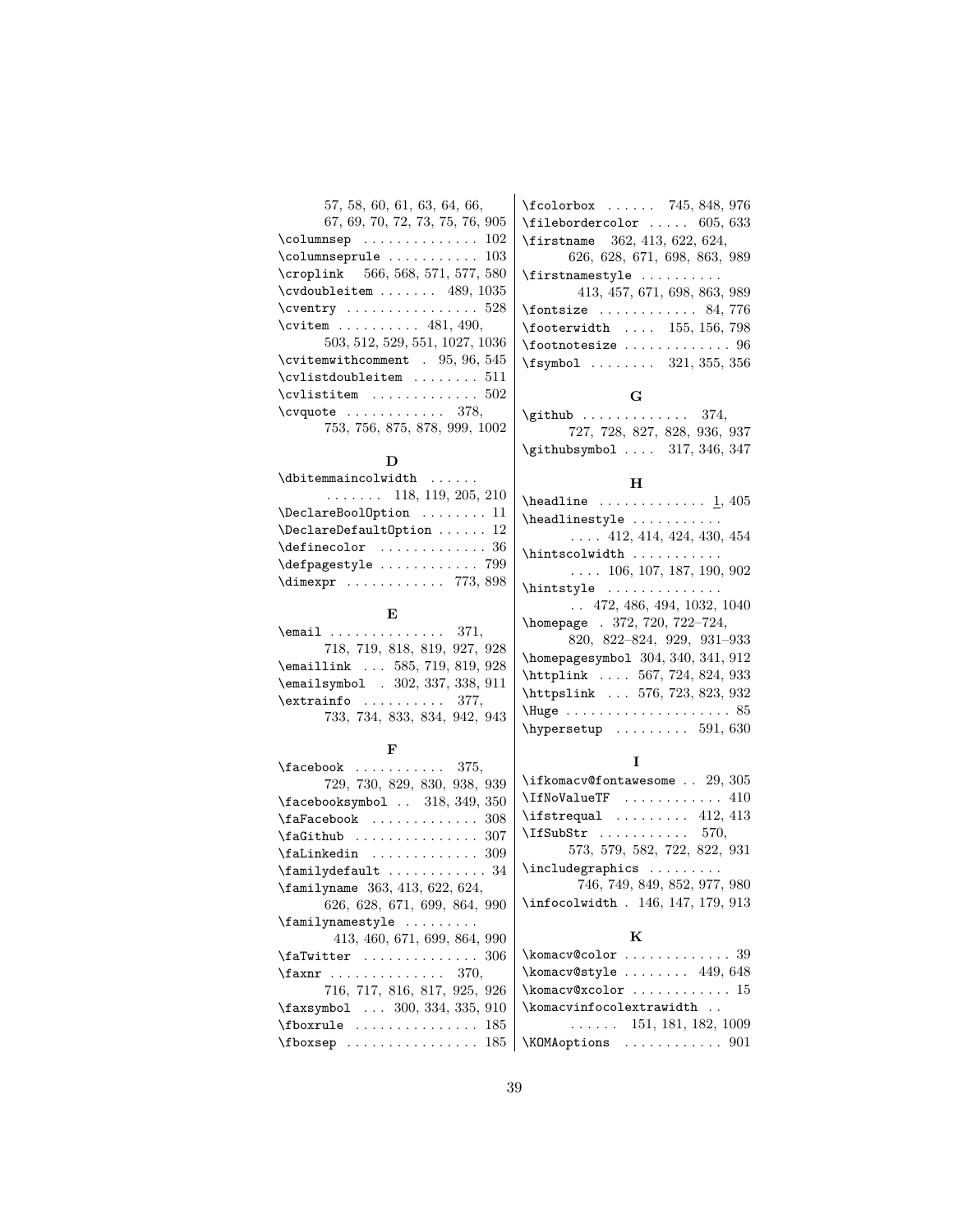| L                                                                                                                                                                                                                                                                                                                                            | \RaggedLeft  419                                                                  |
|----------------------------------------------------------------------------------------------------------------------------------------------------------------------------------------------------------------------------------------------------------------------------------------------------------------------------------------------|-----------------------------------------------------------------------------------|
| \labelitemi  906                                                                                                                                                                                                                                                                                                                             | \raggedleft  483, 494, 557,                                                       |
|                                                                                                                                                                                                                                                                                                                                              | 706, 863, 867, 873, 953, 1040                                                     |
| $\{linkbordercolor{\textbf{1}}\dots 607, 634$                                                                                                                                                                                                                                                                                                | $\lambda$ RaggedRight $418,696,1032$                                              |
| $\lambda$ inkedin  376,                                                                                                                                                                                                                                                                                                                      | \RedeclareSectionCommand                                                          |
| 731, 732, 831, 832, 940, 941                                                                                                                                                                                                                                                                                                                 | . 762,                                                                            |
| $\{linkedinsymbol$ 319, 352, 353                                                                                                                                                                                                                                                                                                             | 769, 887, 894, 1015, 1021                                                         |
| $\texttt{listdbitemmaincolwidth} \dots$                                                                                                                                                                                                                                                                                                      | $\text{rule} \ldots 768, 867, 893$                                                |
| $\ldots \ldots 127, 128, 220, 224$                                                                                                                                                                                                                                                                                                           | $\verb \runbordercolor611 , 636$                                                  |
| $\texttt{\texttt{l}is}$ istitemmain<br>colwidth . 124, 125                                                                                                                                                                                                                                                                                   |                                                                                   |
| \listitemsymbol                                                                                                                                                                                                                                                                                                                              | s                                                                                 |
| $\ldots$ 214, 323, 358, 359, 906                                                                                                                                                                                                                                                                                                             | \sectionfont 97, 99, 766, 891, 1019                                               |
| \listitemsymbolwidth                                                                                                                                                                                                                                                                                                                         | $\setminus$ sectionstyle  475                                                     |
| $\ldots$ 121, 122, 213, 216                                                                                                                                                                                                                                                                                                                  | \sepcolwidth . 109, 110, 193, 196                                                 |
|                                                                                                                                                                                                                                                                                                                                              | $\sepinfocolwidth$                                                                |
| м                                                                                                                                                                                                                                                                                                                                            | $\ldots$ 149, 150, 180, 914                                                       |
| \maincolwidth . 112, 113, 199, 202                                                                                                                                                                                                                                                                                                           | \setcounter  761, 886, 1014                                                       |
| $\mathcal{A}\$                                                                                                                                                                                                                                                                                                                               | $\setminus$ setheadline  433, 694                                                 |
|                                                                                                                                                                                                                                                                                                                                              | \setheadlinealignment                                                             |
| $\mbox{membordercolor 609, 635}$                                                                                                                                                                                                                                                                                                             | . 417, 423, 429                                                                   |
| \mframepicshift 135, 136, 656, 659                                                                                                                                                                                                                                                                                                           | \setheadlinetypename                                                              |
| $\text{mobile} \ldots \ldots \ldots \quad 368,$                                                                                                                                                                                                                                                                                              | $\ldots$ $\ldots$ 421, 434, 862, 988                                              |
| 712, 713, 812, 813, 921, 922                                                                                                                                                                                                                                                                                                                 | \setheadlinetypetitle                                                             |
| \mobilesymbol . 296, 328, 329, 908                                                                                                                                                                                                                                                                                                           | $\ldots \ldots 427, 435, 858, 986$                                                |
| $\m{\mbox{mycolor }} \ldots \ldots \ldots \mbox{1, 39, 40}$                                                                                                                                                                                                                                                                                  | $\setminus$ setkomafont  99, 100                                                  |
|                                                                                                                                                                                                                                                                                                                                              | $\setminus$ sfdefault  34                                                         |
| N                                                                                                                                                                                                                                                                                                                                            | \sffamily 97, 98, 649-652, 776-779                                                |
| $\label{eq:convex} $$ \newkomafont \dots \dots \enspace 84–96$                                                                                                                                                                                                                                                                               | $\{StrDel \dots \dots \dots \ 568, 577$                                           |
|                                                                                                                                                                                                                                                                                                                                              | $\subsectionfont$                                                                 |
| $\mathbf{P}$                                                                                                                                                                                                                                                                                                                                 | $\ldots$ 98, 100, 774, 899, 1025                                                  |
| $\text{pagemark} \dots \dots \dots \dots \dots \ 837$                                                                                                                                                                                                                                                                                        | \subsectionstyle  478                                                             |
| \pageref  452                                                                                                                                                                                                                                                                                                                                | $\s$ ubsubsection  439                                                            |
|                                                                                                                                                                                                                                                                                                                                              |                                                                                   |
| \parskip  964                                                                                                                                                                                                                                                                                                                                | т                                                                                 |
| $\ndfauthor \ldots \ldots \ldots \qquad 615, 623$                                                                                                                                                                                                                                                                                            | $\text{testcolor} \ldots \ldots \quad 322,$                                       |
| $\qquad \qquad \ldots \qquad 618, 629, 641$                                                                                                                                                                                                                                                                                                  | 391-395, 456, 459, 462,                                                           |
| \pdfsubject  616, 625, 639                                                                                                                                                                                                                                                                                                                   | 465, 468, 471, 474, 477, 480                                                      |
| \pdftitle  617, 627, 640                                                                                                                                                                                                                                                                                                                     | $\text{textwidth}$ 153,                                                           |
| $\phi$ . $\phi$ . $\phi$ . $\phi$ . $\phi$ . $\phi$ . $\phi$ . $\phi$ . $\phi$ . $\phi$ . $\phi$ . $\phi$ . $\phi$ . $\phi$ . $\phi$ . $\phi$ . $\phi$ . $\phi$ . $\phi$ . $\phi$ . $\phi$ . $\phi$ . $\phi$ . $\phi$ . $\phi$ . $\phi$ . $\phi$ . $\phi$ . $\phi$ . $\phi$ . $\phi$ . $\phi$ . $\phi$ . $\phi$ . $\phi$ . $\phi$ . $\phi$ . | 182, 229, 664, 678, 857, 985                                                      |
| 714, 715, 814, 815, 923, 924                                                                                                                                                                                                                                                                                                                 |                                                                                   |
| \phonesymbol . 298, 331, 332, 909                                                                                                                                                                                                                                                                                                            |                                                                                   |
| $\phi \ldots \ldots \ldots \ldots 398$                                                                                                                                                                                                                                                                                                       | $\th is page style$ $884$<br>$\texttt{title} \dots \dots \dots \dots \dots \ 626$ |
| $\verb+\ProvideDocumentCommand  405$                                                                                                                                                                                                                                                                                                         | \titlenamemaxwidth                                                                |
|                                                                                                                                                                                                                                                                                                                                              |                                                                                   |
| Q                                                                                                                                                                                                                                                                                                                                            | $\ldots$ 141, 142, 663, 666                                                       |
| \quotestyle . 469, 756, 878, 1002                                                                                                                                                                                                                                                                                                            | \titlesepwidth 132, 133, 256, 259                                                 |
| \quotewidth  115, 116, 228, 231                                                                                                                                                                                                                                                                                                              | $\texttt{\texttt{total}}$ ,  451, 837                                             |
|                                                                                                                                                                                                                                                                                                                                              | $\text{twitter}$ 373,                                                             |
| $\mathbf R$                                                                                                                                                                                                                                                                                                                                  | 725, 726, 825, 826, 934, 935                                                      |
| $\{ragedbottom \dots \dots \dots \ 645$                                                                                                                                                                                                                                                                                                      | \twittersymbol  316, 343, 344                                                     |